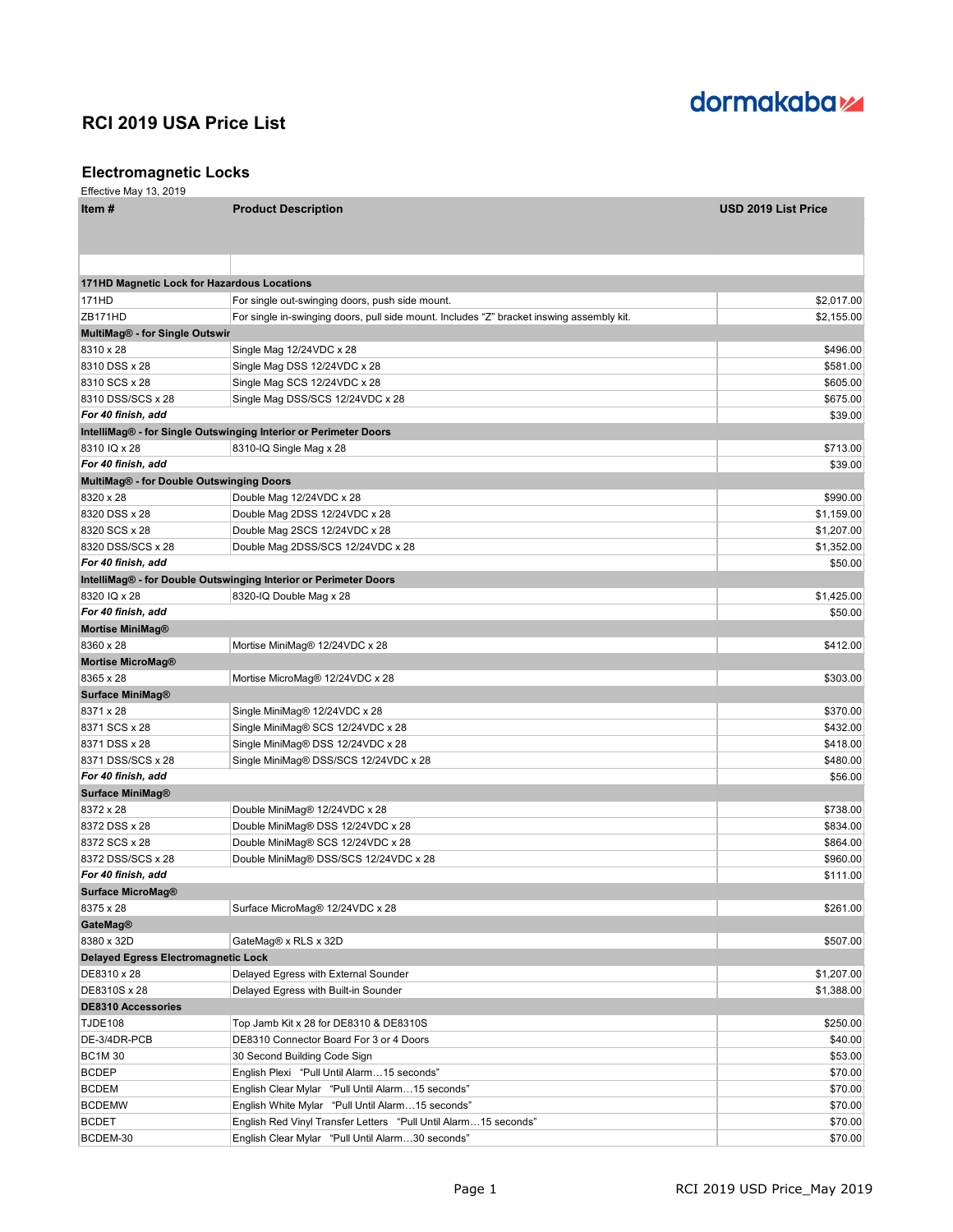

## **Electromagnetic Locks**

| Effective May 13, 2019                    |                                                                                   |                     |
|-------------------------------------------|-----------------------------------------------------------------------------------|---------------------|
| Item#                                     | <b>Product Description</b>                                                        | USD 2019 List Price |
| <b>Early Warning Electromagnetic Lock</b> |                                                                                   |                     |
| EW8310 x 28                               | Early Warning 12 to 24VDC x 28                                                    | \$769.00            |
| <b>Angle Brackets</b>                     |                                                                                   |                     |
| AB01 x 28                                 | 8310 Angle Bracket Kit x 28 1"x1"x10 1/2"                                         | \$44.00             |
| AB02 x 28                                 | 8310 Angle Bracket Kit x 28 1 1/2"x1"x10 1/2"                                     | \$48.00             |
| AB03 x 28                                 | 8310 Angle Bracket Kit x 28 1 1/2"x1 1/4"x10 1/2"                                 | \$50.00             |
| AB20 x 28                                 | 8320 Angle Bracket Kit x 28 1"x1"x21"                                             | \$72.00             |
| AB21 x 28                                 | 8320 Angle Bracket Kit x 28 1 1/2"x1"x21"                                         | \$74.00             |
| AB22 x 28                                 | 8320 Angle Bracket Kit x 28 1 1/2"x1 1/4"x21"                                     | \$76.00             |
| AB710 x 28                                | 8371 Angle Bracket Kit x 28 1"x1"x9 3/8"                                          | \$44.00             |
| AB711 x 28                                | 8371 Angle Bracket Kit x 28 1 1/2"x1"x9 3/8"                                      | \$48.00             |
| AB712 x 28                                | 8371 Angle Bracket Kit x 28 1 1/2"x1 1/2"x9 3/8"                                  | \$50.00             |
| AB713 x 28                                | 8371 Angle Bracket Kit x 28 1 1/2"x2"x9 3/8"                                      | \$52.00             |
| AB720 x 28                                | 8372 Angle Bracket Kit x 28 1"x1"x18 3/4"                                         | \$72.00             |
| AB721 x 28                                | 8372 Angle Bracket Kit x 28 1 1/2"x1"x18 3/4"                                     | \$74.00             |
| AB722 x 28                                | 8372 Angle Bracket Kit x 28 1 1/2"x1 1/2"x18 3/4"                                 | \$76.00             |
| AB723 x 28                                | 8372 Angle Bracket Kit x 28 1 1/2"x2"x18 3/4"                                     | \$79.00             |
| AB179NR-258                               | 171HD Angle Bracket x 28 1-1/2"H x 2-5/8"W x 14"L for door with No Reveal         | \$259.00            |
| AB179R-118-158                            | 171HD Angle Bracket x 28 1"H x 1"W x 14"L 1-1/8" to 1-5/8" for door with Reveal   | \$122.00            |
| AB179R-58-1                               | 171HD Angle Bracket x 28 1-1/2"H x 2"W x 14"L For 5/8" to 1" for door with Reveal | \$162.00            |
|                                           | For 40 finish, add (please note: 171HD Angle Brackets not available in 40 finish) | \$10.00             |
|                                           | Armature Bolts for 8310, 8310-IQ, DE8310, EW8310, 8371, 8380                      |                     |
| ARMB155                                   | Armature Bolt - 55mm (for door thickness from 1-3/4" to 2-1/4")                   | \$8.00              |
| ARMB170                                   | Armature Bolt - 70mm (for door thickness from 2-1/4" to 2-3/4")                   | \$8.00              |
| ARMB180                                   | Armature Bolt - 80mm (for door thickness from 2-1/2" to 3")                       | \$8.00              |
| Armature Bolts for 8320, 8320-IQ, 8372    |                                                                                   |                     |
| ARMB255                                   | Armature Bolt - 55mm (for door thickness from 1-3/4" to 2-1/4")                   | \$13.00             |
| ARMB270                                   | Armature Bolt - 70mm (for door thickness from 2-1/4" to 2-3/4")                   | \$13.00             |
| ARMB280                                   | Armature Bolt - 80mm (for door thickness from 2-1/2" to 3")                       | \$13.00             |
| <b>Armature Plates</b>                    |                                                                                   |                     |
| AP01 x 28                                 | 3/8" for 8310 & 8320 Models                                                       | \$62.00             |
| AP02 x 28                                 | 5/8" for 8310 & 8320 Models                                                       | \$62.00             |
| AP03 x 28                                 | 3/8" for 8360, 8371, 8372 Models                                                  | \$62.00             |
| AP04 x 28                                 | 5/16" for 8365, 8375 Models                                                       | \$55.00             |
| AP20 x 28                                 | 3/8" DSS for 8310 & 8320 Models                                                   | \$97.00             |
| AP21 x 28                                 | 5/8" DSS for 8310 & 8320 Models                                                   | \$97.00             |
| AP03D x 28                                | 3/8" DSS for 8371 & 8372 Models                                                   | \$97.00             |
| <b>Armature Plate Holders</b>             |                                                                                   |                     |
| AH10 x 28                                 | 8310 Armature Holder x 28                                                         | \$86.00             |
| AH15 x 28                                 | 8310 DSS Armature Holder x 28                                                     | \$34.00             |
| AH20 x 28                                 | 8320 Armature Holder x 28<br>8320 DSS Armature Holder x 28                        | \$170.00            |
| AH25 x 28                                 | 8371 Armature Holder x 28                                                         | \$67.00             |
| AH71 x 28<br>AH72 x 28                    | 8372 Armature Holder x 28                                                         | \$86.00<br>\$170.00 |
| AH75 x 28                                 | 8375 Armature Holder x 28                                                         | \$86.00             |
| For 40 finish, add                        |                                                                                   | \$10.00             |
| <b>Conduit Mounting Brackets</b>          |                                                                                   |                     |
| CMB108 x 28                               |                                                                                   | \$75.00             |
| <b>DSS Retrofit Kits</b>                  | 8310 Conduit Mounting Bracket x 28                                                |                     |
| DSR01                                     | 3/8" DSS Retrofit Kit for 8310                                                    | \$122.00            |
| DSR <sub>02</sub>                         | 5/8" DSS Retrofit Kit for 8310                                                    | \$133.00            |
| DSR03                                     | 3/8" DSS Retrofit Kit for 8320                                                    | \$242.00            |
| DSR04                                     | 5/8" DSS Retrofit Kit for 8320                                                    | \$267.00            |
| <b>Filler Bars/ Filler Plates</b>         |                                                                                   |                     |
| FB01 x 28                                 | 8310 Filler Bar x 28 1/4"x3/4"x10 1/2"                                            | \$34.00             |
| FB02 x 28                                 | 8310 Filler Bar x 28 3/8"x3/4"x10 1/2"                                            | \$36.00             |
|                                           |                                                                                   |                     |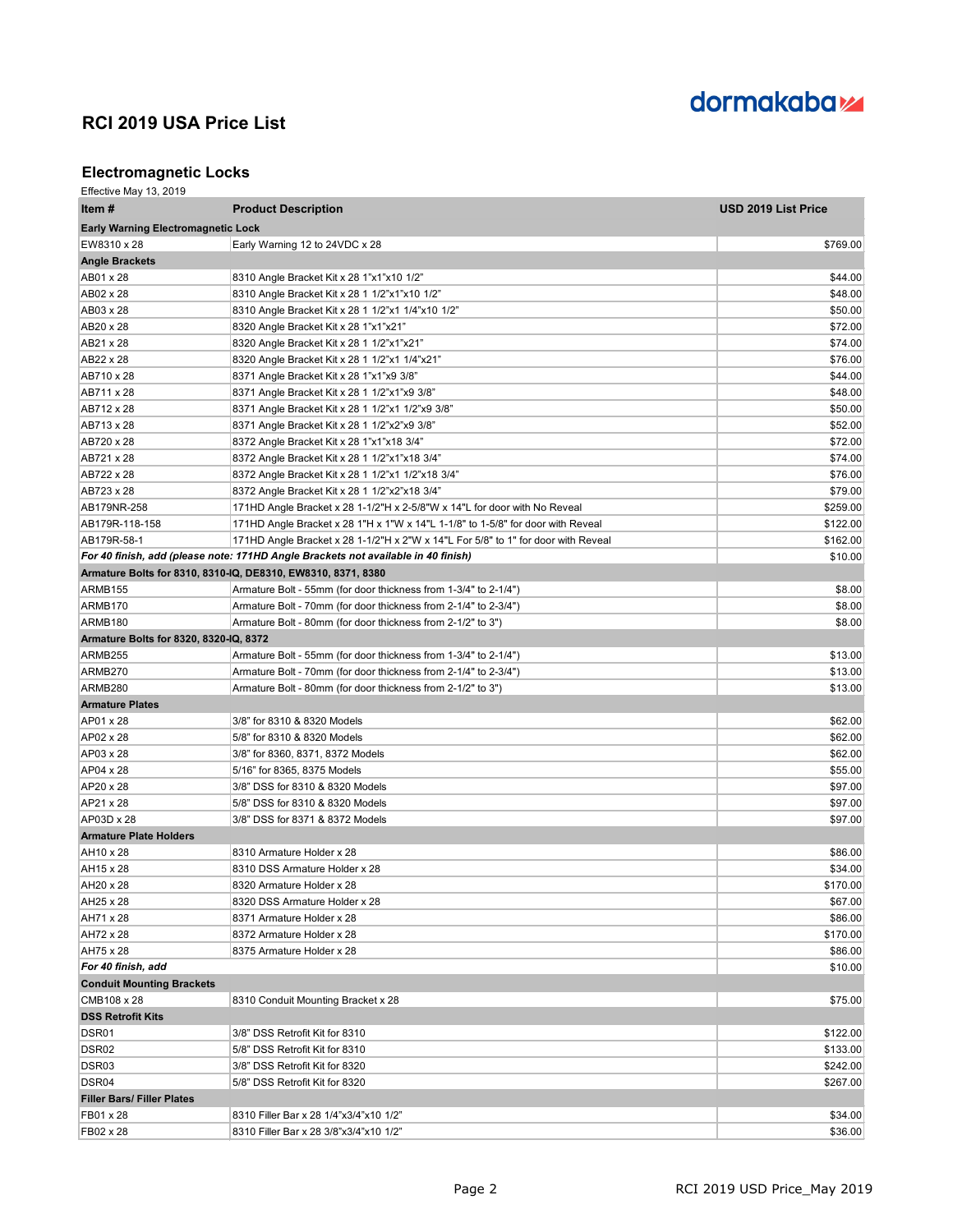

### **Electromagnetic Locks**

| Item #                     | <b>Product Description</b>                                                       | USD 2019 List Price |
|----------------------------|----------------------------------------------------------------------------------|---------------------|
| FB03 x 28                  | 8310 Filler Bar x 28 1/2"x3/4"x10 1/2"                                           | \$38.00             |
| FB04 x 28                  | 8310 Filler Bar x 28 5/8"x3/4"x10 1/2"                                           | \$40.00             |
| FB05 x 28                  | 8310 Filler Bar x 28 1/2"x5/8"x10 1/2"                                           | \$38.00             |
| FB20 x 28                  | 8320 Filler Bar x 28 1/4"x3/4"x21"                                               | \$62.00             |
| FB21 x 28                  | 8320 Filler Bar x 28 3/8"x3/4"x21"                                               | \$65.00             |
| FB22 x 28                  | 8320 Filler Bar x 28 1/2"x3/4"x21"                                               | \$67.00             |
| FB23 x 28                  | 8320 Filler Bar x 28 5/8"x3/4"x21"                                               | \$70.00             |
| FB24 x 28                  | 8320 Filler Bar x 28 1/2"x5/8"x21"                                               | \$67.00             |
| FB710 x 28                 | 8371 Filler Bar x 28 1/4"x3/4"x9 3/8"                                            | \$34.00             |
| FB711 x 28                 | 8371 Filler Bar x 28 3/8"x3/4"x9 3/8"                                            | \$36.00             |
| FB712 x 28                 | 8371 Filler Bar x 28 1/2"x3/4"x9 3/8"                                            | \$38.00             |
| FB713 x 28                 | 8371 Filler Bar x 28 5/8"x3/4"x9 3/8"                                            | \$40.00             |
| FB720 x 28                 | 8372 Filler Bar x 28 1/4"x3/4"x18 3/4"                                           | \$52.00             |
| FB721 x 28                 | 8372 Filler Bar x 28 3/8"x3/4"x18 3/4"                                           | \$54.00             |
| FB722 x 28                 | 8372 Filler Bar x 28 1/2"x3/4"x18 3/4"                                           | \$56.00             |
| FB723 x 28                 | 8372 Filler Bar x 28 5/8"x3/4"x18 3/4"                                           | \$60.00             |
| FP178-12                   | 171HD Single Filler Plate x 28 1/2"H x 1-1/4"W x 14"L                            | \$108.00            |
| FP178-58                   | 171HD Single Filler Plate x 28 5/8"H x 1-1/4"W x 14"L                            | \$108.00            |
|                            | For 40 finish, add (please note: 171HD Filler Plates not available in 40 finish) | \$10.00             |
| <b>Glass Door Brackets</b> |                                                                                  |                     |
| GB8112 x 32                | 1/2" Glass Door Bracket Kit for 8310 x 32                                        | \$174.00            |
| GB8212 x 32                | 1/2" Glass Door Bracket Kit for 8320 x 32                                        | \$345.00            |
| GB7112 x 32                | 1/2" Glass Door Bracket Kit for 8371 x 32                                        | \$174.00            |
| GB7212 x 32                | 1/2" Glass Door Bracket Kit for 8372 x 32                                        | \$345.00            |
| GB7512 x 32                | 1/2" Glass Door Bracket Kit for 8375 x 32                                        | \$152.00            |
| GB8134 x 32                | 3/4" Glass Door Bracket Kit for 8310 x 32                                        | \$174.00            |
| GB8234 x 32                | 3/4" Glass Door Bracket Kit for 8320 x 32                                        | \$339.00            |
| GB7134 x 32                | 3/4" Glass Door Bracket Kit for 8371 x 32                                        | \$174.00            |
| GB7234 x 32                | 3/4" Glass Door Bracket Kit for 8372 x 32                                        | \$345.00            |
| GB7534 x 32                | 3/4" Glass Door Bracket Kit for 8375 x 32                                        | \$152.00            |
| <b>Hardware Packs</b>      |                                                                                  |                     |
| <b>HK8310</b>              | 8310/8320 Hardware Pack (Buy 2 to make one 8320 Hardware Kit)                    | \$20.00             |
| HK8371                     | 8371/8372 Hardware Pack (Buy 2 to make one 8372 Hardware Kit)                    | \$20.00             |
| HK8375                     | 8375 Hardware Pack                                                               | \$20.00             |
| HK8389                     | 8380 Hardware Pack                                                               | \$20.00             |
| HK83608                    | 8360 Hardware Pack                                                               | \$20.00             |
| HK83658                    | 8365 Hardware Pack                                                               | \$20.00             |
| <b>L</b> Brackets          |                                                                                  |                     |
| LB10 x 28                  | 8310 L Bracket Kit x 28 2 1/2"x2"x10 1/2"                                        | \$86.00             |
| LB20 x 28                  | 8320 L Bracket Kit x 28 2 1/2"x2"x21"                                            | \$170.00            |
| For 40 finish, add         |                                                                                  | \$10.00             |
| <b>Post Brackets</b>       |                                                                                  |                     |
| PB80 x 28                  | 8380 Post Bracket Kit x 28 3 1/2"x2 1/2"x8 7/8"                                  | \$88.00             |
| <b>Spacers</b>             |                                                                                  |                     |
| SP01 x 28                  | 8310 Spacer x 28 1/4"x1 1/2"x10 1/2"                                             | \$34.00             |
| SP02 x 28                  | 8310 Spacer x 28 3/8"x1 1/2"x10 1/2"                                             | \$36.00             |
| SP03 x 28                  | 8310 Spacer x 28 1/2"x1 1/2"x10 1/2"                                             | \$38.00             |
| SP04 x 28                  | 8310 Spacer x 28 5/8"x1 1/2"x10 1/2"                                             | \$40.00             |
| SP20 x 28                  | 8320 Spacer x 28 1/4"x1 1/2"x21"                                                 | \$62.00             |
| SP21 x 28                  | 8320 Spacer x 28 3/8"x1 1/2"x21"                                                 | \$65.00             |
| SP22 x 28                  | 8320 Spacer x 28 1/2"x1 1/2"x21"                                                 | \$67.00             |
| SP23 x 28                  | 8320 Spacer x 28 5/8"x1 1/2"x21"                                                 | \$70.00             |
| SP710 x 28                 | 8371 Spacer x 28 1/4"x1"x9 3/8"                                                  | \$34.00             |
| SP711 x 28                 | 8371 Spacer x 28 3/8"x1"x9 3/8"                                                  | \$36.00             |
| SP712 x 28                 | 8371 Spacer x 28 1/2"x1"x9 3/8"                                                  | \$38.00             |
| SP713 x 28                 | 8371 Spacer x 28 5/8"x1"x9 3/8"                                                  | \$40.00             |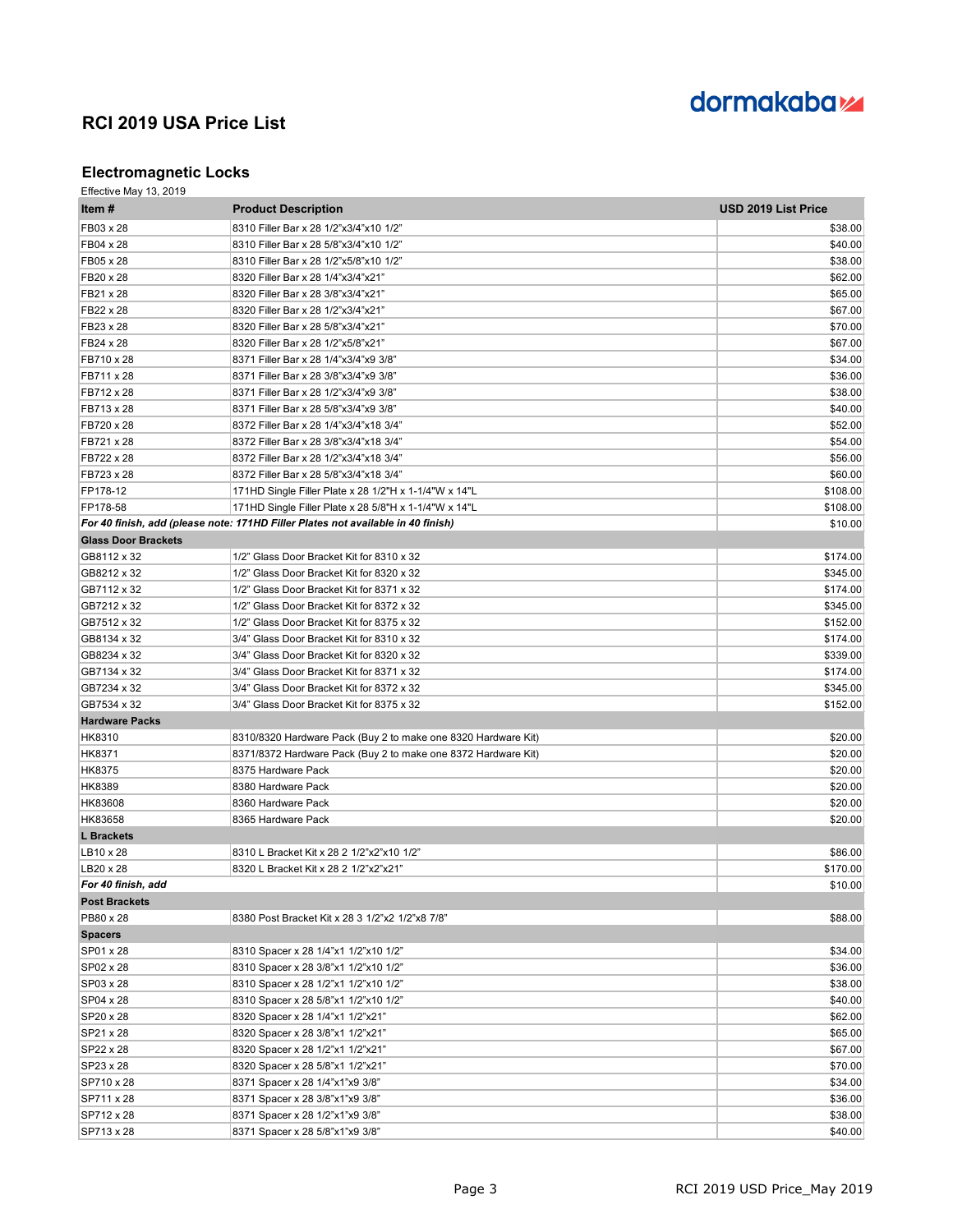

### **Electromagnetic Locks**

| Item#                        | <b>Product Description</b>                                      | USD 2019 List Price |
|------------------------------|-----------------------------------------------------------------|---------------------|
| SP720 x 28                   | 8372 Spacer x 28 1/4"x1"x18 3/4"                                | \$52.00             |
| SP721 x 28                   | 8372 Spacer x 28 3/8"x1"x18 3/4"                                | \$54.00             |
| SP722 x 28                   | 8372 Spacer x 28 1/2"x1"x18 3/4"                                | \$56.00             |
| SP723 x 28                   | 8372 Spacer x 28 5/8"x1"x18 3/4"                                | \$60.00             |
| SP75 x 28                    | 8375 Spacer x 28 1/4"x13/16"x6 9/16"                            | \$33.00             |
| SPDE01                       | DE8310 Spacer 1/4"x2-7/8"x10-13/16"                             | \$34.00             |
| SPDE02                       | DE8310 Spacer 3/8"x2-7/8"x10-13/16"                             | \$36.00             |
| SPDE03                       | DE8310 Spacer 1/2"x2-7/8"x10-13/16"                             | \$38.00             |
| SPDE04                       | DE8310 Spacer 5/8"x2-7/8"x10-13/16"                             | \$40.00             |
| For 40 finish, add           |                                                                 | \$10.00             |
| <b>Split Armature Kits</b>   |                                                                 |                     |
| SA138                        | 3/8" 8310 Split Armature Kit C/W Hardware                       | \$81.00             |
| SA158                        | 5/8" 8310 Split Armature Kit C/W Hardware                       | \$81.00             |
| <b>SA75</b>                  | 5/16" 8375 Split Armature Kit C/W Hardware                      | \$70.00             |
| Top Jamb "Z" Brackets        |                                                                 |                     |
| TJ10 x 28                    | Top Jamb Kit x 28 for 8310                                      | \$152.00            |
| TJ20 x 28                    | Top Jamb Kit x 28 for 8320                                      | \$303.00            |
| TJ71 x 28                    | Top Jamb Kit x 28 for 8371                                      | \$152.00            |
| TJ72 x 28                    | Top Jamb Kit x 28 for 8372                                      | \$303.00            |
| TJ75 x 28                    | Top Jamb Kit x 28 for 8375                                      | \$110.00            |
| TJ80 x 28                    | Top Jamb Kit x 28 for 8380                                      | \$119.00            |
|                              | For 40 finish add (please note: TJ80 not avalable in 40 finish) | \$10.00             |
| <b>Building Code Signage</b> |                                                                 |                     |
| BC <sub>1</sub> P            | English Plexi "Push Until Alarm"                                | \$64.00             |
| BC1PS                        | Spanish Plexi "Push Until Alarm"                                | \$64.00             |
| BC <sub>1</sub> M            | English Mylar "Push Until Alarm"                                | \$40.00             |
| <b>BC1M-30</b>               | English Mylar - "Push Until 30"                                 | \$53.00             |
| BC <sub>1</sub> MS           | Spanish Mylar "Push Until Alarm"                                | \$40.00             |
| BC1MW                        | English Mylar/White "Push Until Alarm"                          | \$40.00             |
| BC1MWS                       | Spanish Mylar/White "Push Until Alarm"                          | \$40.00             |
| BC <sub>1</sub> T            | English Transfer "Push Until Alarm"                             | \$53.00             |
| BC1TS                        | Spanish Transfer "Push Until Alarm"                             | \$53.00             |
| BC <sub>2</sub> P            | English Plexi "Emerge. Exit Unlocked"                           | \$53.00             |
| BC <sub>2</sub> PS           | Spanish Plexi "Emerge. Exit Unlocked"                           | \$53.00             |
| BC <sub>2</sub> M            | English Mylar "Emerge. Exit Unlocked"                           | \$14.00             |
| BC2MS                        | Spanish Mylar "Emerge. Exit Unlocked"                           | \$14.00             |
| BC2MW                        | English Mylar/White "Emerg. Exit Unlocked"                      | \$14.00             |
| BC2MWS                       | Spanish Mylar/White "Emerg. Exit Unlocked"                      | \$14.00             |
| BC <sub>2</sub> T            | English Transfer "Emerg. Exit Unlocked"                         | \$31.00             |
| BC2TS                        | Spanish Transfer "Emerg. Exit Unlocked"                         | \$31.00             |
| BC3P                         | English Plexi "Keep Pushing Door Unlocks"                       | \$64.00             |
| BC3PS                        | Spanish Plexi "Keep Pushing Door Unlocks"                       | \$64.00             |
| BC3M                         | English Mylar "Keep Pushing Door Unlocks"                       | \$66.00             |
| BC3MS                        | Spanish Mylar "Keep Pushing Door Unlocks"                       | \$66.00             |
| BC3MW                        | Eng. Mylar/White "Keep Pushing Door Unlocks"                    | \$72.00             |
| BC3MWS                       | Span. Mylar/White "Keep Pushing Door Unlocks"                   | \$72.00             |
| BC3T                         | English Transfer "Keep Pushing Door Unlocks"                    | \$53.00             |
| <b>BC3TS</b>                 | Spanish Transfer "Keep Pushing Door Unlocks"                    | \$53.00             |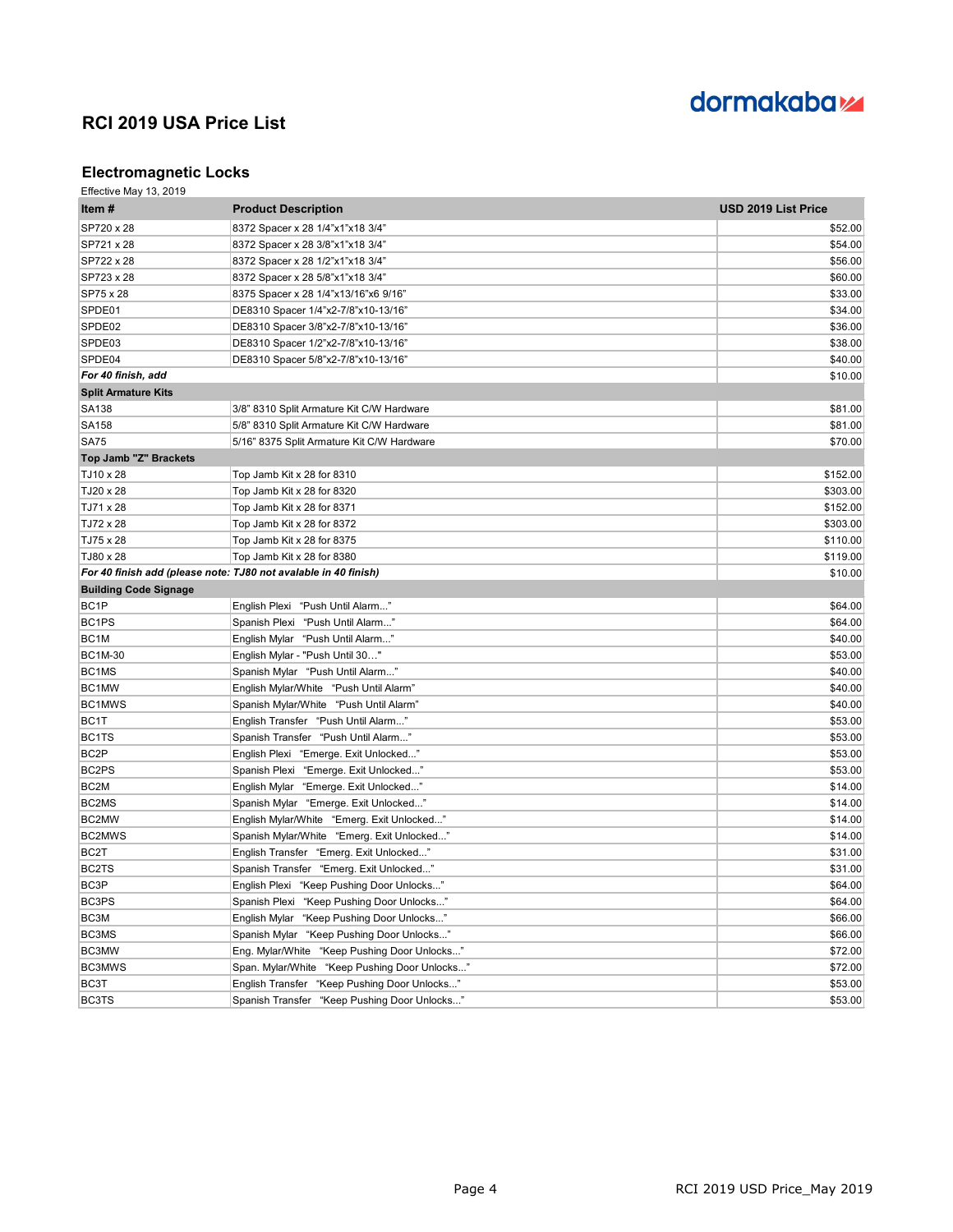

#### **Electric Strikes**

| $= 100$ $\ldots$ $\ldots$ $\ldots$ $\ldots$<br>Item # | <b>Product Description</b>                                                                      | <b>USD 2019 List Price</b> |
|-------------------------------------------------------|-------------------------------------------------------------------------------------------------|----------------------------|
|                                                       |                                                                                                 |                            |
|                                                       |                                                                                                 |                            |
|                                                       |                                                                                                 |                            |
| 0 Series Electric Strikes - 0161 for Rim Exit Devices |                                                                                                 |                            |
| 0161 05 x 32D                                         | 0161 12VAC/DC x 32D                                                                             | \$307.00                   |
| 0161 08 x 32D                                         | 0161 24VAC/DC x 32D                                                                             | \$307.00                   |
| 0 Series Electric Strikes - 0161 Accessories          |                                                                                                 |                            |
| 0161DDH                                               | 0161 Double Door Housing Silver                                                                 | \$168.00                   |
| 0 Series Electric Strikes - 0162 for Rim Exit Devices |                                                                                                 |                            |
| 0162 x 32D                                            | 0162 12 to 24VAC & 12 or 24VDC x 32D                                                            | \$503.00                   |
| 0162LM x 32D                                          | 0162 12 to 24VAC & 12 or 24VDC with Latch Monitoring x 32D                                      | \$529.00                   |
| F0162 x 32D                                           | Fire Rated 0162 12 to 24VAC & 12 or 24VDC x 32D                                                 | \$617.00                   |
| F0162LM x 32D                                         | Fire Rated 0162 12 to 24VAC & 12 or 24VDC with Latch Monitoring x 32D                           | \$643.00                   |
| 0 Series Electric Strikes - 0162 Accessories          |                                                                                                 |                            |
| 0162MSK                                               | 1/16" Mounting Spacer for Additional Latch Engagement                                           | \$11.00                    |
| 0162DDH                                               | Double Door Housing (Includes Mounting Hardware)                                                | \$168.00                   |
|                                                       | 0 Series Electric Strikes - 0163 for Rim Exit Devices for Pullman Style Rim Exit Devices        |                            |
| 0163 x 32D                                            | 1/2" Rim Solenoid Surface-mounted, 12-24 VDC x 32D                                              | \$498.00                   |
| 0163LM x 32D                                          | 1/2" Rim Solenoid Surface-mounted 12-24 VDC with Latch Monitoring x 32D                         | \$523.00                   |
| 0 Series Electric Strikes - 0563 for Rim Exit Devices |                                                                                                 |                            |
| 0563 x 32D                                            | 0563 1/2" Rim Strike 12-24 VDC x 32D                                                            | \$490.00                   |
| 0563LM x 32D                                          | 0563 1/2" Rim Strike 12-24 VDC with Latch Monitoring x 32D                                      | \$564.00                   |
|                                                       | F1 Series Electric Strikes - F1114 for ANSI Centerline Latch Entry (3/4" Latch Projection)      |                            |
| F1114 01 x 32D                                        | Fail Locked, Fire Labeled 11 16VAC x 32D                                                        | \$461.00                   |
| F1114 05 x 32D                                        | Fail Locked, Fire Labeled 12VAC/DC x 32D                                                        | \$461.00                   |
| F1114 08 x 32D                                        | Fail Locked, Fire Labeled 24VAC/DC x 32D                                                        | \$461.00                   |
|                                                       | F1 Series Electric Strikes - F1119 for ANSI Centerline Latch Entry (3/4" Latch Projection)      |                            |
| F1119 01 x 32D                                        | Fail Locked, Fire Labeled 11 16VAC x 32D                                                        | \$511.00                   |
| F1119 05 x 32D                                        | Fail Locked, Fire Labeled 12VAC/DC x 32D                                                        | \$511.00                   |
| F1119 08 x 32D                                        | Fail Locked, Fire Labeled 24VAC/DC x 32D                                                        | \$511.00                   |
|                                                       | 2 Series Electric Strikes - For Offset And Centerline Mortise Latch Entry                       |                            |
| F2164 x 32D                                           | Fail Locked, Fire Labeled 12 to 24VAC & 12 or 24VDC x 32D                                       | \$564.00                   |
| 2364 x 32D                                            | Fail Unlocked, 12 or 24VDC x 32D                                                                | \$564.00                   |
| 2 Series Electric Strikes - Accessories               |                                                                                                 |                            |
| F2-19 x 32D                                           | 9" 1 3/8" x 9" Center Faceplate for the 2 Series Strikes - Faceplate Screws Included            | \$36.00                    |
| F2-29 x32D                                            | 9" 1 3/8" x 9" Offset Faceplate for the 2 Series Strikes - Faceplate Screws Included            | \$36.00                    |
| 2FP                                                   | F2 Filler Plate (use when replacing old 2 Series Strikes)                                       | \$18.00                    |
|                                                       |                                                                                                 |                            |
| F <sub>2</sub> LM                                     | F2 Latch Monitor Kit (Plug-In)                                                                  | \$66.00                    |
|                                                       | 4 Series Electric Strikes - 4104 & 4304 for ANSI Centerline Latch Entry (3/4" Latch Projection) |                            |
| 4104 01 x 32D                                         | 4104 11 16VAC Fail Locked x 32D                                                                 | \$160.00                   |
| 4104 05 x 32D                                         | 4104 12VAC/DC Fail Locked x 32D                                                                 | \$160.00                   |
| 4104 08 x 32D                                         | 4104 24VAC/DC Fail Locked x 32D                                                                 | \$160.00                   |
| 4304 06 x 32D                                         | 4304 12VDC Fail Unlocked x 32D                                                                  | \$173.00                   |
| 4304 09 x 32D                                         | 4304 24VDC Fail Unlocked x 32D                                                                  | \$173.00                   |
|                                                       | 4 Series Electric Strikes - 4114 & 4314 for ANSI Centerline Latch Entry (3/4" Latch Projection) |                            |
| 4114 01 x 32D                                         | 4114 11 16VAC Fail Locked x 32D                                                                 | \$160.00                   |
| 4114 05 x 32D                                         | 4114 12VAC/DC Fail Locked x 32D                                                                 | \$160.00                   |
| 4114 08 x 32D                                         | 4114 24VAC/DC Fail Locked x 32D                                                                 | \$160.00                   |
| 4314 06 x 32D                                         | 4314 12VDC Fail Unlocked x 32D                                                                  | \$173.00                   |
| 4314 09 x 32D                                         | 4314 24VDC Fail Unlocked x 32D                                                                  | \$173.00                   |
|                                                       | 4 Series Electric Strikes - 4105 & 4305 for Centerline Latch Entry (3/4" Latch Projection)      |                            |
| 4105 01 x 32D                                         | 4105 11 16VAC Fail Locked x 32D                                                                 | \$165.00                   |
| 4105 05 x 32D                                         | 4105 12VAC/DC Fail Locked x 32D                                                                 | \$165.00                   |
| 4105 08 x 32D                                         | 4105 24VAC/DC Fail Locked x 32D                                                                 | \$165.00                   |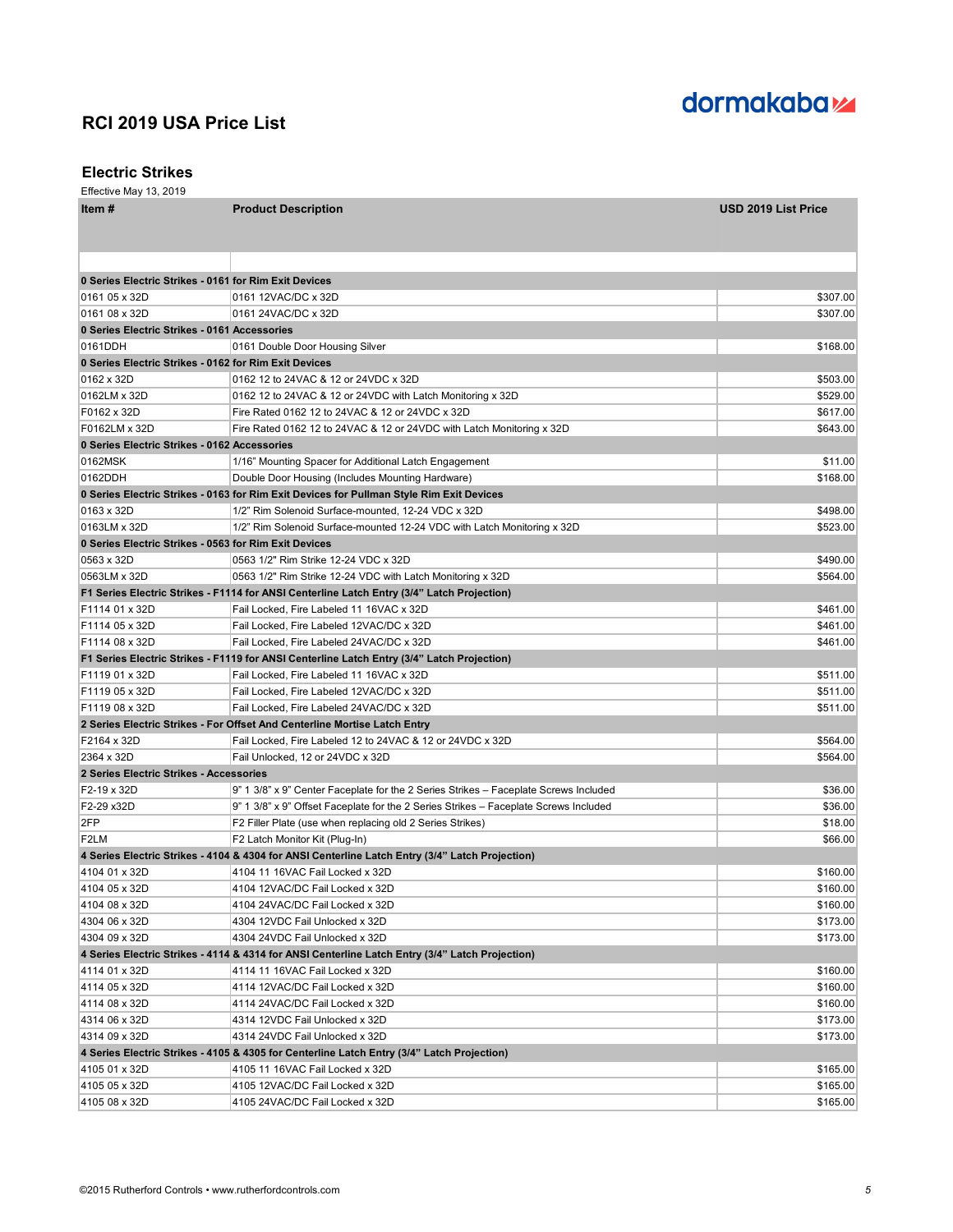

### **Electric Strikes**

| Item #                                                        | <b>Product Description</b>                                                                            | <b>USD 2019 List Price</b> |
|---------------------------------------------------------------|-------------------------------------------------------------------------------------------------------|----------------------------|
| 4305 06 x 32D                                                 | 4305 12VDC Fail Unlocked x 32D                                                                        | \$180.00                   |
| 4305 09 x 32D                                                 | 4305 24VDC Fail Unlocked x 32D                                                                        | \$180.00                   |
|                                                               | 4 Series Electric Strikes - 4107 & 4307 for Centerline Latch Entry (3/4" Latch Projection)            |                            |
| 4107 01 x 32D                                                 | 4107 11 16VAC Fail Locked x 32D                                                                       | \$165.00                   |
| 4107 05 x 32D                                                 | 4107 12VAC/DC Fail Locked x 32D                                                                       | \$165.00                   |
| 4107 08 x 32D                                                 | 4107 24VAC/DC Fail Locked x 32D                                                                       | \$165.00                   |
| 4307 06 x 32D                                                 | 4307 12VDC Fail Unlocked x 32D                                                                        | \$180.00                   |
| 4307 09 x 32D                                                 | 4307 24VDC Fail Unlocked x 32D                                                                        | \$180.00                   |
|                                                               | 4 Series Electric Strikes - 4108 & 4308 for Centerline Latch Entry (3/4" Latch Projection)            |                            |
| 4108 01 x 32D                                                 | 4108 11 16VAC Fail Locked x 32D                                                                       | \$173.00                   |
| 4108 05 x 32D                                                 | 4108 12VAC/DC Fail Locked x 32D                                                                       | \$173.00                   |
| 4108 08 x 32D                                                 | 4108 24VAC/DC Fail Locked x 32D                                                                       | \$173.00                   |
| 4308 06 x 32D                                                 | 4308 12VDC Fail Unlocked x 32D                                                                        | \$185.00                   |
| 4308 09 x 32D                                                 | 4308 24VDC Fail Unlocked x 32D                                                                        | \$185.00                   |
|                                                               | 4 Series Electric Strikes - 4119 & 4319 for Centerline Latch Entry (3/4" Latch Projection)            |                            |
| 4119 01 x 32D                                                 | 4119 11 16VAC Fail Locked x 32D                                                                       | \$208.00                   |
| 4119 05 x 32D                                                 | 4119 12VAC/DC Fail Locked x 32D                                                                       | \$208.00                   |
| 4119 08 x 32D                                                 | 4119 24VAC/DC Fail Locked x 32D                                                                       | \$208.00                   |
| 4319 06 x 32D                                                 | 4319 12VDC Fail Unlocked x 32D                                                                        | \$221.00                   |
| 4319 09 x 32D                                                 | 4319 24VDC Fail Unlocked x 32D                                                                        | \$221.00                   |
|                                                               | F4 Series Electric Strikes - F4104 Fire Rated ANSI Centerline Latch Entry (3/4" Latch Projection)     |                            |
| F4104 05 x 32D                                                | 12VAC/DC Fail Locked, Fire Labeled x 32D                                                              | \$387.00                   |
| F4104 08 x 32D                                                | 24VAC/DC Fail Locked, Fire Labeled x 32D                                                              | \$387.00                   |
|                                                               | F4 Series Electric Strikes - F4114 Fire Rated for ANSI Centerline Latch Entry (3/4" Latch Projection) |                            |
| F4114 05 x 32D                                                | 12VAC/DC Fail Locked, Fire Labeled x 32D                                                              | \$387.00                   |
| F4114 08 x 32D                                                | 24VAC/DC Fail Locked, Fire Labeled x 32D                                                              | \$387.00                   |
| <b>F4 Series Electric Strikes - Accessories</b>               |                                                                                                       |                            |
| BXES2                                                         | Weldable Box for 4114/4314                                                                            | \$41.00                    |
| 4/7JIG                                                        | 4 Series ANSI Size Strike Jig 28 Finish                                                               | \$88.00                    |
| LEK01                                                         | 1" Lip Extension Kit for Retrofit/Black                                                               | \$69.00                    |
| LEK02                                                         | 2" Lip Extension Kit for Retrofit/Black                                                               | \$79.00                    |
| LEK03                                                         | 3" Lip Extension Kit for Retrofit/Black                                                               | \$92.00                    |
| <b>SMT 01</b>                                                 | Strike Marking Template 4/6L/6S/7 Series                                                              | \$55.00                    |
| <b>TP47 5PK</b>                                               | 4/7 Series Trim Plate 5 Pack                                                                          | \$28.00                    |
| 930 LG x 32D                                                  | Standard Profile Latch Guard 32D Finish                                                               | \$55.00                    |
| 6 Series Electric Strikes - Universal - Includes 3 Faceplates |                                                                                                       |                            |
| S65U x 32D                                                    | Field Selectable, 12 to 24 VAC & 12 or 24VDC x 32D                                                    | \$226.00                   |
| S65ULMKM x 32D                                                | Field Selectable, 12 to 24 VAC & 12 or 24VDC x 32D                                                    | \$277.00                   |
| L65U x 32D                                                    | Field Selectable, 12 to 24 VAC & 12 or 24VDC x 32D                                                    | \$226.00                   |
| L65ULMKM x 32D                                                | Field Selectable, 12 to 24 VAC & 12 or 24VDC x 32D                                                    | \$277.00∣                  |
|                                                               | 6 Series Electric Strikes - S6504 & L6504 for ANSI Round Corner Centerline Latch Projection           |                            |
| S6504 x 32D                                                   | S6504 3/4", Field Selectable, 12 to 24 VAC & 12 or 24VDC x 32D                                        | \$195.00                   |
| S6504LMKM x 32D                                               | S6504 LMKM 3/4", Field Selectable, 12 to 24 VAC & 12 or 24VDC x 32D                                   | \$250.00                   |
| L6504 x 32D                                                   | L6504 5/8", Field Selectable, 12 to 24 VAC & 12 or 24VDC x 32D                                        | \$195.00                   |
| L6504LMKM x 32D                                               | L6504 LMKM 5/8", Field Selectable, 12 to 24 VAC & 12 or 24VDC x 32D                                   | \$250.00                   |
|                                                               | 6 Series Electric Strikes - S6514 & L6514 for ANSI Square Corner Centerline Latch Projection          |                            |
| S6514 x 32D                                                   | S6514 3/4", Field Selectable, 12 to 24 VAC & 12 or 24VDC x 32D                                        | \$195.00                   |
| S6514LMKM x 32D                                               | S6514 LMKM 3/4", Field Selectable, 12 to 24 VAC & 12 or 24VDC x 32D                                   | \$250.00                   |
| L6514 x 32D                                                   | L6514 5/8", Field Selectable, 12 to 24 VAC & 12 or 24VDC x 32D                                        | \$195.00                   |
| L6514LMKM x 32D                                               | L6514 LMKM 5/8", Field Selectable, 12 to 24 VAC & 12 or 24VDC x 32D                                   | \$250.00                   |
|                                                               | 6 Series Electric Strikes - S6505 & L6505 for Centerline Latch Projection                             |                            |
| S6505 x 32D                                                   | S6505 3/4", Field Selectable, 12 to 24 VAC & 12 or 24VDC x 32D                                        | \$201.00                   |
| S6505LMKM x 32D                                               | S6505 LMKM 3/4", Field Selectable, 12 to 24 VAC & 12 or 24VDC x 32D                                   | \$255.00                   |
| L6505 x 32D                                                   | L6505 5/8", Field Selectable, 12 to 24 VAC & 12 or 24VDC x 32D                                        | \$201.00                   |
|                                                               |                                                                                                       |                            |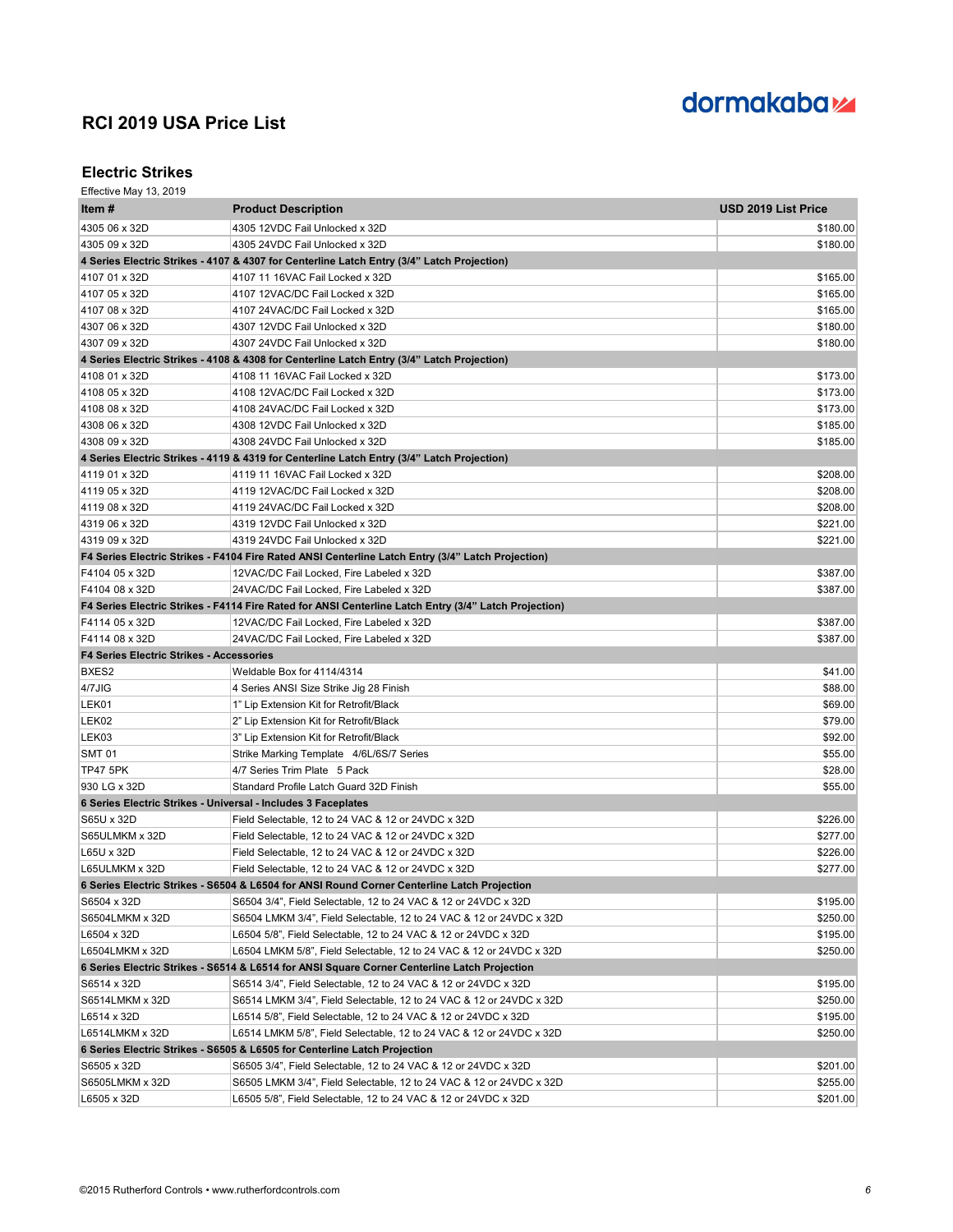# dormakaba<sub>z</sub>

### **Electric Strikes**

| Item #                                         | <b>Product Description</b>                                                                      | <b>USD 2019 List Price</b> |
|------------------------------------------------|-------------------------------------------------------------------------------------------------|----------------------------|
| L6505LMKM x 32D                                | L6505 LMKM 5/8", Field Selectable, 12 to 24 VAC & 12 or 24VDC x 32D                             | \$255.00                   |
|                                                | 6 Series Electric Strikes - S6507 & L6507 for Centerline Latch Projection                       |                            |
| S6507 x 32D                                    | S6507 3/4", Field Selectable, 12 to 24 VAC & 12 or 24VDC x 32D                                  | \$201.00                   |
| S6507LMKM x 32D                                | S6507 LMKM 3/4", Field Selectable, 12 to 24 VAC & 12 or 24VDC x 32D                             | \$255.00                   |
| L6507 x 32D                                    | L6507 5/8", Field Selectable, 12 to 24 VAC & 12 or 24VDC x 32D                                  | \$201.00                   |
| L6507LMKM x 32D                                | L6507 LMKM 5/8", Field Selectable, 12 to 24 VAC & 12 or 24VDC x 32D                             | \$255.00                   |
|                                                | 6 Series Electric Strikes - S6508 & L6508 for Centerline Latch Projection                       |                            |
| S6508 x 32D                                    | S6508 3/4", Field Selectable, 12 to 24 VAC & 12 or 24VDC x 32D                                  | \$209.00                   |
| S6508LMKM x 32D                                | S6508 LMKM 3/4", Field Selectable, 12 to 24 VAC & 12 or 24VDC x 32D                             | \$260.00                   |
| L6508 x 32D                                    | L6508 5/8", Field Selectable, 12 to 24 VAC & 12 or 24VDC x 32D                                  | \$209.00                   |
| L6508LMKM x 32D                                | L6508 LMKM 5/8", Field Selectable, 12 to 24 VAC & 12 or 24VDC x 32D                             | \$260.00                   |
| <b>6 Series Electric Strikes - Accessories</b> |                                                                                                 |                            |
| S6JIG                                          | Standard Profile Frame Prep Jig (6504 & 6514)                                                   | \$83.00                    |
| L6JIG                                          | Low Profile Frame Prep Jig (6504 & 6514)                                                        | \$83.00                    |
| S6504DD                                        | Lip bracket and radius aluminum faceplate for double doors with astragal (for S6504)            | \$60.00                    |
| L6504DD                                        | Lip bracket and radius aluminum faceplate for double doors with astragal (for L6504)            | \$60.00                    |
| S6507DD                                        | Lip bracket and radius aluminum faceplate for double doors with astragal (for S6507)            | \$64.00                    |
| L6507DD                                        | Lip bracket and radius aluminum faceplate for double doors with astragal (for L6507)            | \$64.00                    |
| LEKL601                                        | 1" Lip Extension Kit for Low Profile                                                            | \$60.00                    |
| LEKL602                                        | 2" Lip Extension Kit for Low Profile                                                            | \$72.00                    |
| LEKL603                                        | 3" Lip Extension Kit for Low Profile                                                            | \$83.00                    |
| <b>LEKS601</b>                                 | 1" Lip Extension Kit for Standard Profile                                                       | \$60.00                    |
| LEKS602                                        | 2" Lip Extension Kit for Standard Profile                                                       | \$72.00                    |
| LEKS603                                        | 3" Lip Extension Kit for Standard Profile                                                       | \$83.00                    |
| <b>SMT 01</b>                                  | Strike Marking Template Kit                                                                     | \$55.00                    |
| TP S65PK                                       | S6 Series Standard Profile Trim Plates 5 Per Pack                                               | \$25.00                    |
| TP L65PK                                       | L6 Series Low Profile Trim Plates 5 Per Pack                                                    | \$25.00                    |
| 940 LG x 32D                                   | High Profile Latch Guard 32D Finish                                                             | \$59.00                    |
|                                                | 7 Series Electric Strikes - 7104 & 7304 for ANSI Centerline Latch Entry (5/8" Latch Projection) |                            |
| 7104 01 x 32D                                  | 7104 Fail Locked 11 16VAC x 32D                                                                 | \$152.00                   |
| 7104 05D x 32D                                 | 7104 Fail Locked 12VDC x 32D                                                                    | \$152.00                   |
| 7104 07 x 32D                                  | 7104 Fail Locked 24VAC x 32D                                                                    | \$152.00                   |
| 7104 08D x 32D                                 | 7104 Fail Locked 24VDC x 32D                                                                    | \$152.00                   |
| 7304 06 x 32D                                  | 7304 Fail Unlocked 12VDC x 32D                                                                  | \$161.00                   |
| 7304 09 x 32D                                  | 7304 Fail Unlocked 24VDC x 32D                                                                  | \$161.00                   |
|                                                | 7 Series Electric Strikes - 7114 & 7314 for ANSI Centerline Latch Entry (5/8" Latch Projection) |                            |
| 7114 01 x 32D                                  | 7114 Fail Locked 11 16VAC x 32D                                                                 | \$152.00                   |
| 7114 05D x 32D                                 | 7114 Fail Locked 12VDC x 32D                                                                    | \$152.00                   |
| 7114 07 x 32D                                  | 7114 Fail Locked 24VAC x 32D                                                                    | \$152.00                   |
| 7114 08D x 32D                                 | 7114 Fail Locked 24VDC x 32D                                                                    | \$152.00                   |
| 7314 06 x 32D                                  | 7314 Fail Unlocked 12VDC x 32D                                                                  | \$161.00                   |
| 7314 09 x 32D                                  | 7314 Fail Unlocked 24VDC x 32D                                                                  | \$161.00                   |
|                                                | 7 Series Electric Strikes - 7105 & 7305 for Centerline Latch Entry (5/8" Latch Projection)      |                            |
| 7105 01 x 32D                                  | 7105 Fail Locked 11 16VAC x 32D                                                                 | \$158.00                   |
| 7105 05D x 32D                                 | 7105 Fail Locked 12VDC x 32D                                                                    | \$158.00                   |
| 7105 07 x 32D                                  | 7105 Fail Locked 24VAC x 32D                                                                    | \$158.00                   |
| 7105 08D x 32D                                 | 7105 Fail Locked 24VDC x 32D                                                                    | \$158.00                   |
| 7305 06 x 32D                                  | 7305 Fail Unlocked 12VDC x 32D                                                                  | \$166.00                   |
| 7305 09 x 32D                                  | 7305 Fail Unlocked 24VDC x 32D                                                                  | \$166.00                   |
|                                                | 7 Series Electric Strikes - 7107 & 7307 for Centerline Latch Entry (5/8" Latch Projection)      |                            |
| 7107 01 x 32D                                  | 7107 Fail Locked 11 16VAC x 32D                                                                 | \$158.00                   |
| 7107 05D x 32D                                 | 7107 Fail Locked 12VDC x 32D                                                                    | \$158.00                   |
| 7107 07 x 32D                                  | 7107 Fail Locked 24VAC x 32D                                                                    | \$158.00                   |
| 7107 08D x 32D                                 | 7107 Fail Locked 24VDC x 32D                                                                    | \$158.00                   |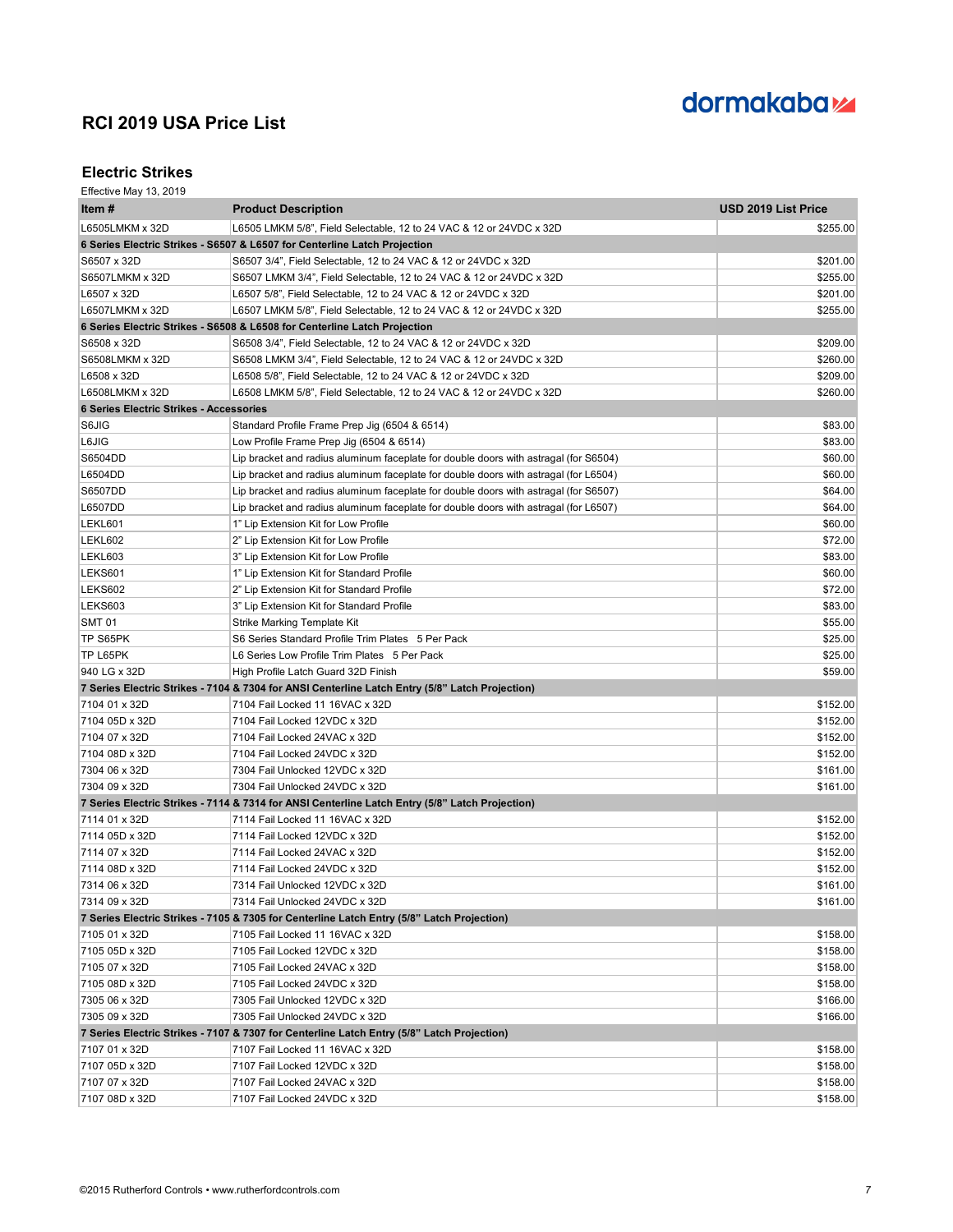

#### **Electric Strikes**

| Item #                                  | <b>Product Description</b>                                                                                             | USD 2019 List Price |
|-----------------------------------------|------------------------------------------------------------------------------------------------------------------------|---------------------|
| 7307 06 x 32D                           | 7307 Fail Unlocked 12VDC x 32D                                                                                         | \$166.00            |
| 7307 09 x 32D                           | 7307 Fail Unlocked 24VDC x 32D                                                                                         | \$166.00            |
|                                         | 7 Series Electric Strikes - 7108 & 7308 for Centerline Latch Entry (5/8" Latch Projection)                             |                     |
| 7108 01 x 32D                           | 7108 Fail Locked 11 16VAC x 32D                                                                                        | \$164.00            |
| 7108 05D x 32D                          | 7108 Fail Locked 12VDC x 32D                                                                                           | \$164.00            |
| 7108 07 x 32D                           | 7108 Fail Locked 24VAC x 32D                                                                                           | \$164.00            |
| 7108 08D x 32D                          | 7108 Fail Locked 24VDC x 32D                                                                                           | \$164.00            |
| 7308 06 x 32D                           | 7308 Fail Unlocked 12VDC x 32D                                                                                         | \$174.00            |
| 7308 09 x 32D                           | 7308 Fail Unlocked 24VDC x 32D                                                                                         | \$174.00            |
|                                         | 7 Series Electric Strikes - 7119 & 7319 for Centerline Latch Entry (5/8" Latch Projection)                             |                     |
| 7119 01 x 32D                           | 7119 Fail Locked 11 16VAC x 32D                                                                                        | \$201.00            |
| 7119 05D x 32D                          | 7119 Fail Locked 12VDC x 32D                                                                                           | \$201.00            |
| 7119 07 x 32D                           | 7119 Fail Locked 24VAC x 32D                                                                                           | \$201.00            |
| 7119 08D x 32D                          | 7119 Fail Locked 24VDC x 32D                                                                                           | \$201.00            |
| 7319 06 x 32D                           | 7319 Fail Unlocked 12VDC 32D                                                                                           | \$209.00            |
| 7319 09 x 32D                           | 7319 Fail Unlocked 24VDC 32D                                                                                           | \$209.00            |
| 7 Series Electric Strikes - Accessories |                                                                                                                        |                     |
| BXES2                                   | Weldable Box (for 7104 & 7114)                                                                                         | \$41.00             |
| 4/7JIG                                  | For use with ANSI 7 Series Strike                                                                                      | \$88.00             |
| LEK01                                   | 1" Lip Extension Kit for Retrofit/Black                                                                                | \$69.00             |
| LEK02                                   | 2" Lip Extension Kit for Retrofit/Black                                                                                | \$79.00             |
| LEK03                                   | 3" Lip Extension Kit for Retrofit/Black                                                                                | \$92.00             |
| <b>TP47 5PK</b>                         | 7 Series Trim Plate 5 Pack (Not available for 7119/7319 models)                                                        | \$28.00             |
| <b>SMT 01</b>                           | Strike Marking Template 4/6L/6S/7 Series                                                                               | \$55.00             |
| 930 LG x 32D                            | Standard Profile Latch Guard 32D Finish                                                                                | \$55.00             |
| <b>12C Compact Electric Strike</b>      |                                                                                                                        |                     |
| 12C x 32D                               | <b>Compact Electric Strike</b>                                                                                         | \$199.00            |
| <b>Vertical Rod Strikes</b>             |                                                                                                                        |                     |
| <b>VR165</b>                            | Designed for use with glass door exit devices having a roller latch                                                    | \$460.00            |
| <b>VR166</b>                            | For Surface Vertical Rod Exit Devices with a Pullman Style Latch                                                       | \$325.00            |
| VR166LMKM                               | For Surface Vertical Rod Exit Devices with a Pullman Style Latch with Latch and Keeper Monitor                         | \$360.00            |
|                                         | Modular Strike System - 4 Series Strike Assemblies without Faceplate (Includes Insert, Lip Bracket, And Hardware Pack) |                     |
| A41 16VAC                               | 41 Series without Faceplate                                                                                            | \$141.00            |
| A41 12V                                 | 41 Series without Faceplate                                                                                            | \$141.00            |
| A41 24V                                 | 41 Series without Faceplate                                                                                            | \$141.00            |
| A43 12VDC                               | 43 Series without Faceplate                                                                                            | \$152.00            |
| A43 24VDC                               | 43 Series without Faceplate                                                                                            | \$152.00            |
|                                         | Modular Strike System - 7 Series Strike Assemblies without Faceplate (Includes Insert, Lip Bracket, And Hardware Pack) |                     |
| A71 16VAC                               | 71 Series without Faceplate                                                                                            | \$131.00            |
| A71 12VDC                               | 71 Series without Faceplate                                                                                            | \$131.00            |
| A71 24VAC                               | 71 Series without Faceplate                                                                                            | \$131.00            |
| A71 24VDC                               | 71 Series Without Faceplate                                                                                            | \$131.00            |
| A73 12VDC                               | 73 Series without Faceplate                                                                                            | \$142.00            |
| A73 24VDC                               | 73 Series without Faceplate                                                                                            | \$142.00            |
|                                         | Modular Strike System - Faceplates for 4 & 7 Series Strikes (Faceplate Screws Included)                                |                     |
| B4704 32D                               | Faceplate Aluminum Frames 1 1/4"x4 7/8" x 32D                                                                          | \$23.00             |
| B4714 32D                               | Faceplate Hollow Metal Frames 1 1/4"x4 7/8" x 32D                                                                      | \$23.00             |
| B4705 32D                               | Faceplate Aluminum Frames 1 1/8"x5 7/8" x 32D                                                                          | \$29.00             |
| B4707 32D                               | Faceplate Aluminum Frames 1 1/4"x6 7/8" x 32D                                                                          | \$29.00             |
| B4708 32D                               | Faceplate Aluminum/Wood Frames 1 7/16"x7 15/16" x 32D                                                                  | \$34.00             |
| B4719 32D                               | Faceplate Hollow Metal/Wood Frames 1 3/8"x9" x 32D (Note: Must Add 47LIP9B)                                            | \$34.00             |
| 47LIP9B                                 | Lip Bracket for use with #19 Faceplate                                                                                 | \$38.00             |
|                                         | Modular Strike System - Faceplates for 6 Series Strikes (Faceplate Screws Included)                                    |                     |
| B6 04 32D                               | Faceplate Aluminum/Wood Frames 1 1/4" x 4 7/8" x 32D                                                                   | \$21.00             |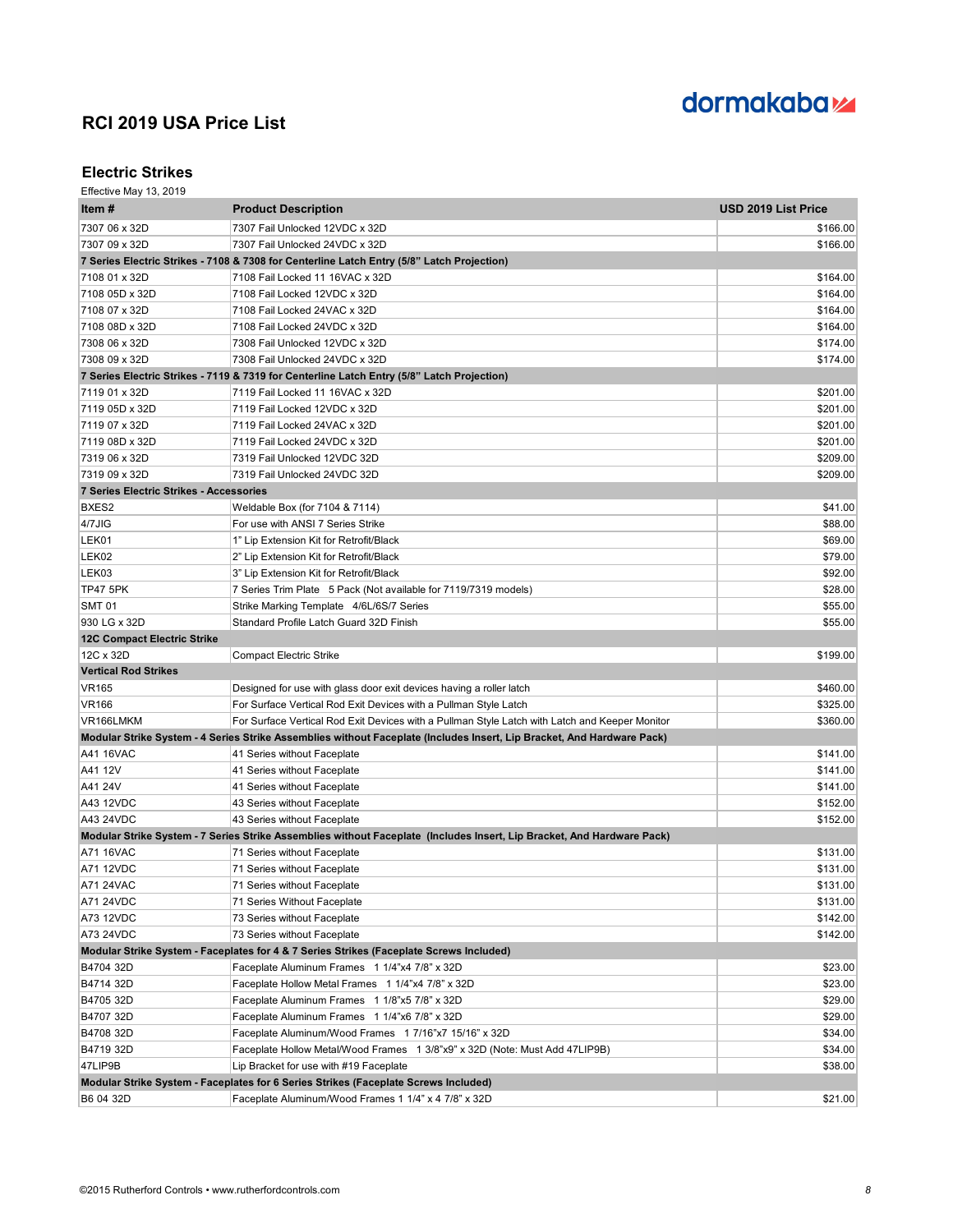

### **Electric Strikes**

| Item $#$                                           | <b>Product Description</b>                                                                      | USD 2019 List Price |
|----------------------------------------------------|-------------------------------------------------------------------------------------------------|---------------------|
| B6 14 32D                                          | Faceplate Steel/Wood Frames 1 1/4" x 4 7/8" x 32D                                               | \$21.00             |
| B6 05 32D                                          | Faceplate Aluminum/Wood Frames 1 1/8" x 5 7/8" x 32D                                            | \$27.00             |
| B6 07 32D                                          | Faceplate Aluminum/Wood Frames 1 1/4" x 6 7/8" x 32D                                            | \$27.00             |
| B6 08 32D                                          | Faceplate Aluminum/Wood Frames 1 7/16" x 7 15/16" x 32D                                         | \$32.00             |
|                                                    | 6 Series Strike Assemblies W/O Faceplates (Includes Insert, Lip Bracket And Hardware Pack)      |                     |
| AL65                                               | Low Profile Strike Less Faceplate, Field Selectable, 12 to 24 VAC & 12 or 24VDC x 32D           | \$177.00            |
| AS65                                               | Standard Profile Strike Less Faceplate, Field Selectable, 12 to 24 VAC & 12 or 24VDC x 32D      | \$177.00            |
| AL65 LMKM                                          | Low Profile LMKM Strike Less Faceplate, , Field Selectable, 12 to 24 VAC & 12 or 24VDC x 32D    | \$229.00            |
| AS65 LMKM                                          | Standard Profile LMKM Strike Less Faceplate, Field Selectable, 12 to 24 VAC & 12 or 24VDC x 32D | \$229.00            |
| <b>Hardware Packs</b>                              |                                                                                                 |                     |
| 2SERIESHWK                                         | 2 Series Hardware Pack                                                                          | \$50.00             |
| 6HK9                                               | 6 Series L/S Hardware Pack Kit                                                                  | \$20.00             |
| 4/7HK9                                             | 4 & 7 Series Hardware Packs                                                                     | \$20.00             |
| Ice Pack - Heat Reducer For Continuous Duty Striks |                                                                                                 |                     |
| <b>ICEPK</b>                                       | Heat Reducer for Continuous Duty Strikes (also available for F1,2,4,6,7 Series Strikes)         | \$89.00             |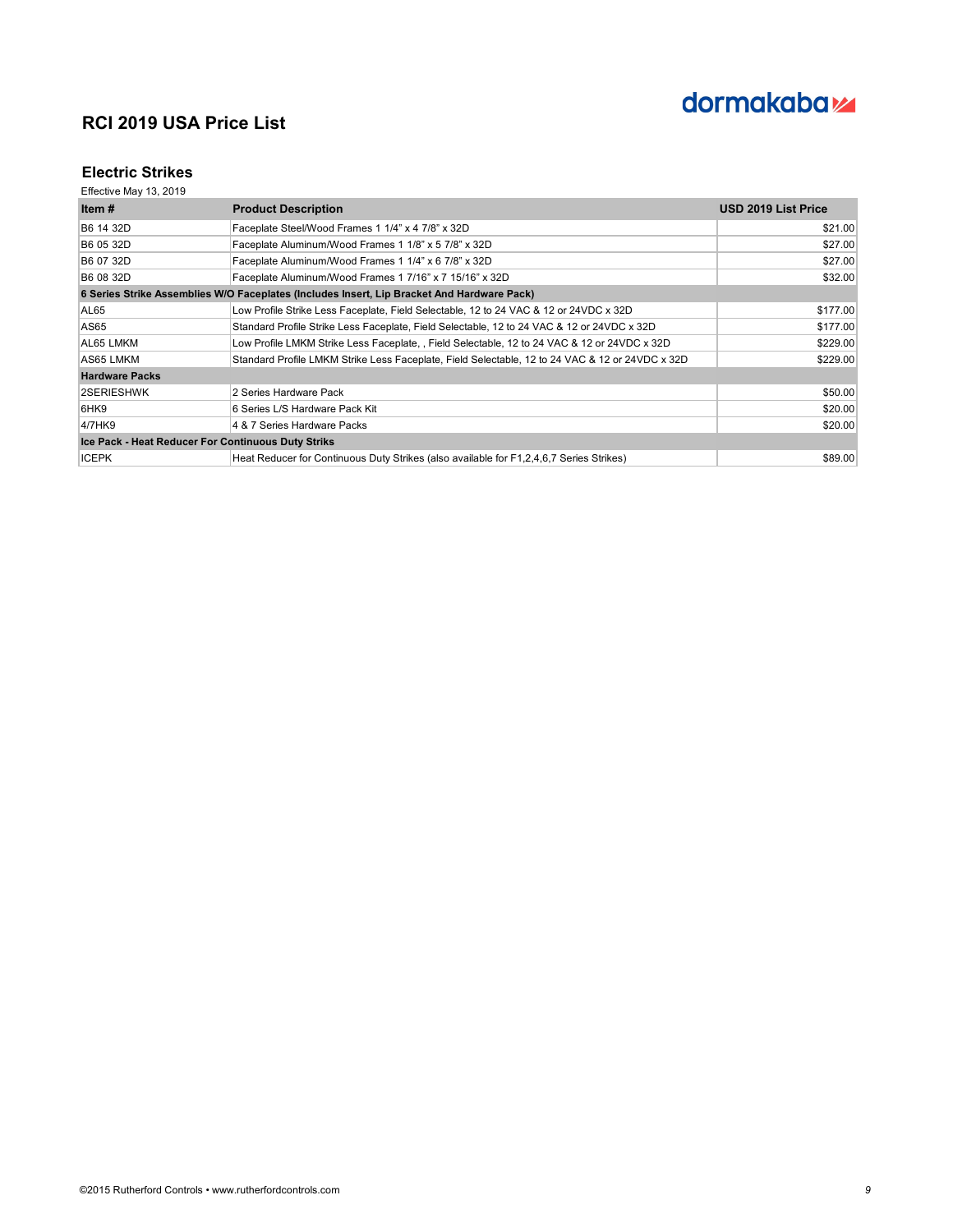# dormakaba<sub>z</sub>

## **Keypads & Readers**

| ltem #                   | <b>Product Description</b>                                         | <b>USD 2019 List Price</b> |  |
|--------------------------|--------------------------------------------------------------------|----------------------------|--|
|                          |                                                                    |                            |  |
|                          |                                                                    |                            |  |
| <b>Proximity Readers</b> |                                                                    |                            |  |
| 6005R                    | Proximity Reader - Mullion                                         | \$131.00                   |  |
| 5395R                    | Proximity Reader - Single-Gang                                     | \$152.00                   |  |
| 5355R                    | Proximity Reader & Keypad - Single-Gang                            | \$473.00                   |  |
|                          | <b>Proximity Cards &amp; Fobs - 10 Packs Standard RCI Protocol</b> |                            |  |
| 1326R-10                 | Proximity Card (Clamshell) - 10 Pack - Standard RCI Protocol       | \$45.00                    |  |
| 1386R-10                 | Proximity Card (Printable) - 10 Pack - Standard RCI Protocol       | \$83.00                    |  |
| 1314R-10                 | Proximity Card (Thick Printable) - 10 Pack - Standard RCI Protocol | \$47.00                    |  |
| 1346R-10                 | Proximity Fob - 10 Pack - Standard RCI Protocol                    | \$95.00                    |  |
|                          | <b>Proximity Cards &amp; Fobs - 25 Packs Standard RCI Protocol</b> |                            |  |
| 1326R-25                 | Proximity Card (Clamshell) - 25 Pack - Standard RCI Protocol       | \$111.00                   |  |
| 1386R-25                 | Proximity Card (Printable) - 25 Pack - Standard RCI Protocol       | \$202.00                   |  |
| 1314R-25                 | Proximity Card (Thick Printable) - 25 Pack - Standard RCI Protocol | \$113.00                   |  |
| 1346R-25                 | Proximity Fob - 25 Pack - Standard RCI Protocol                    | \$239.00                   |  |
|                          | <b>Proximity Cards &amp; Fobs - 50 Packs Standard RCI Protocol</b> |                            |  |
| 1326R-50                 | Proximity Card (Clamshell) - 50 Pack - Standard RCI Protocol       | \$216.00                   |  |
| 1386R-50                 | Proximity Card (Printable) - 50 Pack - Standard RCI Protocol       | \$404.00                   |  |
| 1314R-50                 | Proximity Card (Thick Printable) - 50 Pack - Standard RCI Protocol | \$218.00                   |  |
| 1346R-50                 | Proximity Fob - 50 Pack - Standard RCI Protocol                    | \$468.00                   |  |
|                          | <b>Proximity Cards &amp; Fobs - 10 Packs HID® Protocol</b>         |                            |  |
| 1326R-H-10               | Proximity Card (Clamshell) - 10 Pack - HID® Protocol               | \$45.00                    |  |
| 1386R-H-10               | Proximity Card (Printable) - 10 Pack - HID® Protocol               | \$83.00                    |  |
| 1314R-H-10               | Proximity Card (Thick Printable) - 10 Pack - HID® Protocol         | \$47.00                    |  |
| 1346R-H-10               | Proximity Fob - 10 Pack - HID® Protocol                            | \$95.00                    |  |
|                          | Proximity Cards & Fobs - 25 Packs HID® Protocol                    |                            |  |
| 1326R-H-25               | Proximity Card (Clamshell) - 25 Pack - HID® Protocol               | \$111.00                   |  |
| 1386R-H-25               | Proximity Card (Printable) - 25 Pack - HID® Protocol               | \$202.00                   |  |
| 1314R-H-25               | Proximity Card (Thick Printable) - 25 Pack - HID® Protocol         | \$113.00                   |  |
| 1346R-H-25               | Proximity Fob - 25 Pack - HID® Protocol                            | \$239.00                   |  |
|                          | Proximity Cards & Fobs - 50 Packs HID® Protocol                    |                            |  |
| 1326R-H-50               | Proximity Card (Clamshell) - 50 Pack - HID® Protocol               | \$216.00                   |  |
| 1386R-H-50               | Proximity Card (Printable) - 50 Pack - HID® Protocol               | \$404.00                   |  |
| 1314R-H-50               | Proximity Card (Thick Printable) - 50 Pack - HID® Protocol         | \$218.00                   |  |
| 1346R-H-50               | Proximity Fob - 50 Pack - HID® Protocol                            | \$468.00                   |  |
|                          | <b>Proximity Cards &amp; Fobs - 10 Packs AWID® Protocol</b>        |                            |  |
| 1326R-A-10               | Proximity Card (Clamshell) - 10 Pack - AWID® Protocol              | \$45.00                    |  |
| 1386R-A-10               | Proximity Card (Printable) - 10 Pack - AWID® Protocol              | \$83.00                    |  |
| 1314R-A-10               | Proximity Card (Thick Printable) - 10 Pack - AWID® Protocol        | \$47.00                    |  |
| 1346R-A-10               | Proximity Fob - 10 Pack - AWID® Protocol                           | \$95.00                    |  |
|                          | Proximity Cards & Fobs - 25 Packs AWID® Protocol                   |                            |  |
| 1326R-A-25               | Proximity Card (Clamshell) - 25 Pack - AWID® Protocol              | \$111.00                   |  |
| 1386R-A-25               | Proximity Card (Printable) - 25 Pack - AWID® Protocol              | \$202.00                   |  |
| 1314R-A-25               | Proximity Card (Thick Printable) - 25 Pack - AWID® Protocol        | \$113.00                   |  |
| 1346R-A-25               | Proximity Fob - 25 Pack - AWID® Protocol                           | \$239.00                   |  |
|                          | Proximity Cards & Fobs - 50 Packs AWID® Protocol                   |                            |  |
| 1326R-A-50               | Proximity Card (Clamshell) - 50 Pack - AWID® Protocol              | \$216.00                   |  |
| 1386R-A-50               | Proximity Card (Printable) - 50 Pack - AWID® Protocol              | \$404.00                   |  |
| 1314R-A-50               | Proximity Card (Thick Printable) - 50 Pack - AWID® Protocol        | \$218.00                   |  |
| 1346R-A-50               | Proximity Fob - 50 Pack - AWID® Protocol                           | \$468.00                   |  |
| 9325 Standalone Keypads  |                                                                    |                            |  |
| 9325i                    | Indoor Illuminated Keypad 12VDC BLK                                | \$166.00                   |  |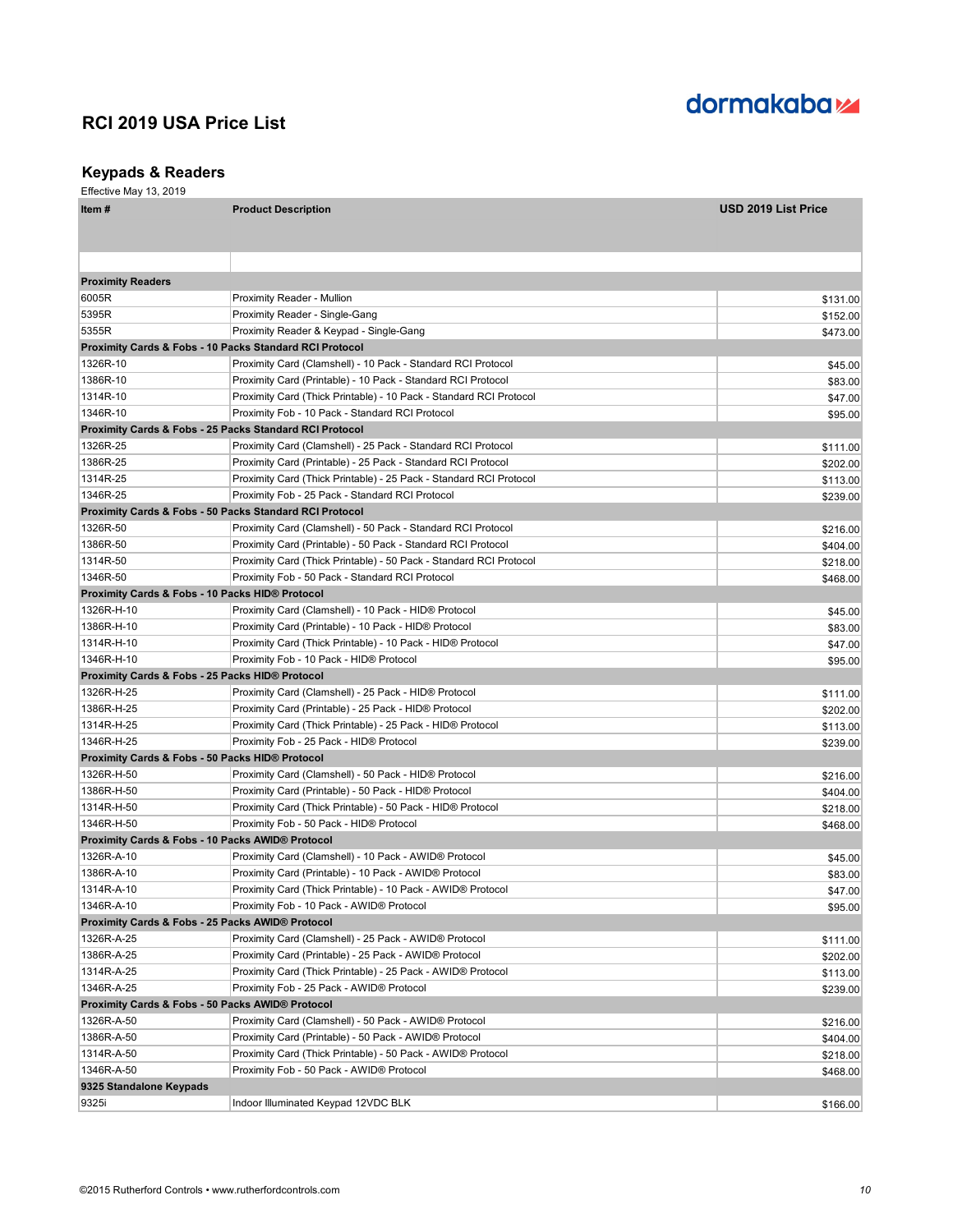# dormakaba<sub>z</sub>

## **Keypads & Readers**

| Item $#$                             | <b>Product Description</b>                                   | <b>USD 2019 List Price</b> |
|--------------------------------------|--------------------------------------------------------------|----------------------------|
| 9325e                                | Outdoor Illuminated 12VDC BLK                                | \$242.00                   |
|                                      | 9212 Illuminated Interior or Exterior Use Stand-Alone Keypad |                            |
| 9212i x 32D                          | Indoor Keypad 12/24VAC or VDC x 32D                          | \$225.00                   |
| 9212iLW x 32D                        | Outdoor Keypad Illuminated 12/24VAC or VDC x 32D             | \$411.00                   |
| 9320 Easy Read Prox® Slimline Reader |                                                              |                            |
| 9320                                 | Proximity Reader 12VDC                                       | \$313.00                   |
| 9321                                 | Proximity Reader/Controller Kit 12VDC                        | \$417.00                   |
| 9321SPB                              | <b>Proximity Reader Only</b>                                 | \$248.00                   |
| 9322 Easy Read-Prox® Micro Reader    |                                                              |                            |
| 9322                                 | Proximity Reader 12VDC                                       | \$348.00                   |
| 9323                                 | Proximity Reader/Controller Kit 12VDC                        | \$476.00                   |
| 9323MP                               | Proximity Reader Only                                        | \$283.00                   |
| 9 Series Easy Read Prox® Accessories |                                                              |                            |
| 932 10CP                             | Encoded Card Token Pack, 10 Count                            | \$218.00                   |
| 932 10KP                             | Encoded Keyfob Token Pack, 10 Count                          | \$218.00                   |
| 932 PEC                              | Enrollment Card+                                             | \$20.00                    |
| 932 10UKP                            | Unencoded Keyfob Token, 10 Pack                              | \$81.00                    |
| 932 25UKP                            | Unencoded Keyfob Token, 25 Pack                              | \$191.00                   |
| 932 50UKP                            | Unencoded Keyfob Token, 50 Pack                              | \$364.00                   |
| 932 10UCP                            | Unencoded Card Token, 10 Pack                                | \$81.00                    |
| 932 25UCP                            | Unencoded Card Token, 25 Pack                                | \$191.00                   |
| 932 50UCP                            | Unencoded Card Token, 50 Pack                                | \$364.00                   |
| 9310RB                               | Relay Board 12/24VDC - 10 Amp                                | \$61.00                    |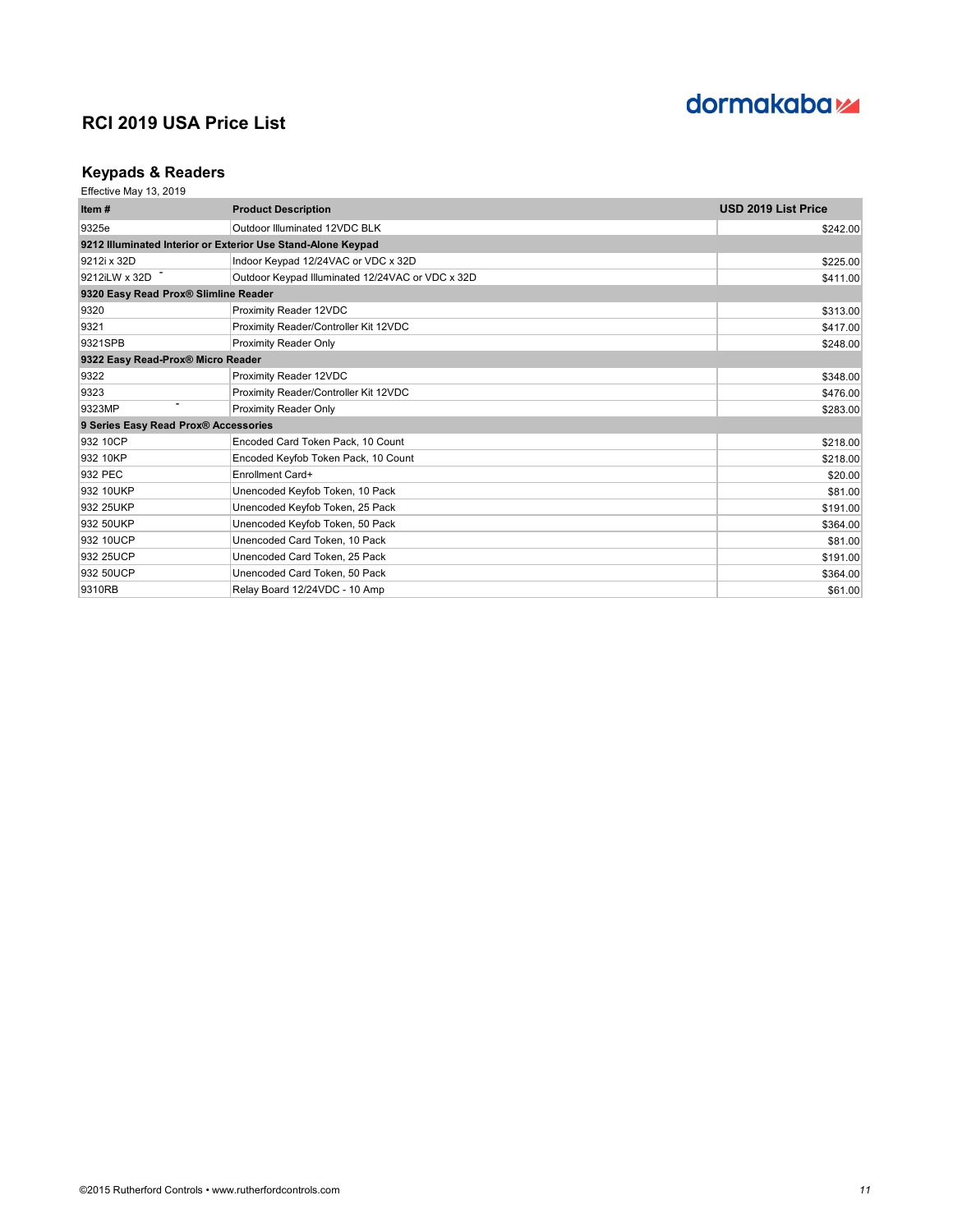### **Switches**

| Item#                                                | <b>Product Description</b>                                                                 | <b>USD 2019 List Price</b> |
|------------------------------------------------------|--------------------------------------------------------------------------------------------|----------------------------|
|                                                      |                                                                                            |                            |
|                                                      |                                                                                            |                            |
| 910 Touchless Switch                                 |                                                                                            |                            |
| 910TC Touchless Switch                               | Gesture control touchless switch                                                           | \$120.00                   |
| 910TC-WRM-WRB                                        | Gesture control touchless switch with 433MHz Remote Module and Remote Transmitter (kitted) | \$220.00                   |
| 910TC-WRM                                            | 433MHz Remote Module                                                                       | \$80.00                    |
| 910TC-WRB                                            | 433MHz Remote Transmitter                                                                  | \$40.00                    |
| 906 Handicap Mushroom Buttons                        |                                                                                            |                            |
| 906 MO x 32D                                         | Momentary 2-3/4" x 4-1/2" x 32D, Blue                                                      | \$120.00                   |
| 906 MA x 32D                                         | Maintained 2-3/4" x 4-1/2" x 32D, Blue                                                     | \$120.00                   |
| 906 TD x 32D                                         | Electronic Time Delay 2-3/4" x 4-1/2" x 32D, Blue                                          | \$184.00                   |
| 908 Exit Mushroom Buttons                            |                                                                                            |                            |
| 908 MO x 32D                                         | Momentary Exit MB x 32D, Red/Green, English/Spanish                                        | \$114.00                   |
| 908 MA x 32D                                         | Maintained Exit MB x 32D, Red/Green, English/Spanish                                       | \$114.00                   |
| 908 TD x 32D                                         | Electronic Time Delay Exit MB x 32D, Red/Green, English/Spanish                            | \$178.00                   |
| <b>Specify Color - Red, Green, Blue</b>              |                                                                                            | N/C                        |
| Specify Type - EXIT in English, Spanish or Blank     |                                                                                            | N/C                        |
| 916 Tamper-proof Handicap Mushroom Buttons           |                                                                                            |                            |
| 916 MO x 28                                          | Momentary 3" x 4-3/4" x 28, Blue                                                           | \$130.00                   |
| 916 MA x 28                                          | Maintained 3" x 4-3/4" x 28, Blue                                                          | \$130.00                   |
| 916 TD x 28                                          | Electronic Time Delay 3" x 4-3/4" x 28, Blue                                               | \$195.00                   |
| 916N MO x 28                                         | Narrow, Momentary 1-5/8" x 4-3/4" x 28, Blue                                               | \$130.00                   |
| 916N MA x 28                                         | Narrow, Maintained 1-5/8" x 4-3/4" x 28, Blue                                              | \$130.00                   |
| 916N TD x 28                                         | Narrow, Electronic Time Delay 1-5/8" x 4-3/4" x 28, Blue                                   | \$195.00                   |
| Specify Type - Handicap Symbol or Blank              |                                                                                            | N/C                        |
| Specify 40 finish if required                        |                                                                                            | N/C                        |
| 918 Tamper-proof Exit Mushroom Buttons               |                                                                                            |                            |
| 918 MO x 28                                          | Momentary 3" x 4-3/4" x 28, Red/Green, English/Spanish                                     | \$125.00                   |
| 918 MA x 28                                          | Maintained 3" x 4-3/4" x 28, Red/Green, English/Spanish                                    | \$125.00                   |
| 918 TD x 28                                          | Electronic Time Delay 3" x 4-3/4" x 28, Red/Green, English/Spanish                         | \$189.00                   |
| 918N MO x 28                                         | Narrow Momentary 1-5/8" x 4-3/4" x 28, Red/Green, English/Spanish                          | \$125.00                   |
| 918N MA x 28                                         | Narrow Maintained 1-5/8" x 4-3/4" x 28, Red/Green, English/Spanish                         | \$125.00                   |
| 918N TD x 28                                         | Narrow Electronic Time Delay 1-5/8" x 4-3/4" x 28, Red/Green, English/Spanish              | \$189.00                   |
| <b>Specify colour - Red, Green</b>                   |                                                                                            | N/C                        |
| Specify type - EXIT in English, French or Blank      |                                                                                            | N/C                        |
| Specify 40 finish if required                        |                                                                                            | N/C                        |
| 919 Rotary-Release Exit Mushroom Button              |                                                                                            |                            |
| 919 MA x 28                                          | Maintained 3" x 4-3/4" x 28, Red                                                           | \$153.00                   |
| Specify 40 finish if required                        |                                                                                            | N/C                        |
| 920 Emergency Release Mushroom Button                |                                                                                            |                            |
| 920MA x 32D                                          | Maintained Red (2-SPST) Locking 2-3/4" x 4-1/2" x 32D, Tamper-proof Fasteners              | \$189.00                   |
| 990 Oversized Tamper-proof Handicap and Exit Buttons |                                                                                            |                            |
| 990 MO x 28                                          | Momentary 3" x 4-3/4 x 28 Handicap                                                         | \$143.00                   |
| 990 MA x 28                                          | Maintained 3" x 4-3/4 x 28 Handicap                                                        | \$143.00                   |
| 990 TD x 28                                          | Electronic Time Delay Handicap 3" x 4-3/4 x 28                                             | \$225.00                   |
| <b>Specify Color - Red, Green, Blue</b>              |                                                                                            | N/C                        |
| Specify Type - Handicap Symbol or Blank              |                                                                                            | N/C                        |
| Specify Type - EXIT in English, Spanish or Blank     |                                                                                            | N/C                        |
| Specify 40 finish if required                        |                                                                                            | N/C                        |
|                                                      | 991 Pneumatic Handicap and Exit Time Delay Mushroom Buttons                                |                            |
| 991R-PTD x 32D                                       | Pneumatic Exit 4-1/2" x 2-3/4" x 32D                                                       | \$353.00                   |
| 991B-PTD x 32D                                       | Pneumatic Handicap 4-1/2" x 2-3/4" x 32D                                                   | \$353.00                   |
| 991NR PTD x 32D                                      | Pneumatic Exit 4-1/2" x 1-3/4" x 32D                                                       | \$353.00                   |
| 991NB PTD x 32D                                      | Pneumatic Handicap 4-1/2" x 1-3/4" x 32D                                                   | \$353.00                   |
| Specify 40 finish if required                        |                                                                                            | N/C                        |

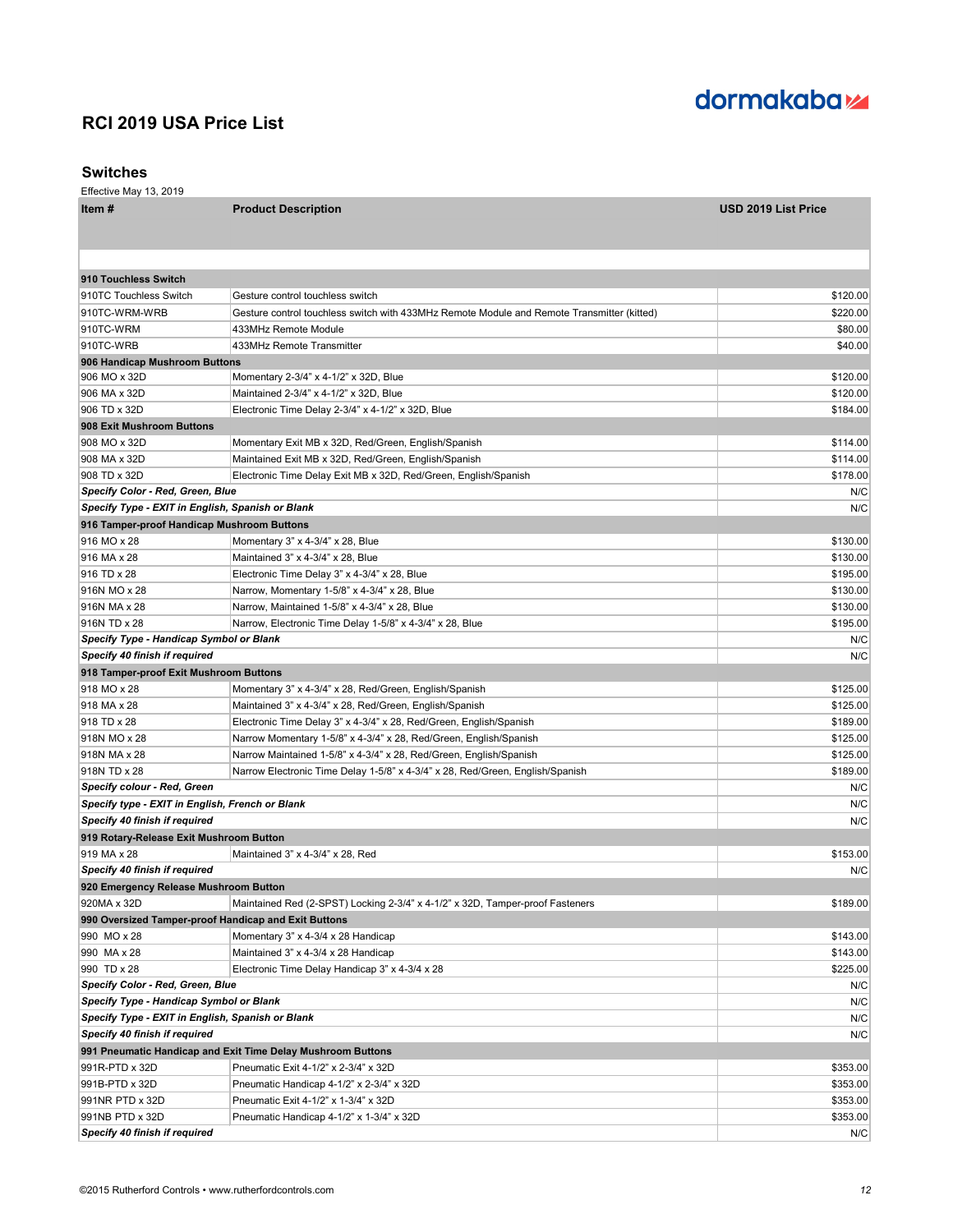

### **Switches**

| Item #                                            | <b>Product Description</b>                                                                | USD 2019 List Price |
|---------------------------------------------------|-------------------------------------------------------------------------------------------|---------------------|
| 9 Series Mushroom Pushbutton Accessories          |                                                                                           |                     |
| 9SURBOX                                           | Surface Mounted Box                                                                       | \$47.00             |
| TD <sub>30</sub>                                  | 30 Sec. Fixed Timer (12/24VDC), Blue                                                      | \$83.00             |
| TD30A                                             | 0 To 30 Sec. Adjustable Relock Timer (12/24VDC), Blue                                     | \$83.00             |
|                                                   | 940 Single Gang Push Plates - Rectangular Stainless Steel Single Gang Push Plate Switches |                     |
| 940B-MO x 32D                                     | Momentary Blank 2-3/4" x 4-1/2" x 32D                                                     | \$93.00             |
| 940H MO x 32D                                     | Momentary Handicap 2-3/4" x 4-1/2" x 32D                                                  | \$93.00             |
| 940HP MO x 32D                                    | Momentary, Handicap PTO 2-3/4" x 4-1/2" x 32D                                             | \$93.00             |
| 940PTE - MO x 32D                                 | Push to Exit Only, Momentary x 32D                                                        | \$93.00             |
| 941 Mullion Push Plates                           |                                                                                           |                     |
| 941H-MO x 32D                                     | Narrow, Momentary Handicap Logo Only 1-3/4" x 4-1/2" x 32D (Replaces 940NH MO x 32D)      | \$76.00             |
| 941P MO x 32D                                     | Narrow, Momentary PTO 1-3/4" x 4-1/2" x 32D (Replaces 940NP-MO x 32D)                     | \$76.00             |
| 941HP MO x 32D                                    | Narrow, Momentary Handicap PTO 1-3/4" x 4-1/2" x 32D (Replaces 940NHP-MO x 32D)           | \$76.00             |
| 941HPBLU - MO                                     | Narrow, Blue Plate, Momentary, Handicap PTO 1.5" X 4.75" x 32D                            | \$76.00             |
| 941HBLU - MO                                      | Narrow, Blue Plate, Handicap 1.5" X 4.75" x 32D                                           | \$76.00             |
| 941HPMICRO                                        | Narrow, Momentary, Handicap PTO 1.75" X 4.5" with Microswitch Door Switch x 32D           | \$76.00             |
| 941HMICRO                                         | Narrow, Momentary, Handicap 1.75" X 4.5" with Microswitch Door Switch x 32D               | \$76.00             |
| 940/941 Options                                   |                                                                                           |                     |
| 9SURBOX                                           | Surface Mounted Box                                                                       | \$47.00             |
| <b>P94/5DMO</b>                                   | <b>DPDT Momentary Switch</b>                                                              | \$50.00             |
| 940SUR                                            | Surface Mount Box (940P/940HP) Brown                                                      | \$39.00             |
| 95045SUR                                          | Round Surface Style Mounting Box                                                          | \$53.00             |
| 95045FLU                                          | Round Flush Style Mounting Box                                                            | \$55.00             |
| 950ESC45                                          | Stainless Steel Escutcheon (950P45/950HP45)                                               | \$178.00            |
| 946DGPLATE                                        | Back Plate Required for Double Gang Electrical Box                                        | \$20.00             |
| 941SUR                                            | Surface Style Mount Box - Compatible with 10TD433PB3V                                     | \$19.00             |
| 941FLU                                            | Flush Style Mount Box - Compatible with 10TD433PB3V                                       | \$19.00             |
| 950 Round Stainless Steel Switches                |                                                                                           |                     |
| 950H6 MO x 32D                                    | Momentary Large Handicap Logo Only 6" x 32D                                               | \$98.00             |
| 950P45 MO x 32D                                   | Momentary "Push to Open" 4-1/2" x 32D (Replaces 950P4-MO x 32D)                           | \$93.00             |
| 950P6 MO x 32D                                    | Momentary "Push to Open" 6" x 32D                                                         | \$98.00             |
| 950HP45 MO x 32D                                  | Momentary Handicap & PTO 4-1/2" x 32D (Replaces 950HP4-MO x 32D)                          | \$93.00             |
| 950HP6 MO x 32D                                   | Momentary Handicap & PTO 6" x 32D                                                         | \$98.00             |
| 950H45-MO x 32D                                   | Momentary Handicap 4-1/2" x 32D (Replaces 950H4-MO x 32D)                                 | \$93.00             |
| 950THW6                                           | 6" Round Touchless Short Range Actuator with Handicap Logo and 'Wave To Open' Text        | \$211.00            |
| 950TW6                                            | 6" Round Touchless Short Range Actuator with 'Wave To Open' Text                          | \$211.00            |
| 950TH6                                            | 6" Round Touchless Short Range Actuator with Handicap Logo                                | \$211.00            |
| 950 Options                                       |                                                                                           |                     |
| <b>P94/5DMO</b>                                   | <b>DPDT Momentary Switch</b>                                                              | \$50.00             |
| 950ESC45                                          | Stainless Steel Escutcheon (950P45/950HP45)                                               | \$178.00            |
| 950ESC6                                           | Stainless Steel Escutcheon (950P6/950HP6)                                                 | \$178.00            |
| 9506SUR                                           | Round Surface Style Mounting Box                                                          | \$53.00             |
| 9506FLU                                           | Round Flush Style Mounting Box                                                            | \$56.00             |
| 9464PLAST                                         | <b>Plastic Mounting Box</b>                                                               | \$20.00             |
| 946DGPLATE                                        | Back Plate Required for Double Gang Electrical Box                                        | \$20.00             |
| 9 Series Bollards                                 |                                                                                           |                     |
| 9BOLLBLPC                                         | Mounting Post for Stainless Steel Push Plates - Black, 42"H x 6"W x 4"D                   | \$375.00            |
| 9BOLLSPC                                          | Mounting Post for Stainless Steel Push Plates - Silver, 42"H x 6"W x 4"D                  | \$399.00            |
| 9BOLLBRPC                                         | Mounting Post for Stainless Steel Push Plates - Bronze, 42"H x 6"W x 4"D                  | \$399.00            |
| 9BOLLNCBLPC                                       | Mounting Post Without Push Plate Cut Out - Black, 42"H x 6"W x 4"D                        | \$399.00            |
| 9BOLLNCSPC                                        | Mounting Post Without Push Plate Cut Out - Silver, 42"H x 6"W x 4"D                       | \$416.00            |
| 9BOLLNCBRPC                                       | Mounting Post Without Push Plate Cut Out - Bronze, 42"H x 6"W x 4"D                       | \$416.00            |
| 913 Touchless Microwave Motion Switch             |                                                                                           |                     |
| 913 x B                                           | Touchless Push Plate Includes Single and Double Gang Black Face Plates                    | \$277.00            |
| 913 x W                                           | Touchless Push Plate Includes Single and Double Gang White Face Plates                    | \$277.00            |
| <b>Radio Control Receivers &amp; Transmitters</b> |                                                                                           |                     |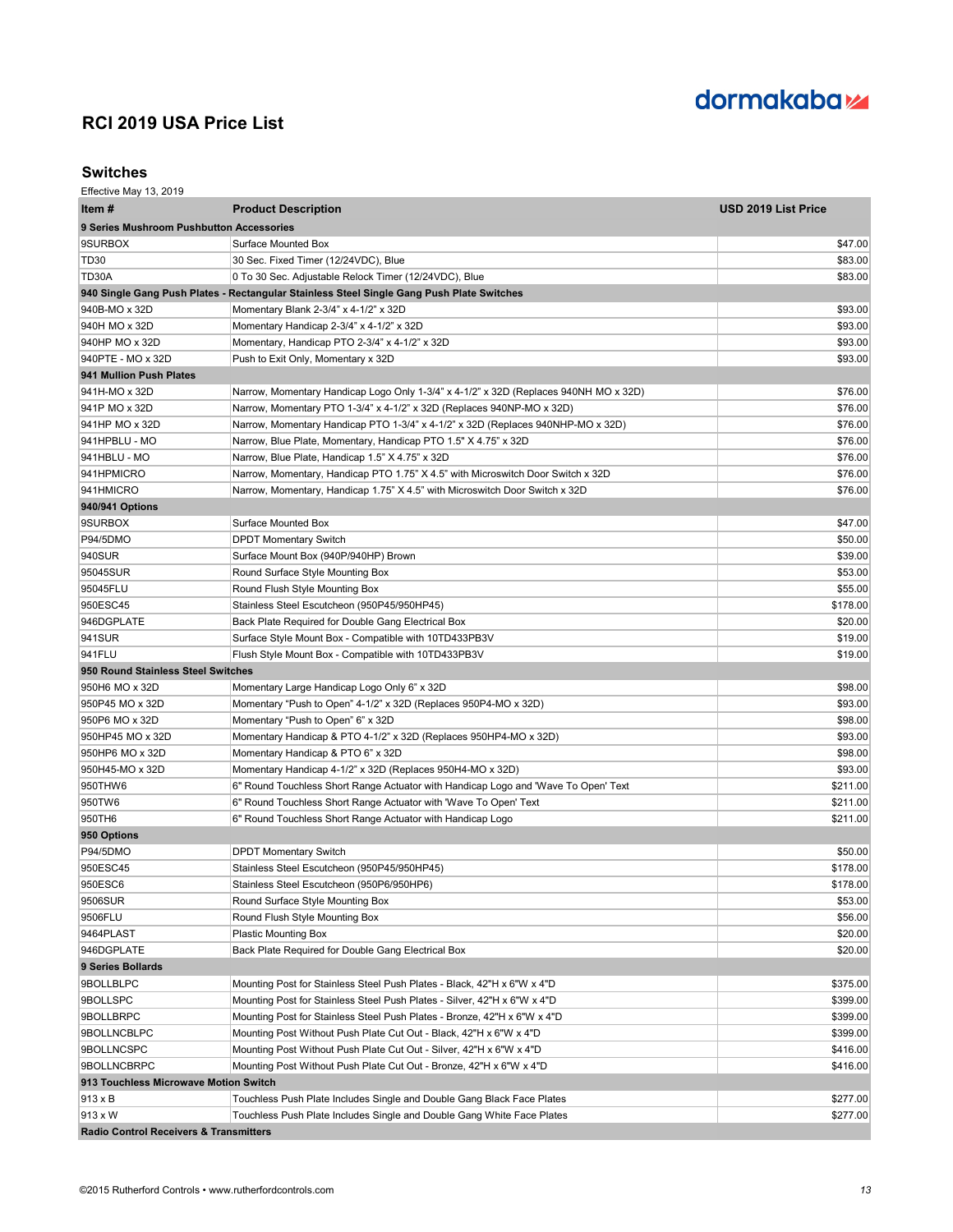# dormakaba<sub>z</sub>

### **Switches**

| Item #                                       | <b>Product Description</b>                                                                           | USD 2019 List Price |
|----------------------------------------------|------------------------------------------------------------------------------------------------------|---------------------|
| 9DRCR433VB                                   | 433 MHz Digital Receiver with Integrated Vestibule Sequencing, 3" x 2" x 1"                          | \$79.00             |
| 9DRCR433EHT                                  | 433 MHz Digital Receiver with Extended Hold Time, 3" x 2" x 1"                                       | \$79.00             |
| 9RCT4331                                     | 433 MHz One-Button Handheld, 3" x 2" x 1"                                                            | \$64.00             |
| 9RCT4332                                     | 433 MHz Two-Button Handheld, 3" x 2" x 1"                                                            | \$82.00             |
| 9RCT4333                                     | 433 MHz Three-Button Handheld, 3" x 2" x 1"                                                          | \$82.00             |
| 9RCT4334                                     | Four-Button Handheld, 3" x 2" x 1"                                                                   | \$82.00             |
| 9RCT4333V1                                   | One-Button Wired with 3 Volt Battery - Not Compatible with 10BOXJAMBST, 3" x 2" x 1"                 | \$77.00             |
| 9RCT4339V1                                   | One-Button Wired with 9 Volt Battery - Not Compatible with 10BOXJAMBST, 3" x 2" x 1"                 | \$64.00             |
| 940 Low Profile Push Plate                   |                                                                                                      |                     |
| 9LP36-HW                                     | 36" Low Profile Push Bar - Hard Wired Installation Only, 36" x 6" x 1"                               | \$704.00            |
| 9LP36-433                                    | 36" Low Profile Push Bar - Plate Includes 433 MHz Transmitter - Wireless Installation, 36" x 6" x 1" | \$763.00            |
| 915 Passive Infrared Egress Switches (PIR)   |                                                                                                      |                     |
| 915 x B                                      | PIR 12 or 24 VDC Black                                                                               | \$242.00            |
| 915 x G                                      | PIR 12 or 24 VDC Grev                                                                                | \$242.00            |
| 915AFI Active Focus Infrared - High Security |                                                                                                      |                     |
| 915AFI x B                                   | Request to Exit Detector, Active Focused Infrared 12-24V AC/DC - Black                               | \$189.00            |
| 946 Square Push Plates                       |                                                                                                      |                     |
| 946HPS45-MO x 32D                            | 4.5" Square Plate with Handicap Logo and Push to Slow Text, Momentary x 32D                          | \$93.00             |
| 946HP45-MO x 32D                             | 4.5" Square Plate with Handicap Logo and Push to Open Text, Momentary x 32D                          | \$93.00             |
| 946H45-MO x 32D                              | 4.5" Square Plate with Handicap Logo, Momentary x 32D                                                | \$93.00             |
| 946P45-MO x 32D                              | 4.5" Square Plate with Push to Open, Momentary x 32D                                                 | \$93.00             |
| 946P45BLU                                    | 4.5" Square Plate with Push to Open, Momentary, Blue                                                 | \$93.00             |
| 946HP45BLU                                   | 4.5" Square Plate with Handicap Logo and Push to Open Text, Momentary, Blue                          | \$93.00             |
| 946POD45                                     | 4.5" Square Press to Operate Door Switch, Momentary x 32D                                            | \$93.00             |
| 946 Square Push Plates                       |                                                                                                      |                     |
| 946HP475-MO x 32D                            | 4.75" Square Plate with Handicap Logo and Push to Open Text, Momentary x 32D                         | \$93.00             |
|                                              |                                                                                                      |                     |
| 946HP475BLU                                  | 4.75" Square Plate with Handicap Logo and Push to Open Text, Momentary, Blue                         | \$93.00             |
| 946H475-MO x 32D                             | 4.75" Square Plate with Handicap Logo, Momentary x 32D                                               | \$93.00             |
| 946P475-MO x 32D                             | 4.75" Square Plate with Push to Open Text, Momentary x 32D                                           | \$93.00             |
| 946PTE475-MO x 32D                           | 4.75" Square Plate with Push to Operate Door Text Only, Momentary x 32D                              | \$93.00             |
| 946THW475                                    | 4.75" Square Touchless Short Range Actuator with Handicap Logo and 'Wave To Open' Text               | \$211.00            |
| 946TW475                                     | 4.75" Square Touchless Short Range Actuator with 'Wave To Open' Text                                 | \$211.00            |
| 946TH475                                     | 4.75" Square Touchless Short Range Actuator with Handicap Logo                                       | \$211.00            |
| 946 Square Push Plates                       |                                                                                                      |                     |
| 946HP6-MO x 32D                              | 6" Square Plate with Handicap Logo and Push to Open Text, Momentary x 32D                            | \$98.00             |
| 946H6-MO x 32D                               | 6" Square Plate with Handicap Logo, Momentary x 32D                                                  | \$98.00             |
| 946P6-MO x 32D                               | 6" Square Plate with Push to Open Text, Momentary x 32D                                              | \$98.00             |
| 946 Square Push Plates Options               |                                                                                                      |                     |
| 94645SUR                                     | Square Surface Mounting Box (4.5")                                                                   | \$53.00             |
| 94645DGSUR                                   | Double Gang Surface Mounting Box (4.5")                                                              | \$53.00             |
| 946475SUR                                    | Square Surface Mounting Box (4.75")                                                                  | \$53.00             |
| 946475FLU                                    | Square Flush Style Mounting Box (4.75")                                                              | \$53.00             |
| 9464PLAST                                    | <b>Plastic Mounting Box</b>                                                                          | \$20.00             |
| 946DGPLATE                                   | Back Plate Required for Double Gang Electrical Box (4.75")                                           | \$20.00             |
| 946475WR                                     | Weather Ring for Box (4.75")                                                                         | \$13.00             |
| 9466SUR                                      | Square Surface Mounting Box (6")                                                                     | \$52.00             |
| 9466FLU                                      | Flush Style Mount Box (6")                                                                           | \$53.00             |
| 947 Vestibule Push Plate                     |                                                                                                      |                     |
| 947HPA x 32D                                 | Vestibule Plate with Text, Logo, and Arrows (Requires Two 3-Volt Transmitters) x 32D                 | \$150.00            |
| 947 Vestibule Push Plate Accessories         |                                                                                                      |                     |
| 946475SUR                                    | Square Surface Mounting Box                                                                          | \$53.00             |
| 946475FLU                                    | <b>Square Flush Mounting Box</b>                                                                     | \$53.00             |
| 960 Key Switches                             |                                                                                                      |                     |
| 960 MO x 28                                  | Momentary 3" x 4-3/4" x 28, Tamper-proof Fasteners                                                   | \$108.00            |
| 960 MA x 28                                  | Maintained 3" x 4-3/4" x 28, Tamper-proof Fasteners                                                  | \$108.00            |
| 960 TD x 28                                  | Pneumatic Time Delay 3" x 4-3/4" x 28, Tamper-proof Fasteners                                        | \$353.00            |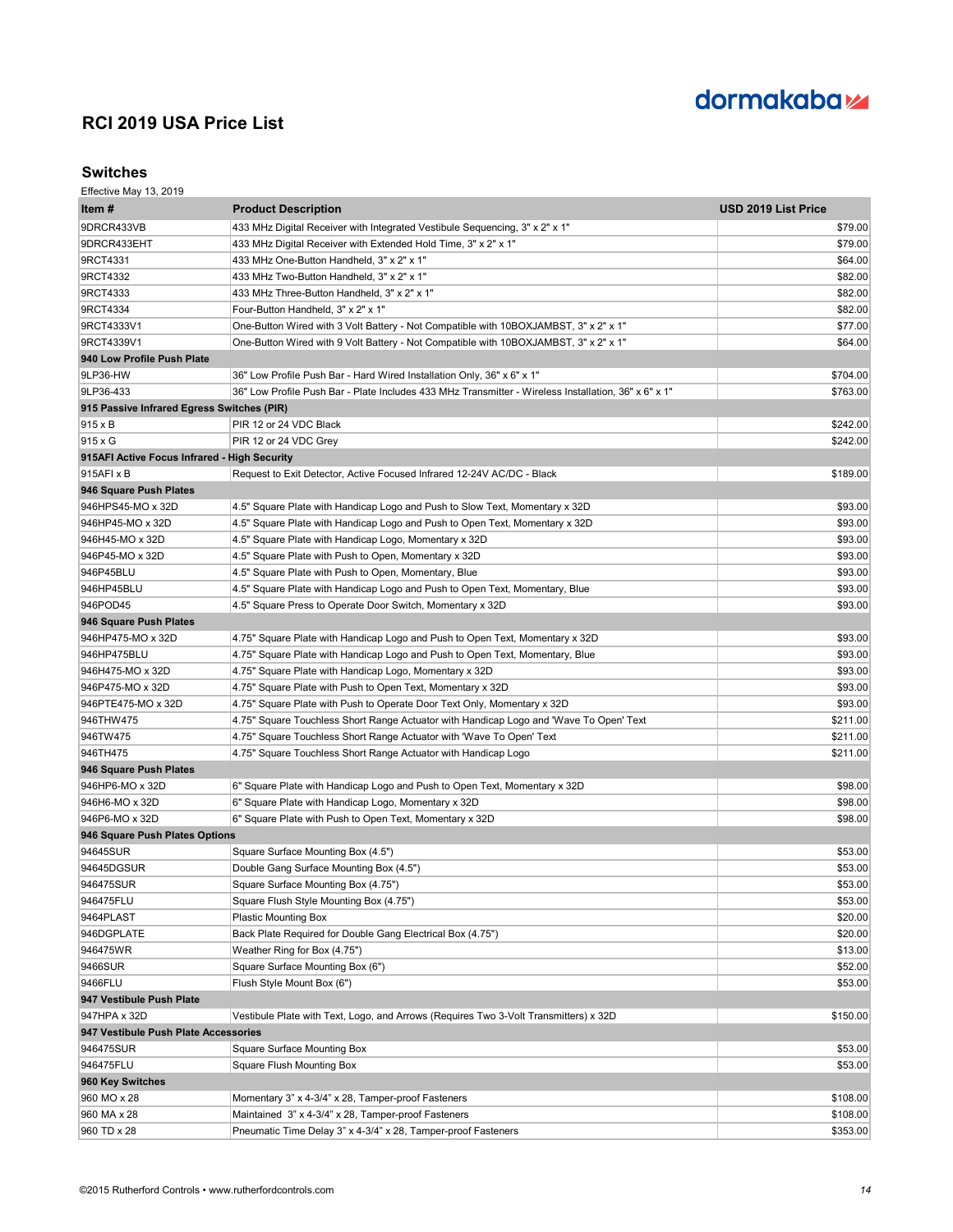# dormakaba<sub>z</sub>

### **Switches**

| Item #                                               | <b>Product Description</b>                                                       | USD 2019 List Price |
|------------------------------------------------------|----------------------------------------------------------------------------------|---------------------|
| 960N-MO x 28                                         | Narrow Momentary 1-5/8" x 4-3/4" x 28, Tamper-proof Fasteners                    | \$108.00            |
| 960N-MA x 28                                         | Narrow Maintained 1-5/8" x 4-3/4" x 28, Tamper-proof Fasteners                   | \$108.00            |
| 960N-TD x 28                                         | Narrow Pneumatic Time Delay 1-5/8" x 4-3/4" x 28, Tamper-proof Fasteners         | \$353.00            |
| 960RO MOMO                                           | MOMO Reset/Override Screen Printed KS x 28, Tamper-proof Fasteners               | \$141.00            |
|                                                      | Specify 40 finish if required (please note: 960RO is not available in 40 finish) | N/C                 |
| 960 Key Switch Options                               |                                                                                  |                     |
| 96CYL-KA                                             | Straight Cam Mortise 1 1/4" (Keyed Alike, 2 Keys)                                | \$32.00             |
| 96CYL-KD                                             | Straight Cam Mortise 1 1/4" (Keyed Different, 2 Keys)                            | \$32.00             |
| 96DMO                                                | DPDT Momentary Switch for Second Position                                        | \$58.00             |
| 96DMA                                                | DPDT Maintained Switch for Second Position                                       | \$58.00             |
| 96LED                                                | LED Option (Bi Color Red/Green)                                                  | \$9.00              |
| 96MO                                                 | SPDT Momentary Switch for Second Position                                        | \$34.00             |
| 96MA                                                 | <b>SPDT Maintained Switch for Second Position</b>                                | \$34.00             |
| 9SURBOX                                              | Surface Box 4 3/4"H x 3"W x 2 1/2"D                                              | \$47.00             |
| 9RECBOX                                              | Recessed Box 4 1/8"H x 2 1/2"W x 1 3/4"D                                         | \$27.00             |
| 970 Tamper-proof Illuminated Request-To-Exit Buttons |                                                                                  |                     |
| 970 MO 12 x 28                                       | Momentary 12VDC Blue Exit Button x 28, English/Spanish                           | \$93.00             |
| 970 MO 24 x 28                                       | Momentary 24VDC Blue Exit Button x 28, English/Spanish                           | \$93.00             |
| 970 MA 12 x 28                                       | Maintained 12VDC Blue Exit Button x 28, English/Spanish                          | \$93.00             |
| 970 MA 24 x 28                                       | Maintained 24VDC Blue Exit Button x 28, English/Spanish                          | \$93.00             |
| 970 TD 12 x 28                                       | Electronic Time Delay 12VDC Blue Exit Button x 28, English/Spanish               | \$166.00            |
| 970 TD 24 x 28                                       | Electronic Time Delay 24VDC Blue Exit Button x 28, English/Spanish               | \$166.00            |
| 970N MO 12 x 28                                      | Narrow Momentary 12VDC Blue Exit Button x 28, English/Spanish                    | \$93.00             |
| 970N MO 24 x 28                                      | Narrow Momentary 24VDC Blue Exit Button x 28, English/Spanish                    | \$93.00             |
| 970N MA 12 x 28                                      | Narrow Maintained 12VDC Blue Exit Button x 28, English/Spanish                   | \$93.00             |
| 970N MA 24 x 28                                      | Narrow Maintained 24VDC Blue Exit Button x 28, English/Spanish                   | \$93.00             |
| 970N TD 12 x 28                                      | Narrow Electronic Time Delay 12VDC Blue Exit Button x 28, English/Spanish        | \$166.00            |
| 970N TD 24 x 28                                      | Narrow Electronic Time Delay 24VDC Blue Exit Button x 28, English/Spanish        | \$166.00            |
| Specify 40 finish if required                        |                                                                                  | N/C                 |
| Specify Cap Color - Red, Green, Blue, Yellow         |                                                                                  |                     |
| 970 Tamper-proof Illuminated Request To Exit Options |                                                                                  |                     |
| 97AUD                                                | Audible Alert Mounted On Same Plate As Button                                    | \$96.00             |
| 97MO                                                 | 2 SPST Momentary Switch                                                          | \$53.00             |
| 97MA                                                 | 2 SPST Maintained Switch                                                         | \$53.00             |
| 97DMO                                                | 4-SPST (2-SPST N.O. 2-SPST N.C.) Momentary Switch                                | \$79.00             |
| 97DMA                                                | 4-SPST (2-SPST N.O. 2-SPST N.C.) Maintained Switch                               | \$79.00             |
| 97Y                                                  | Yellow Push Button Cap Color                                                     | \$15.00             |
| 97G                                                  | Green Push Button Cap Color                                                      | \$15.00             |
| 97W                                                  | White Push Button Cap Color                                                      | \$15.00             |
| 97R                                                  | Red Push Button Cap Color                                                        | \$15.00             |
| 9SURBOX                                              | Surface Box 4 3/4"H x 3"W x 2 1/2"D                                              | \$47.00             |
| 9RECBOX                                              | Recessed Box 4 1/8"H x 2 1/2"W x 1 3/4"D                                         | \$27.00             |
| 972 All-In-One Illuminated Pushbuttons               |                                                                                  |                     |
| 972 L ES MO x 32D                                    | LED Bulb 2" Push Button, English/Spanish 12 & 24VDC x 32D                        | \$53.00             |
| 972 L ES TD30 MO x 32D                               | English/Spanish Momentary With 30sec. Fixed Timer x 32D                          | \$110.00            |
| 972 L ES TD30A MO x 32D                              | English/Spanish Momentary With 0 30sec. Adjustable Timer x 32D                   | \$110.00            |
| 980 Economy Push Buttons                             |                                                                                  |                     |
| 980 MO x 32D                                         | Momentary Economy Push Button x 32D                                              | \$77.00             |
| 980 MA x 32D                                         | Maintained Economy Push Button x 32D                                             | \$77.00             |
| 980 - TD x 32D                                       | Time Delay Economy Push Button x 32D                                             | \$148.00            |
| 903 Audible Alert                                    |                                                                                  |                     |
| 903 x 28                                             | Audible Alert 3" x 4-3/4" x 28                                                   | \$130.00            |
| 903N x 28                                            | Narrow Audible Alert 1-5/8" x 4-3/4" x 28                                        | \$130.00            |
| Specify 40 finish if required                        |                                                                                  | N/C                 |
| 904 Emergency Pull Stations                          |                                                                                  |                     |
| 904P x B                                             | Blue Pull Station - All-In-One Design Includes English/French/Spanish Labels     | \$91.00             |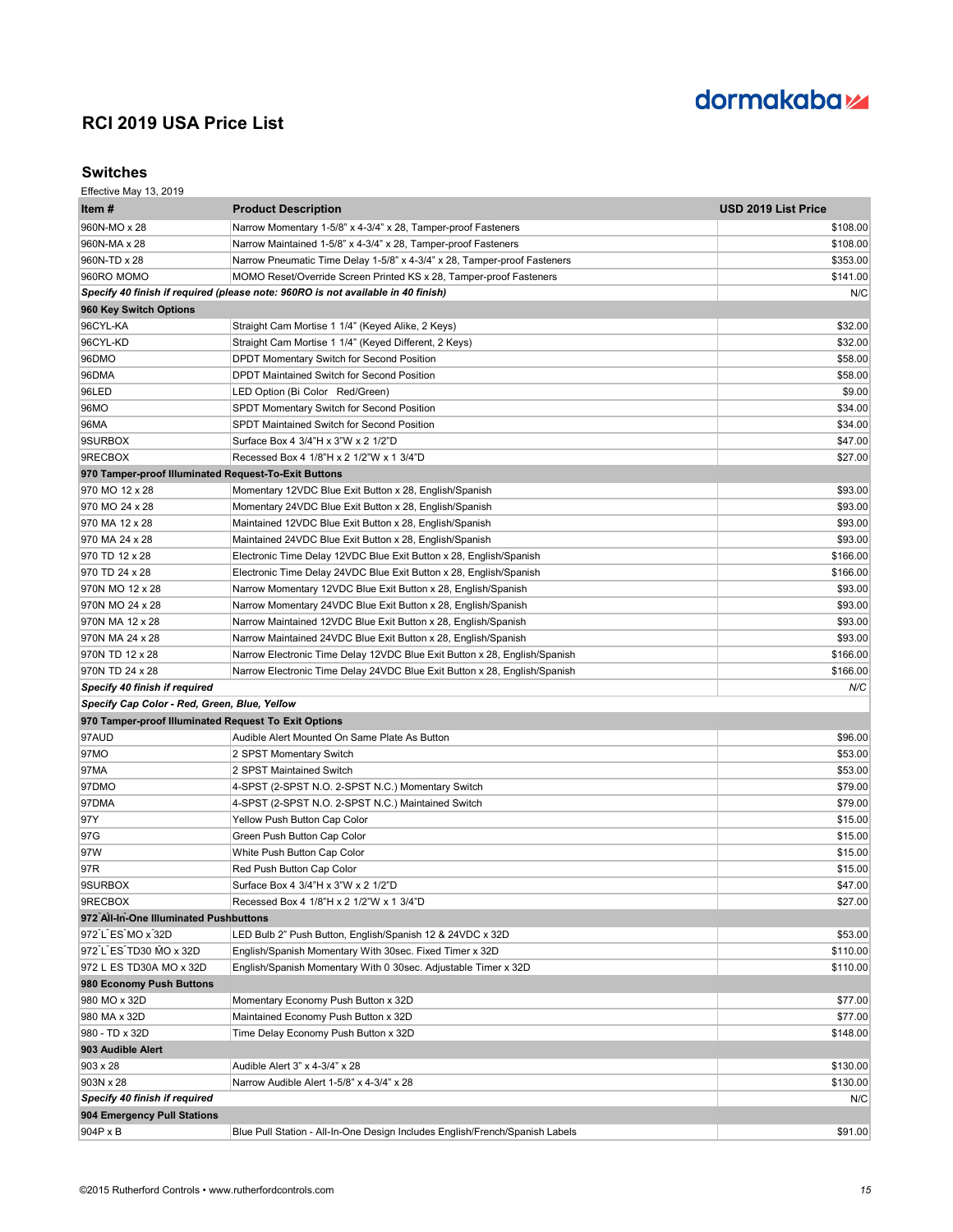# dormakaba<sub>z</sub>

### **Switches**

| Item #                                                           | <b>Product Description</b>                                                     | USD 2019 List Price |
|------------------------------------------------------------------|--------------------------------------------------------------------------------|---------------------|
| 904P x Y                                                         | Yellow Pull Station - All-In-One Design Includes English/French/Spanish Labels | \$101.00            |
| 909 Rocker Switches                                              |                                                                                |                     |
| 909S MO                                                          | Momentary Surface Rocker Switch Beige                                          | \$49.00             |
| 909S MA                                                          | Maintained Surface Rocker Switch Beige                                         | \$49.00             |
| 909F MO                                                          | Momentary Flush Rocker Switch Beige                                            | \$49.00             |
| 914 Sounders                                                     |                                                                                |                     |
| 914                                                              | 95 102dBA 12 24 VDC Sounder                                                    | \$83.00             |
| 914WPR                                                           | 95 102dBA 12 24 VDC Sounder/Weatherproof (Red)                                 | \$88.00             |
| 917 Easy Touch Exit Push Button                                  |                                                                                |                     |
| 917 x 28                                                         | Easy Touch Exit Push Button 12 40VDC x 28                                      | \$316.00            |
| 975 Push Button VAC/VDC Operator Button                          |                                                                                |                     |
| 975-MO-12V x 28                                                  | Momentary 3" x 4-3/4" 12V x 28                                                 | \$143.00            |
| 975-MO-24V x 28                                                  | Momentary 3" x 4-3/4" 24V x 28                                                 | \$143.00            |
| 975N-MO-12V x 28                                                 | Narrow, Momentary 1-5/8" x 4-3/4" 12V x 28                                     | \$143.00            |
| 975N-MO-24V x 28                                                 | Narrow, Momentary 1-5/8" x 4-3/4" 24V x 28                                     | \$143.00            |
| 975-TD-12V x 28                                                  | Time Delay 3" x 4-3/4" 12V x 28                                                | \$206.00            |
| 975-TD-24V x 28                                                  | Time Delay 3" x 4-3/4" 24V x 28                                                | \$206.00            |
| 975N-TD-12V x 28                                                 | Narrow, Time Delay 1-5/8" x 4-3/4" 12V x 28                                    | \$206.00            |
| 975N-TD-24V x 28                                                 | Narrow, Time Delay 1-5/8" x 4-3/4" 24V x 28                                    | \$206.00            |
| Specify 40 finish if required                                    |                                                                                | N/C                 |
| 975 Push Button Options                                          |                                                                                |                     |
| 9SURBOX                                                          | Surface Box 4 3/4"H x 3"W x 2 1/2"D                                            | \$47.00             |
| <b>Current Transfers - Pin Transfers</b>                         |                                                                                |                     |
| 9500                                                             | 2 PIN Mortise Transfer 1.5A @ 24VAC, white finish                              | \$101.00            |
| 9501                                                             | 3 PIN Mortise Transfer 1.5A@ 24VAC, white finish                               | \$182.00            |
| <b>Current Transfers - Ball Transfers</b>                        |                                                                                |                     |
| 9503                                                             | 4 BALL Mortise Transfer 0.5A@ 24VDC, Mortise Mount, white finish               | \$271.00            |
| 9505                                                             | 4 BALL Surface Transfer 0.5A @ 24VDC, Surface Mount, white finish              | \$305.00            |
| <b>Current Transfers - 9507 Flex Loops</b>                       |                                                                                |                     |
| 9507 7S                                                          | 7" Silver Door Loop                                                            | \$20.00             |
| 9507 7B                                                          | 7" Brown Door Loop                                                             | \$20.00             |
| 9507 7W                                                          | 7" White Door Loop                                                             | \$20.00             |
| 9507 12S                                                         | 12" Silver Door Loop                                                           | \$25.00             |
| 9507 12B                                                         | 12" Brown Door Loop                                                            | \$25.00             |
| 9507 12W                                                         | 12" White Door Loop                                                            | \$25.00             |
| 9507 18S                                                         | 18" Silver Door Loop                                                           | \$29.00             |
| 9507 18B                                                         | 18" Brown Door Loop                                                            | \$29.00             |
| 9507 18W                                                         | 18" White Door Loop                                                            | \$29.00             |
| 9507 24S                                                         | 24" Silver Door Loop                                                           | \$33.00             |
| 9507 24B                                                         | 24" Brown Door Loop                                                            | \$33.00             |
| 9507 24W                                                         | 24" White Door Loop                                                            | \$33.00             |
| 9507 36S                                                         | 36" Silver Door Loop                                                           | \$42.00             |
| 9507 36B                                                         | 36" Brown Door Loop                                                            | \$42.00             |
| 9507 36W                                                         | 36" White Door Loop                                                            | \$42.00             |
| <b>Current Transfers - 9509 Heavy Duty Flex Loops</b>            |                                                                                |                     |
| 9509 7S                                                          | 7" Heavy Duty Silver Door Loop                                                 | \$29.00             |
| 9509 12S                                                         | 12" Heavy Duty Silver Door Loop                                                | \$33.00             |
| 9509 18S                                                         | 18" Heavy Duty Silver Door Loop                                                | \$38.00             |
| 9509 24S                                                         | 24" Heavy Duty Silver Door Loop                                                | \$42.00             |
| 9509 36S                                                         | 36" Heavy Duty Silver Door Loop                                                | \$55.00             |
| <b>Current Transfers - Bridge Cables</b>                         |                                                                                |                     |
| 9512                                                             | Bridge Cable 11 1/2" (10-3/16") x 1"                                           | \$82.00             |
| 9513                                                             | Bridge Cable 20 1/16" (18 3/4") x 1"                                           | \$132.00            |
| <b>Current Transfers - Electrified Hinges (6 Wire Conductor)</b> |                                                                                |                     |
| 95206                                                            | 2 + 4 Wire 4" x 4" Hinge x 5 Knuckle x 4' Lead x 26D                           | \$195.00            |
| 95216                                                            | $2 + 4$ Wire 4-1/2" x 4" Hinge x 5 Knuckle x 4' Lead x 26D                     | \$195.00            |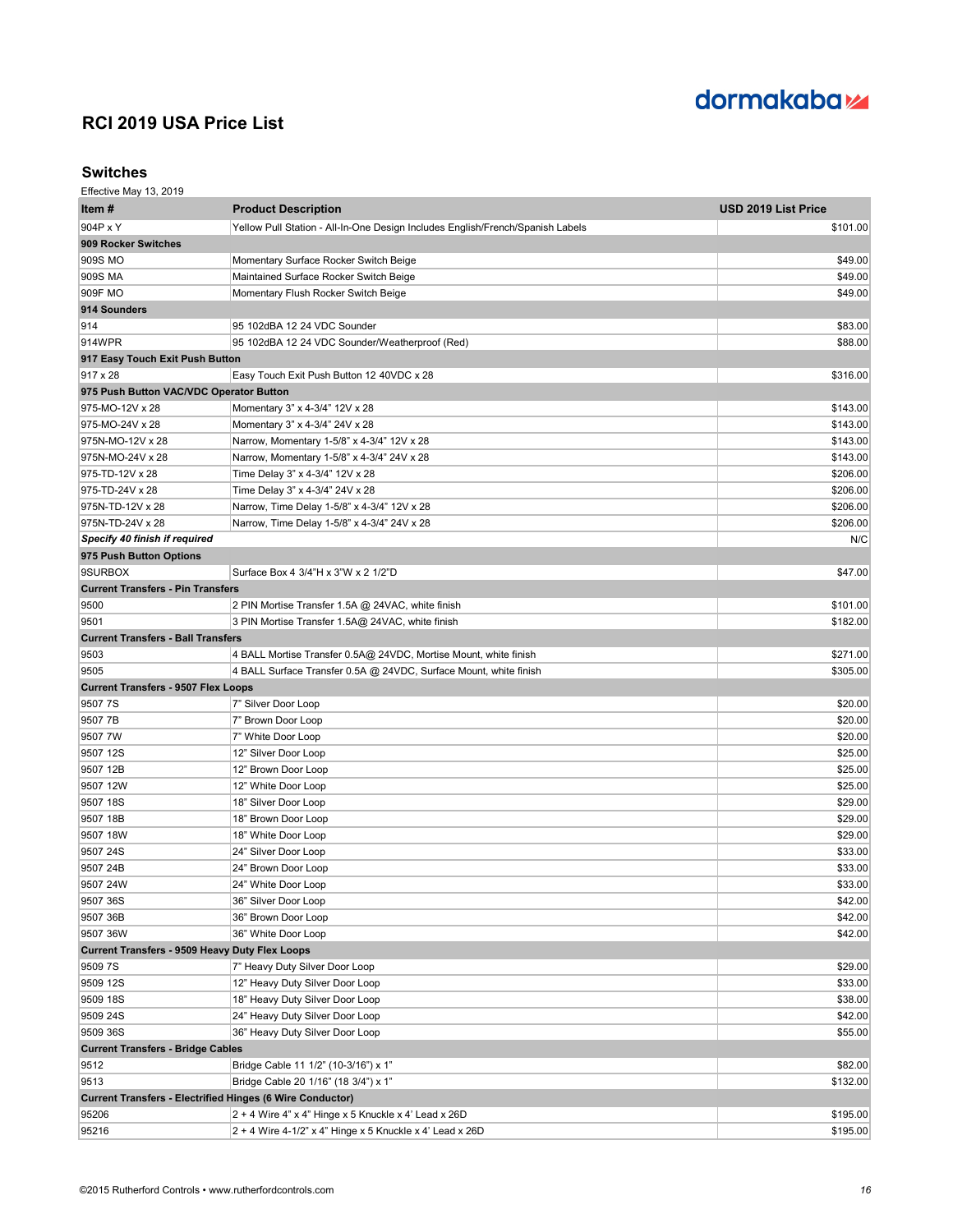

### **Switches**

| Item $#$                      | <b>Product Description</b>                                     | <b>USD 2019 List Price</b> |
|-------------------------------|----------------------------------------------------------------|----------------------------|
| 95226                         | $2 + 4$ Wire 4-1/2" x 4-1/2" Hinge x 5 Knuckle x 4' Lead x 26D | \$195.00                   |
| 95236                         | $2 + 4$ Wire 4-1/2" x 5" Hinge x 5 Knuckle x 4' Lead x 26D     | \$213.00                   |
| 95246                         | $2 + 4$ Wire 5" x 5" Hinge x 5 Knuckle x 4' Lead x 26D         | \$231.00                   |
| 95209                         | $2 + 4$ Wire 4" x 4" Hinge x 5 Knuckle x 4' Lead x 32D         | \$242.00                   |
| 95219                         | $2 + 4$ Wire 4-1/2" x 4" Hinge x 5 Knuckle x 4' Lead x 32D     | \$242.00                   |
| 95229                         | $2 + 4$ Wire 4-1/2" x 4-1/2" Hinge x 5 Knuckle x 4' Lead x 32D | \$242.00                   |
| 95239                         | $2 + 4$ Wire 4-1/2" x 5" Hinge x 5 Knuckle x 4' Lead x 32D     | \$259.00                   |
| 95249                         | $2 + 4$ Wire 5" x 5" Hinge x 5 Knuckle x 4' Lead x 32D         | \$277.00                   |
| <b>Door Position Switches</b> |                                                                |                            |
| 9530                          | Balanced magnetic contact                                      | \$233.00                   |
| 9540 x B                      | Recessed magnetic contact, black                               | \$25.00                    |
| 9540 x W                      | Recessed magnetic contact, white                               | \$25.00                    |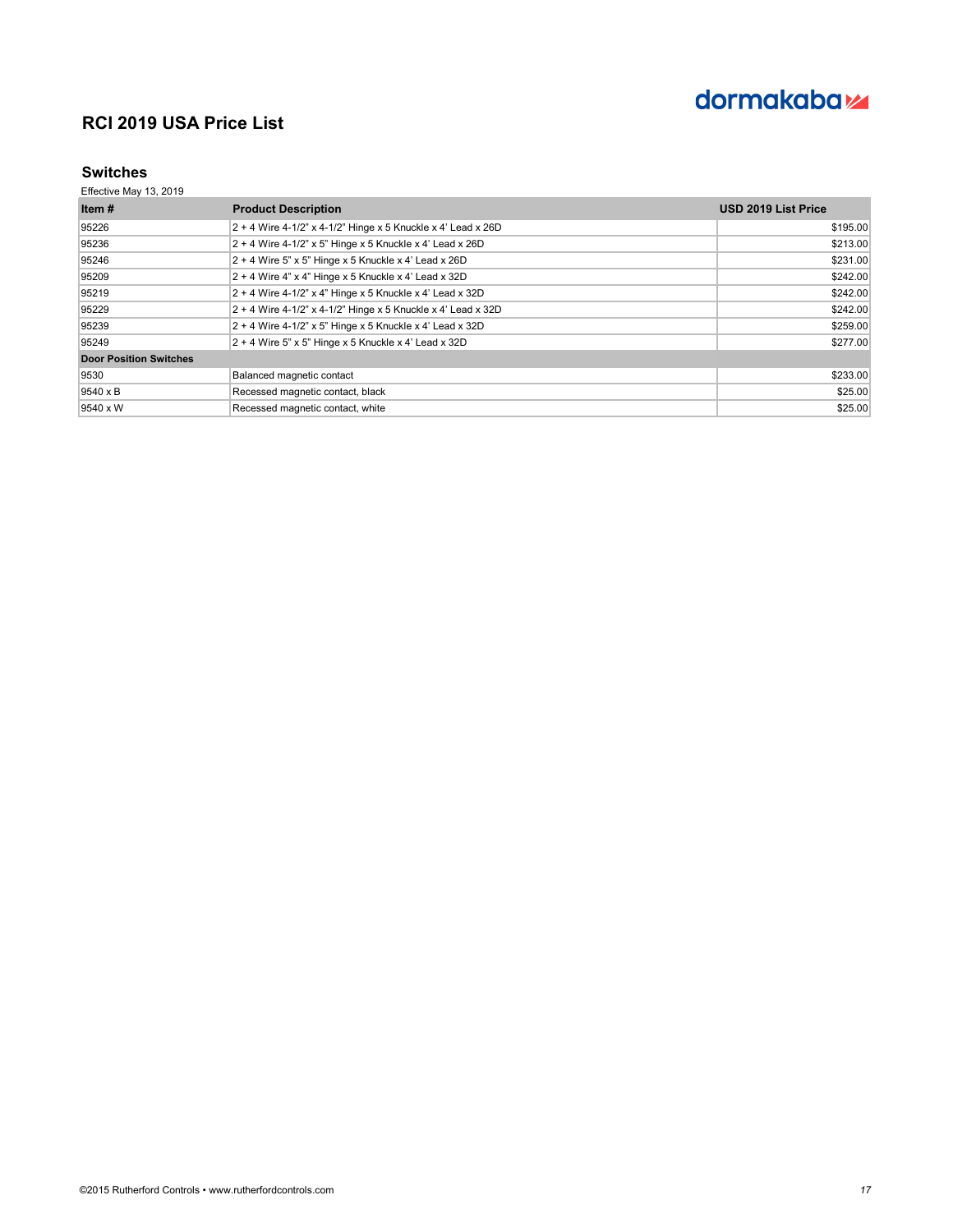# dormakaba<sub>z</sub>

### **Locksets**

| Item#            | <b>Product Description</b>                                                  | <b>USD 2019 List Price</b> |
|------------------|-----------------------------------------------------------------------------|----------------------------|
|                  |                                                                             |                            |
|                  |                                                                             |                            |
| C800 Locksets    |                                                                             |                            |
| C880ELDLRE6265   | Storeroom, electrically locked (fail-safe), 12VDC                           | \$395.00                   |
| C880ELDLRE6268   | Storeroom, electrically locked (fail-safe), 24VDC                           | \$395.00                   |
| C880ELRXDLRE6265 | Storeroom, electrically locked (fail-safe), 12VDC, with request-to-exit     | \$452.00                   |
| C880ELRXDLRE6268 | Storeroom, electrically locked (fail-safe), 24VDC, with request-to-exit     | \$452.00                   |
| C880EUDLRE6265   | Storeroom, electrically unlocked (fail-secure), 12VDC                       | \$395.00                   |
| C880EUDLRE6268   | Storeroom, electrically unlocked (fail-secure), 24VDC                       | \$395.00                   |
| C880EURXDLRE6265 | Storeroom, electrically unlocked (fail-secure), 12VDC, with request-to-exit | \$452.00                   |
| C880EURXDLRE6268 | Storeroom, electrically unlocked (fail-secure), 24VDC, with request-to-exit | \$452.00                   |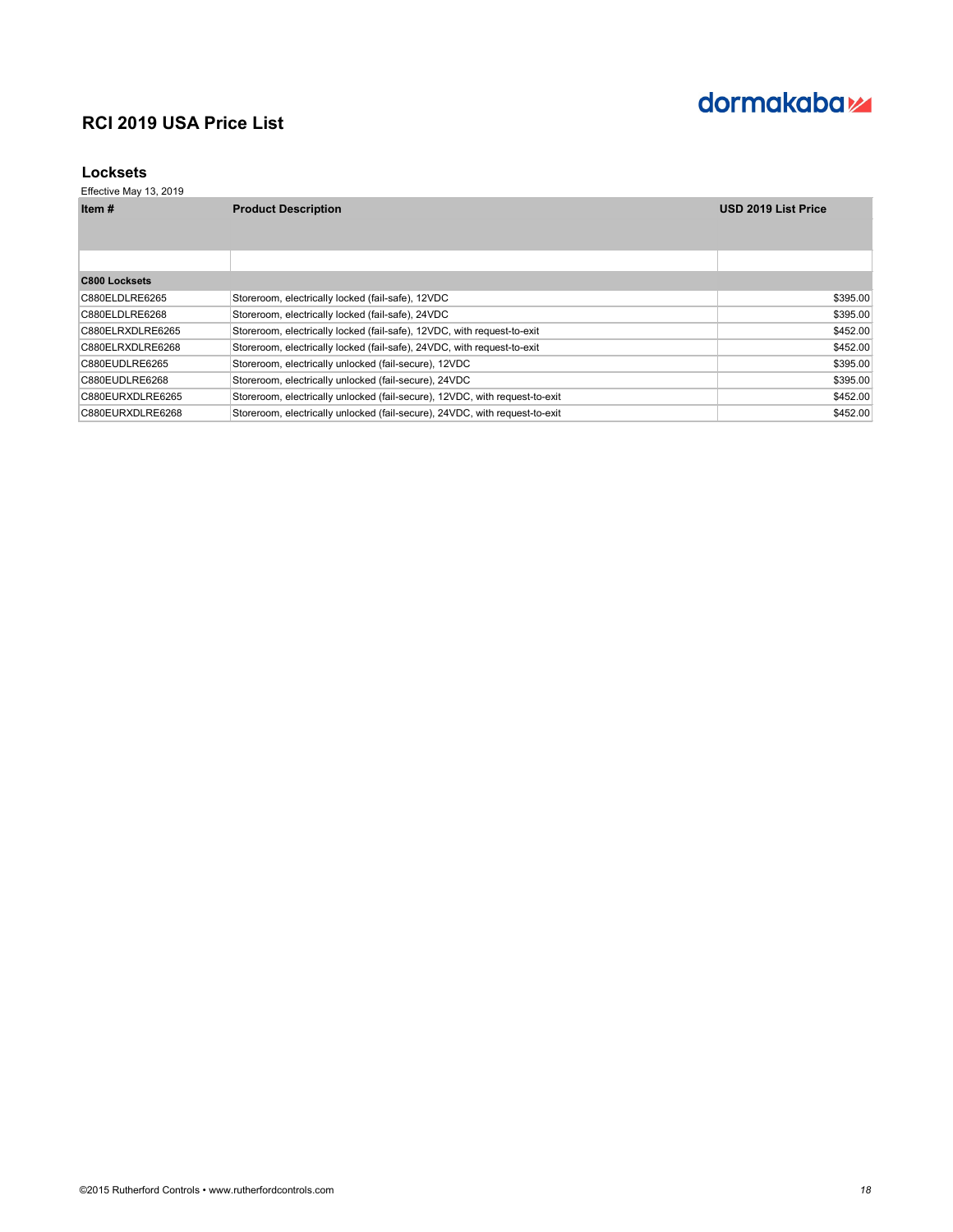

### **Specialty Locks**

| Item#                                                 | <b>Product Description</b>                                                                         | <b>USD 2019 List Price</b> |
|-------------------------------------------------------|----------------------------------------------------------------------------------------------------|----------------------------|
|                                                       |                                                                                                    |                            |
|                                                       |                                                                                                    |                            |
|                                                       |                                                                                                    |                            |
| 3 Series - Electric Deadbolt                          |                                                                                                    |                            |
| 3108                                                  |                                                                                                    | \$442.00                   |
| 3308                                                  |                                                                                                    | \$442.00                   |
| 3 Series - Electric Cabinet Lock for Small Enclosures |                                                                                                    |                            |
| 3510LM                                                | Electric Cabinet Lock with Latch Monitor                                                           | \$115.00                   |
| 3513                                                  | Field Selectable Cabinet Lock 12 or 24VDC Black                                                    | \$114.00                   |
| 3513DM                                                | Field Selectable Cabinet Lock with Dual Monitoring 12/24VDC Black                                  | \$160.00                   |
| 3 Series - 3513 Accessories                           |                                                                                                    |                            |
| 3512TTAB                                              | Catch for 3513/3513DM                                                                              | \$13.00                    |
| <b>Mechanical Eelctromagnetic Lock</b>                |                                                                                                    |                            |
| <b>MEM4400</b>                                        | Ultra-Compact Designed Electromagnetic Lock                                                        | \$303.00                   |
| <b>MEM2400</b>                                        | Slim-line Electromagnetic Lock with Early Warning Detectors                                        | \$290.00                   |
| <b>EM-MAG1500</b>                                     | Slim-line Electromagnetic Lock for Narrow Profile Door Frames                                      | \$284.00                   |
| S2500A-12                                             | Mini Electromagnetic Lock                                                                          | \$103.00                   |
| <b>Electronic Latch</b>                               |                                                                                                    |                            |
| 3520FC                                                | 3520 Front Mount Center 12VDC Electronic Latch                                                     | \$180.00                   |
| 3520FL                                                | 3520 Front Mount Left 12VDC Electronic Latch                                                       | \$180.00                   |
| 3520FL24                                              | 3520 Front Mount left 24VDC Electronic Latch                                                       | \$180.00                   |
| 3520FR                                                | 3520 Front Mount Right 12VDC Electronic Latch                                                      | \$180.00                   |
| 3520SC                                                | 3520 Side Mount Center 12VDC Electronic Latch                                                      | \$180.00                   |
| 3520SL                                                | 3520 Side Mount Left 12VDC Electronic Latch                                                        | \$180.00                   |
| 3520SL24                                              | 3520 Side Mount Left 24VDC Electronic Latch                                                        | \$180.00                   |
| 3520SR                                                | 3520 Side Mount Right 12VDC Electronic Latch                                                       | \$180.00                   |
| 3520SR24                                              | 3520 Side Mount Right 24VDC Electronic Latch                                                       | \$180.00                   |
| 3520 Electronic Latch Accessories                     |                                                                                                    |                            |
| 3520WH-40                                             | 11.81" Wire Harness with Mate Connector                                                            | \$20.00                    |
| 3520WH-41                                             | 39.37" Wire Harness with Mate Connector                                                            | \$26.00                    |
| 3520WH-42                                             | 78.74" Wire Harness with Mate Connector                                                            | \$38.00                    |
| 3520RK                                                | 3520 Rotation Kit                                                                                  | \$7.00                     |
|                                                       | 3 Series - Electronic Rack Handle (Includes 3 keys - Keyed Alike)                                  |                            |
| 3525                                                  | Electronic Rack Handle 12VDC to 24VDC x Black                                                      | \$482.00                   |
|                                                       | 3 Series - Electro-Mechanical Rack Handle Lock with Proximity Reader                               |                            |
| 3525PRX                                               | Electro-Mechanical Rack Handle Lock with Proximity Reader                                          | \$585.00                   |
| 3 Series - 3525 Accessories                           |                                                                                                    |                            |
| 3525 MPLH                                             | Gear Box (for Multi Point System) Left Hand                                                        | \$34.00                    |
| 3525 MPRH                                             | Gear Box (for Multi Point System) Right Hand                                                       | \$34.00                    |
| 3525 GR3815                                           | Cam Length: 1 1/2" (38mm) Grip Measurement 0.61" (15.5mm)                                          | \$5.00                     |
| 3525 GR3817                                           | Cam Length: 1 1/2" (38mm) Grip Measurement 0.69" (17.5mm)                                          | \$5.00                     |
| 3525 GR3819                                           | Cam Length: 1 1/2" (38mm) Grip Measurement 0.77" (19.5mm)                                          | \$5.00                     |
| 3525 GR3821                                           | Cam Length: 1 1/2" (38mm) Grip Measurement 0.85" (21.5mm)                                          | \$5.00                     |
| 3525 GR3823                                           | Cam Length: 1 1/2" (38mm) Grip Measurement 0.93" (23.5mm)                                          | \$5.00                     |
| 3525 GR4522                                           | Cam Length: 1.77" (45mm) Grip Measurement 0.77" (19.5mm)                                           | \$5.00                     |
| 3525 GR4524                                           | Cam Length: 1.77" (45mm) Grip Measurement 0.85" (21.5mm)                                           | \$5.00                     |
| 3525 GR4526                                           | Cam Length: 1.77" (45mm) Grip Measurement 0.93" (23.5mm)                                           | \$5.00                     |
| 3 Series Lock 'N' Prox Battery Powered Lock           |                                                                                                    |                            |
| 3590LP-ALM                                            | Straight Locking Pin                                                                               | \$61.00                    |
| 3590LP-ZALSP                                          | Right-angle Locking Pin                                                                            | \$72.00                    |
| 3590SPCRD                                             | Battery Powered Cabinet Lock 'n' Prox Straight Locking Pin 1 Prog. Card & 2 User Cards             | \$378.00                   |
| 3590SPFOB                                             | Battery Powered Cabinet Lock 'n' Prox Straight Locking Pin 1 Prog. Card & 2 User Fobs              | \$378.00                   |
| 3590SPACRD                                            | Battery Powered Cabinet Lock 'n' Prox Straight Locking Pin w/ Alarm 1 Prog. Card & 2 User Cards    | \$419.00                   |
| 3590SPAFOB                                            | Battery Powered Cabinet Lock 'n' Prox Straight Locking Pin w/ Alarm 1 Prog. Card & 2 User Fobs     | \$419.00                   |
| 3590RACRD                                             | Battery Powered Cabinet Lock 'n' Prox Right-angle Locking Pin 1 Prog. Card & 2 User Cards          | \$378.00                   |
| 3590RAFOB                                             | Battery Powered Cabinet Lock 'n' Prox Right-angle Locking Pin 1 Prog. Card & 2 User Fobs           | \$378.00                   |
| 3590RAACRD                                            | Battery Powered Cabinet Lock 'n' Prox Right-angle Locking Pin w/ Alarm 1 Prog. Card & 2 User Cards | \$419.00                   |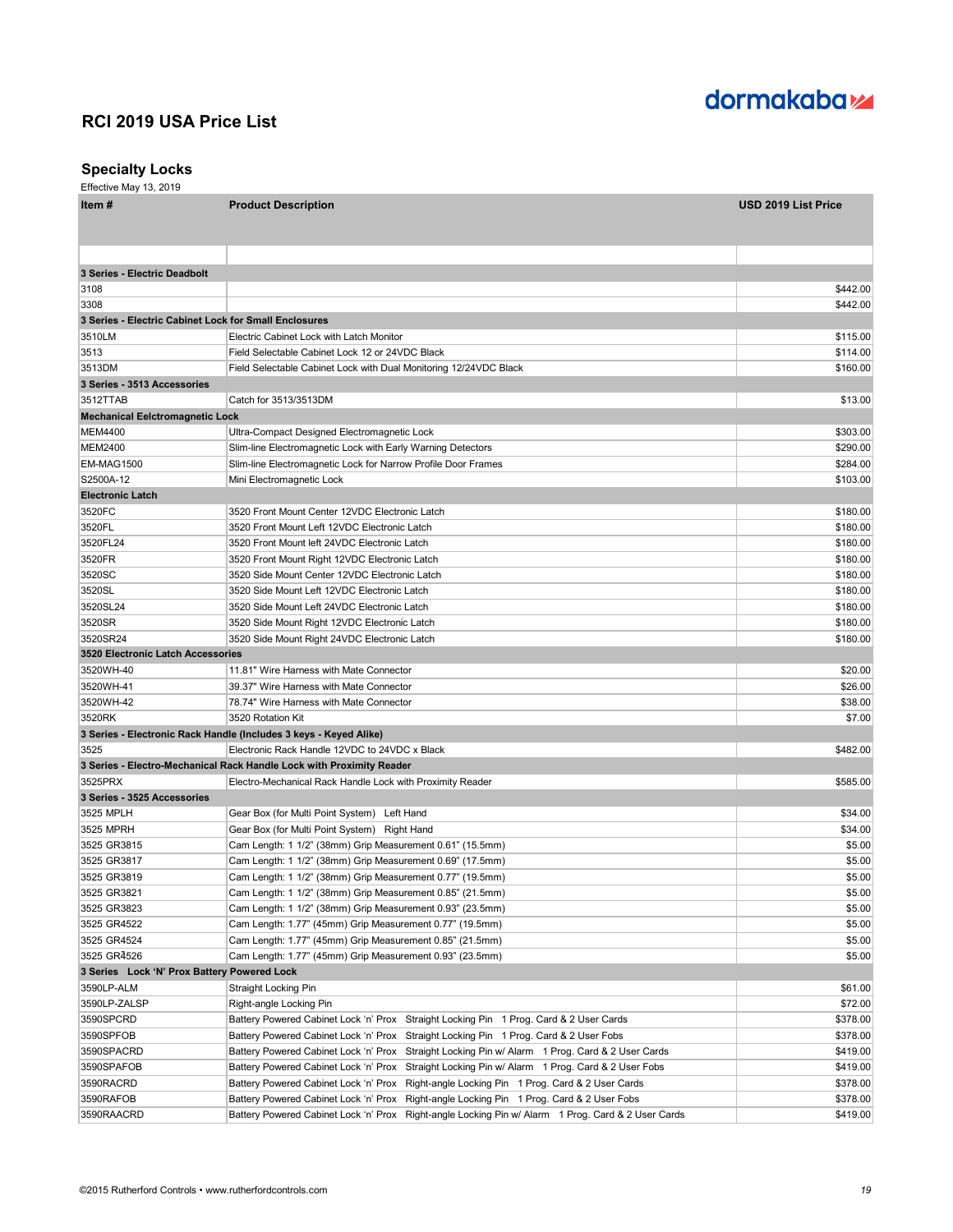

### **Specialty Locks**

| Item #                    | <b>Product Description</b>                                                                        | <b>USD 2019 List Price</b> |
|---------------------------|---------------------------------------------------------------------------------------------------|----------------------------|
| 3590RAAFOB                | Battery Powered Cabinet Lock 'n' Prox Right-angle Locking Pin w/ Alarm 1 Prog. Card & 2 User Fobs | \$419.00                   |
| 3 Series 3590 Accessories |                                                                                                   |                            |
| 3590SP                    | Battery Powered Cabinet Lock 'n' Prox Straight Locking Pin                                        | \$61.00                    |
| 3590RA                    | Battery Powered Cabinet Lock 'n' Prox Right-angle Locking Pin                                     | \$61.00                    |
| 3590PX CRD10              | User Cards 10 Pack                                                                                | \$159.00                   |
| 3590PX FOB10              | User Fobs 10 Pack                                                                                 | \$159.00                   |
| 3590ER SLOC               | External Reader Surface Mounted                                                                   | \$41.00                    |
| 3590ER RLOC               | External Reader Recess Mounted                                                                    | \$41.00                    |
| 3590PX-PRO                | Replacement programming card                                                                      | \$61.00                    |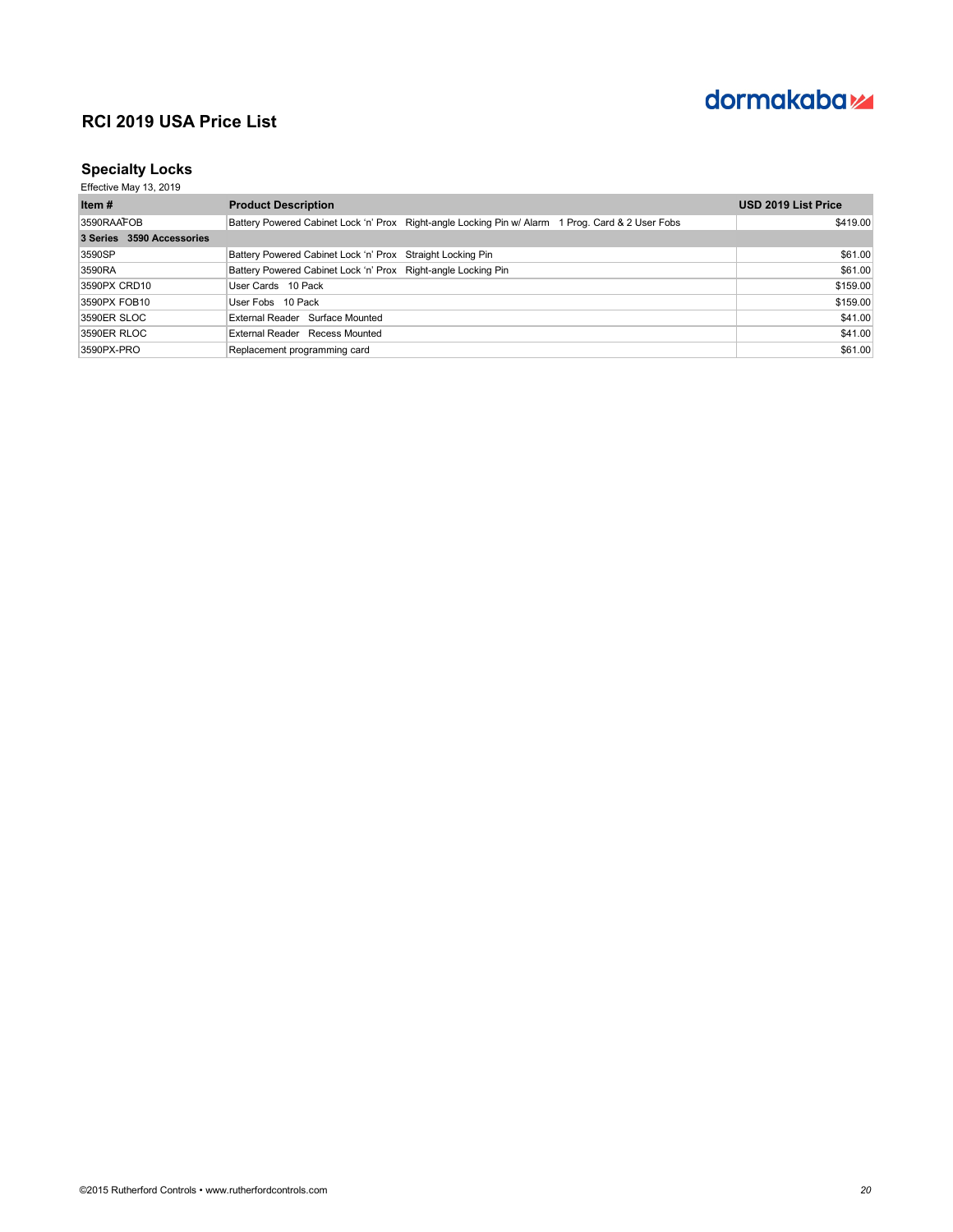# dormakaba<sub>z</sub>

#### **Exit Devices**

| Item #                                    | <b>Product Description</b>                             | <b>USD 2019 List Price</b> |
|-------------------------------------------|--------------------------------------------------------|----------------------------|
|                                           |                                                        |                            |
|                                           |                                                        |                            |
|                                           |                                                        |                            |
| 6451 Exit Sensor Bar                      |                                                        |                            |
| 6451-36 x 28                              | 36" Exit Sensor Bar, US28 Finish                       | \$434.00                   |
| 6451-42 x 28                              | 42" Exit Sensor Bar, US28 Finish                       | \$434.00                   |
| 6451-48 x 28                              | 48" Exit Sensor Bar, US28 Finish                       | \$434.00                   |
| 6451-36 x 4                               | 36" Exit Sensor Bar, US4 Finish                        | \$455.00                   |
| 6451-42 x 4                               | 42" Exit Sensor Bar, US4 Finish                        | \$455.00                   |
| 6451-48 x 4                               | 48" Exit Sensor Bar, US4 Finish                        | \$455.00                   |
| 6451-36 x 10B                             | 36" Exit Sensor Bar, 10B Finish                        | \$455.00                   |
| 6451-42 x 10B                             | 42" Exit Sensor Bar, 10B Finish                        | \$455.00                   |
| 6451-48 x 10B                             | 48" Exit Sensor Bar, 10B Finish                        | \$455.00                   |
| 6451DMB                                   | Dummy Bar                                              | \$395.00                   |
| PTE - Push To Exit Engraved Signage, add  |                                                        | \$79.00                    |
| CLC - Custome Length Cut, add             |                                                        | \$37.00                    |
| <b>6451 Accessories</b>                   |                                                        |                            |
| CAB64                                     | Cable Kit                                              | \$54.00                    |
| TSB                                       | <b>Mounting Pads</b>                                   | \$32.00                    |
| <b>WDK</b>                                | Wood Door Kit                                          | \$32.00                    |
| 120 Series Push Bar (No Latch) 24" to 36" |                                                        |                            |
| 120A SS1 x 28                             | 24" - 36" Pushbar x SPDT Switch x 28                   | \$386.00                   |
| 120A SS1 x 40                             | 24" - 36" Pushbar x SPDT Switch x 40                   | \$411.00                   |
| L120A SS1 x 28                            | 37" - 48" Pushbar x SPDT Switch x 28                   | \$446.00                   |
| L120A SS1 x 40                            | 37" - 48" Pushbar x SPDT Switch x 40                   | \$493.00                   |
| 120A SS2 x 28                             | 24" - 36" Pushbar x 2SPDT Switch x 28                  | \$416.00                   |
| 120A SS2 x 40                             | 24" - 36" Pushbar x 2SPDT Switch x 40                  | \$437.00                   |
| L120A SS2 x 28                            | 37" - 48" Pushbar x 2SPDT Switch x 28                  | \$483.00                   |
| L120A SS2 x 40                            | 37" - 48" Pushbar x 2SPDT Switch x 40                  | \$525.00                   |
| 120D SS1 x 28                             | 24" - 36" Cam Lock Dog Pushbar x SPDT x 28             | \$411.00                   |
| 120D SS1 x 40                             | 24" - 36" Cam Lock Dog Pushbar x SPDT x 40             | \$434.00                   |
| L120D SS1 x 28                            | 37" - 48" Cam Lock Dog Pushbar x SPDT x 28             | \$471.00                   |
| L120D SS1 x 40                            | 37" - 48" Cam Lock Dog Pushbar x SPDT x 40             | \$502.00                   |
| 120D SS2 x 28                             | 24" - 36" Cam Lock Dog Pushbar x 2SPDT x 28            | \$448.00                   |
| 120D SS2 x 40                             | 24" - 36" Cam Lock Dog Pushbar x 2SPDT x 40            | \$460.00                   |
| L120D SS2 x 28                            | 37" - 48" Cam Lock Dog Pushbar x 2SPDT x 28            | \$520.00                   |
| L120D SS2 x 40                            | 37" - 48" Cam Lock Dog Pushbar x 2SPDT x 40            | \$544.00                   |
|                                           | 1200 Series Rim Exit Devices (C/W High Security Latch) |                            |
| 1200A x 28                                | 24 36" Rim Exit Device x 28                            | \$414.00                   |
| 1200A x 40                                | 24 36" Rim Exit Device x 40                            | \$442.00                   |
| L1200A x 28                               | 37 48" Rim Exit Device x 28                            | \$479.00                   |
| L1200A x 40                               | 37 48" Rim Exit Device x 40                            | \$530.00                   |
| 1200C x 28                                | 24-36" Cylindrical Dog Exit Device x 28                | \$454.00                   |
| 1200C x 40                                | 24-36" Cylindrical Dog Exit Device x 40                | \$483.00                   |
| L1200C x 28                               | 37" - 48" Cylindrical Dog Exit Device x 28             | \$520.00                   |
| L1200C x 40                               | 37" - 48" Cylindrical Dog Exit Device x 40             | \$571.00                   |
| 1200D x 28                                | 24 36" Cam Lock Dog Exit Device x 28                   | \$414.00                   |
| 1200D x 40                                | 24 36" Cam Lock Dog Exit Device x 40                   | \$442.00                   |
| L1200D x 28                               | 37 48" Cam Lock Dog Exit Device x 28                   | \$479.00                   |
| L1200D x 40                               | 37 48" Cam Lock Dog Exit Device x 40                   | \$530.00                   |
| 1200F x 28                                | 24 36" Fire Exit Device x 28                           | \$454.00                   |
| 1200F x 40                                | 24 36" Fire Exit Device x 40                           | \$483.00                   |
| L1200F x 28                               | 37 48" Fire Exit Device x 28                           | \$520.00                   |
| L1200F x 40                               | 37 48" Fire Exit Device x 40                           | \$571.00                   |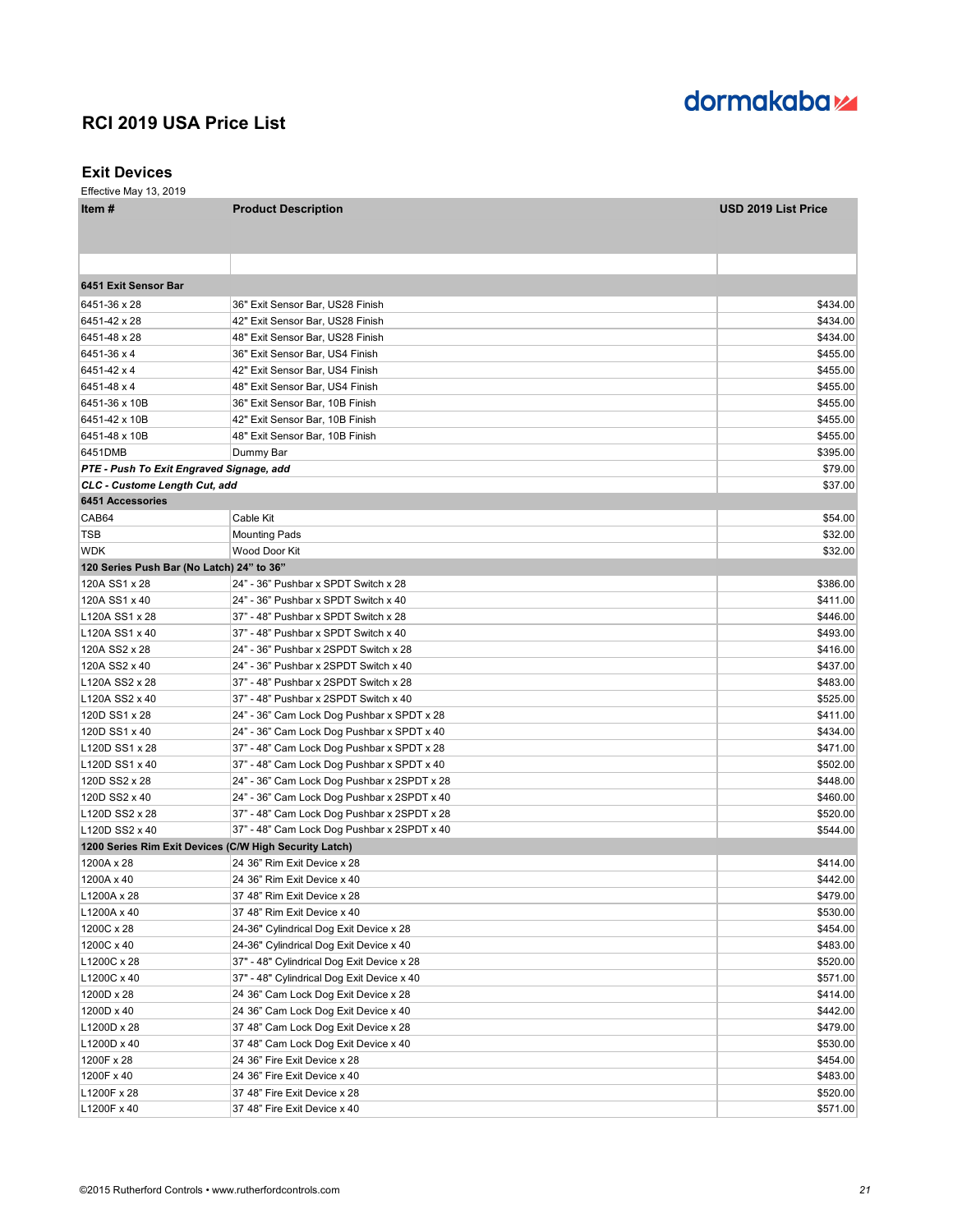

#### **Exit Devices**

| Item #      | <b>Product Description</b>                                         | <b>USD 2019 List Price</b> |
|-------------|--------------------------------------------------------------------|----------------------------|
| 1210A x 28  | 24 36" Rim Exit Device Alarm Module x 28                           | \$571.00                   |
| 1210A x 40  | 24 36" Rim Exit Device Alarm Module x 40                           | \$612.00                   |
| L1210A x 28 | 37 48" Rim Exit Device Alarm Module x 28                           | \$636.00                   |
| L1210A x 40 | 37 48" Rim Exit Device Alarm Module x 40                           | \$701.00                   |
| 1210D x 28  | 24 36" Cam Lock Dog Exit Device Alarm Module x 28                  | \$592.00                   |
| 1210D x 40  | 24 36" Cam Lock Dog Exit Device Alarm Module x 40                  | \$648.00                   |
| L1210D x 28 | 37 48" Cam Lock Dog Exit Device Alarm Module x 28                  | \$656.00                   |
| L1210D x 40 | 37 48" Cam Lock Dog Exit Device Alarm Module x 40                  | \$721.00                   |
| 1210F x 28  | 24 36" Fire Exit Device Alarm Module x 28                          | \$592.00                   |
| 1210F x 40  | 24 36" Fire Exit Device Alarm Module x 40                          | \$648.00                   |
| L1210F x 28 | 37 48" Fire Exit Device Alarm Module x 28                          | \$656.00                   |
| L1210F x 40 | 37 48" Fire Exit Device Alarm Module x 40                          | \$721.00                   |
| 1220A x 28  | 24 36" Rim Exit Device Alarm Module x 28                           | \$750.00                   |
| 1220A x 40  | 24 36" Rim Exit Device Alarm Module x 28                           | \$779.00                   |
| L1220A x 28 | 37 48" Rim Exit Device Alarm Module x 28                           | \$814.00                   |
| L1220A x 40 | 37 48" Rim Exit Device Alarm Module x 40                           | \$867.00                   |
| 1220D x 28  | 24 36" Cam Lock Dog Exit Device Alarm Module x 28                  | \$770.00                   |
| 1220D x 40  | 24 36" Cam Lock Dog Exit Device Alarm Module x 40                  | \$802.00                   |
| L1220D x 28 | 37 48" Cam Lock Dog Exit Device Alarm Module x 28                  | \$836.00                   |
| L1220D x 40 | 37 48" Cam Lock Dog Exit Device Alarm Module x 40                  | \$887.00                   |
| 1220F x 28  | 24 36" Fire Exit Device Alarm Module x 28                          | \$770.00                   |
| 1220F x 40  | 24 36" Fire Exit Device Alarm Module x 40                          | \$802.00                   |
| L1220F x 28 | 37 48" Fire Exit Device Alarm Module x 28                          | \$836.00                   |
| L1220F x 40 | 37 48" Fire Exit Device Alarm Module x 40                          | \$887.00                   |
| 1230A x 28  | 24 36" Rim Exit Device Alarm Module x 28                           | \$571.00                   |
| 1230A x 40  | 24 36" Rim Exit Device Alarm Module x 40                           | \$612.00                   |
| L1230A x 28 | 37 48" Rim Exit Device Alarm Module x 28                           | \$636.00                   |
| L1230A x 40 | 37 48" Rim Exit Device Alarm Module x 40                           | \$701.00                   |
| 1230D x 28  | 24 36" Cam Lock Dog Exit Alarm Module x 28                         | \$592.00                   |
| 1230D x 40  | 24 36" Cam Lock Dog Exit Alarm Module x 40                         | \$648.00                   |
| L1230D x 28 | 37 48" Cam Lock Dog Exit Alarm Module x 28                         | \$656.00                   |
| L1230D x 40 | 37 48" Cam Lock Dog Exit Alarm Module x 40                         | \$721.00                   |
| 1230F x 28  | 24 36" Fire Exit Device Alarm Module x 28                          | \$592.00                   |
| 1230F x 40  | 24 36" Fire Exit Device Alarm Module x 40                          | \$648.00                   |
| L1230F x 28 | 37 48" Fire Exit Device Alarm Module x 28                          | \$656.00                   |
| L1230F x 40 | 37 48" Fire Exit Device Alarm Module x 40                          | \$721.00                   |
|             | 1300 Series Electrified Rim Exit Devices (C/W High Security Latch) |                            |
| 1300A x 28  | 24 36" Electrified Rim Exit Device x 28                            | \$744.00                   |
| 1300A x 40  | 24 36" Electrified Rim Exit Device x 40                            | \$766.00                   |
| L1300A x 28 | 37 48" Electrified Rim Exit Device x 28                            | \$811.00                   |
| L1300A x 40 | 37 48" Electrified Rim Exit Device x 40                            | \$853.00                   |
| 1300C x 28  | 24-36" Electrified Rim Exit Device w/ Cylindrical Dogging x 28     | \$786.00                   |
| 1300C x 40  | 24-36" Electrified Rim Exit Device w/ Cylindrical Dogging x 40     | \$839.00                   |
| L1300C x 28 | 37-48" Electrified Rim Exit Device w/ Cylindrical Dogging x 28     | \$853.00                   |
| L1300C x 40 | 37-48" Electrified Rim Exit Device w/ Cylindrical Dogging x 40     | \$897.00                   |
| 1300D x 28  | 24 36" Electrified Cam Lock Dog x 28                               | \$744.00                   |
| 1300D x 40  | 24 36" Electrified Cam Lock Dog x 40                               | \$766.00                   |
| L1300D x 28 | 37 48" Electrified Cam Lock Dog x 28                               | \$811.00                   |
| L1300D x 40 | 37 48" Electrified Cam Lock Dog x 40                               | \$853.00                   |
| 1300F x 28  | 24 36" Electrified Fire Exit Device x 28                           | \$786.00                   |
| 1300F x 40  | 24 36" Electrified Fire Exit Device x 40                           | \$811.00                   |
| L1300F x 28 | 37 48" Electrified Fire Exit Device x 28                           | \$853.00                   |
| L1300F x 40 | 37 48" Electrified Fire Exit Device x 40                           | \$853.00                   |
| 1310A x 28  | 24 36" Electrified Rim Exit Device Alarm Module x 28               | \$904.00                   |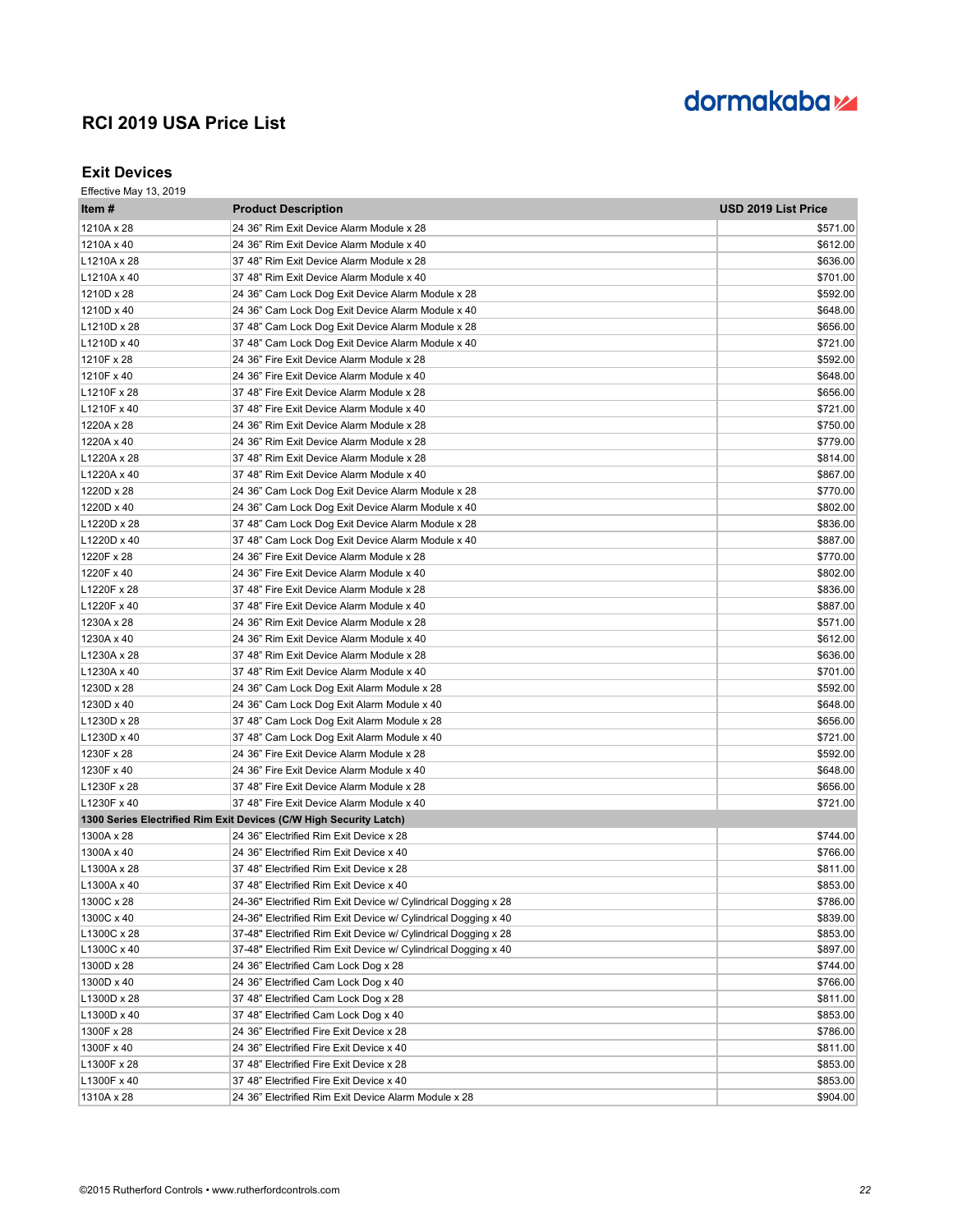# dormakaba<sub>z</sub>

#### **Exit Devices**

| Item#                                                      | <b>Product Description</b>                                        | USD 2019 List Price |
|------------------------------------------------------------|-------------------------------------------------------------------|---------------------|
| 1310A x 40                                                 | 24 36" Electrified Rim Exit Device Alarm Module x 40              | \$918.00            |
| L1310A x 28                                                | 37 48" Electrified Rim Exit Device Alarm Module x 28              | \$963.00            |
| L1310A x 40                                                | 37 48" Electrified Rim Exit Device Alarm Module x 40              | \$1,007.00          |
| 1310D x 28                                                 | 24 36" Electric Cam Lock Dog Alarm Module x 28                    | \$940.00            |
| 1310D x 40                                                 | 24 36" Electric Cam Lock Dog Alarm Module x 40                    | \$963.00            |
| L1310D x 28                                                | 37 48" Electric Cam Lock Dog Alarm Module x 28                    | \$1,007.00          |
| L1310D x 40                                                | 37 48" Electric Cam Lock Dog Alarm Module x 40                    | \$1,050.00          |
| 1310F x 28                                                 | 24 36" Electrified Fire Exit Device Alarm Module x 28             | \$925.00            |
| 1310F x 40                                                 | 24 36" Electrified Fire Exit Device Alarm Module x 40             | \$950.00            |
| L1310F x 28                                                | 37 48" Electrified Fire Exit Device Alarm Module x 28             | \$985.00            |
| L1310F x 40                                                | 37 48" Electrified Fire Exit Device Alarm Module x 40             | \$1,028.00          |
| 1320A x 28                                                 | 24 36" Electrified Rim Exit Device Alarm Module x 28              | \$1,073.00          |
| 1320A x 40                                                 | 24 36" Electrified Rim Exit Device Alarm Module x 40              | \$1,092.00          |
| L1320A x 28                                                | 37 48" Electrified Rim Exit Device Alarm Module x 28              | \$1,139.00          |
| L1320A x 40                                                | 37 48" Electrified Rim Exit Device Alarm Module x 40              | \$1,180.00          |
| 1320D x 28                                                 | 24 36" Electrified Cam Lock Dog Alarm Module x 28                 | \$1,115.00          |
| 1320D x 40                                                 | 24 36" Electrified Cam Lock Dog Alarm Module x 40                 | \$1,139.00          |
| L1320D x 28                                                | 37 48" Electrified Cam Lock Dog Alarm Module x 28                 | \$1,180.00          |
| L1320D x 40                                                | 37 48" Electrified Cam Lock Dog Alarm Module x 40                 | \$1,224.00          |
| 1320F x 28                                                 | 24 36" Electrified Fire Exit Device Alarm Module x 28             | \$1,092.00          |
| 1320F x 40                                                 | 24 36" Electrified Fire Exit Device Alarm Module x 40             | \$1,116.00          |
| L1320F x 28                                                | 37 48" Electrified Fire Exit Device Alarm Module x 28             | \$1,159.00          |
| L1320F x 40                                                | 37 48" Electrified Fire Exit Device Alarm Module x 40             | \$1,201.00          |
| 1330A x 28                                                 | 24 36" Electrified Rim Exit Device Alarm Module x 28              | \$906.00            |
| 1330A x 40                                                 | 24 36" Electrified Rim Exit Device Alarm Module x 40              | \$930.00            |
| L1330A x 28                                                | 37 48" Electrified Rim Exit Device Alarm Module x 28              | \$845.00            |
| L1330A x 40                                                | 37 48" Electrified Rim Exit Device Alarm Module x 40              | \$1,007.00          |
| 1330D x 28                                                 | 24 36" Electrified Cam Lock Dog Alarm Module x 28                 | \$940.00            |
| 1330D x 40                                                 | 24 36" Electrified Cam Lock Dog Alarm Module x 40                 | \$963.00            |
| L1330D x 28                                                | 37 48" Electrified Cam Lock Dog Alarm Module x 28                 | \$1,007.00          |
| L1330D x 40                                                | 37 48" Electrified Cam Lock Dog Alarm Module x 40                 | \$1,050.00          |
| 1330F x 28                                                 | 24 36" Electrified Fire Exit Device Alarm Module x 28             | \$925.00            |
| 1330F x 40                                                 | 24 36" Electrified Fire Exit Device Alarm Module x 40             | \$950.00            |
| L1330F x 28                                                | 37 48" Electrified Fire Exit Device Alarm Module x 28             | \$985.00            |
| L1330F x 40                                                | 37 48" Electrified Fire Exit Device Alarm Module x 40             | \$1,028.00          |
| <b>Exterior Trim for 1200/1300 Series Rim Exit Devices</b> |                                                                   |                     |
| 03C LTD x 28                                               | Eschutcheon Cutout x 28                                           | \$67.00             |
| 02P LTD x 28                                               | Eschutcheon with Pull x 28                                        | \$87.00             |
| 03P LTD x 28                                               | Eschutcheon with Pull Cutout x 28                                 | \$98.00             |
| 08 L x 28                                                  | Field Selectable Handing LH/RH Rim Exit Lever with Cutout x 28    | \$271.00            |
| 08N L x 28                                                 | Narrow Lever with Cutout x 28                                     | \$271.00            |
| 08 EL x 28                                                 | Field Selectable Handing LH/RH Electrified Lever with Cutout x 28 | \$458.00            |
| 08N EL x 28                                                | Narrow Electrified Lever with Cutout x 28                         | \$458.00            |
| For 40 finish, add                                         |                                                                   | \$20.00             |
| Accessories for 1200 and 1300 Series                       |                                                                   |                     |
| <b>DDS</b>                                                 | Double Door Strike, Black                                         | \$92.00             |
| SS <sub>1</sub>                                            | Single Switch, SPDT                                               | \$98.00             |
| SS <sub>2</sub>                                            | Single Switch, 2SPDT                                              | \$123.00            |
| SS <sub>1</sub> W                                          | Signal Switch, SPDT, Weatherproof                                 | \$164.00            |
| SS <sub>2</sub> W                                          | Signal Switch, 2SPDT, Weatherproof                                | \$164.00            |
| Options for 1200 and 1300 Series                           |                                                                   |                     |
| SS1A-10/20/30                                              | Signal Switch Models, Alarm Module SPDT                           | \$167.00            |
| SS2A-10/20/30                                              | Signal Switch Models, Alarm Module 2SPDT                          | \$176.00            |
| LMS                                                        | Lock Monitor Switch                                               | \$169.00            |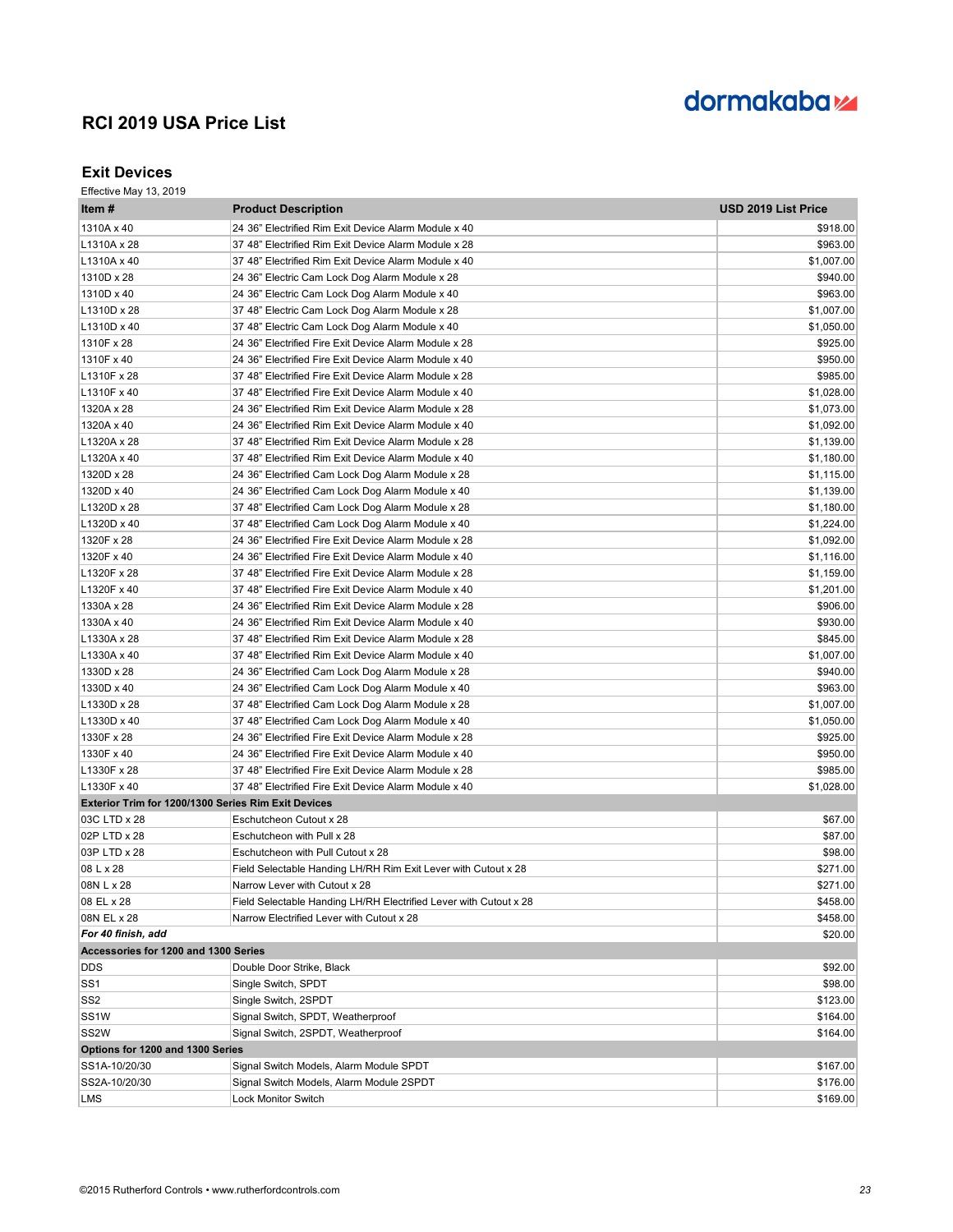### **Exit Devices**

Effective May 13, 2019

**Item # Product Description USD 2019 List Price**

# dormakaba<sub>z</sub>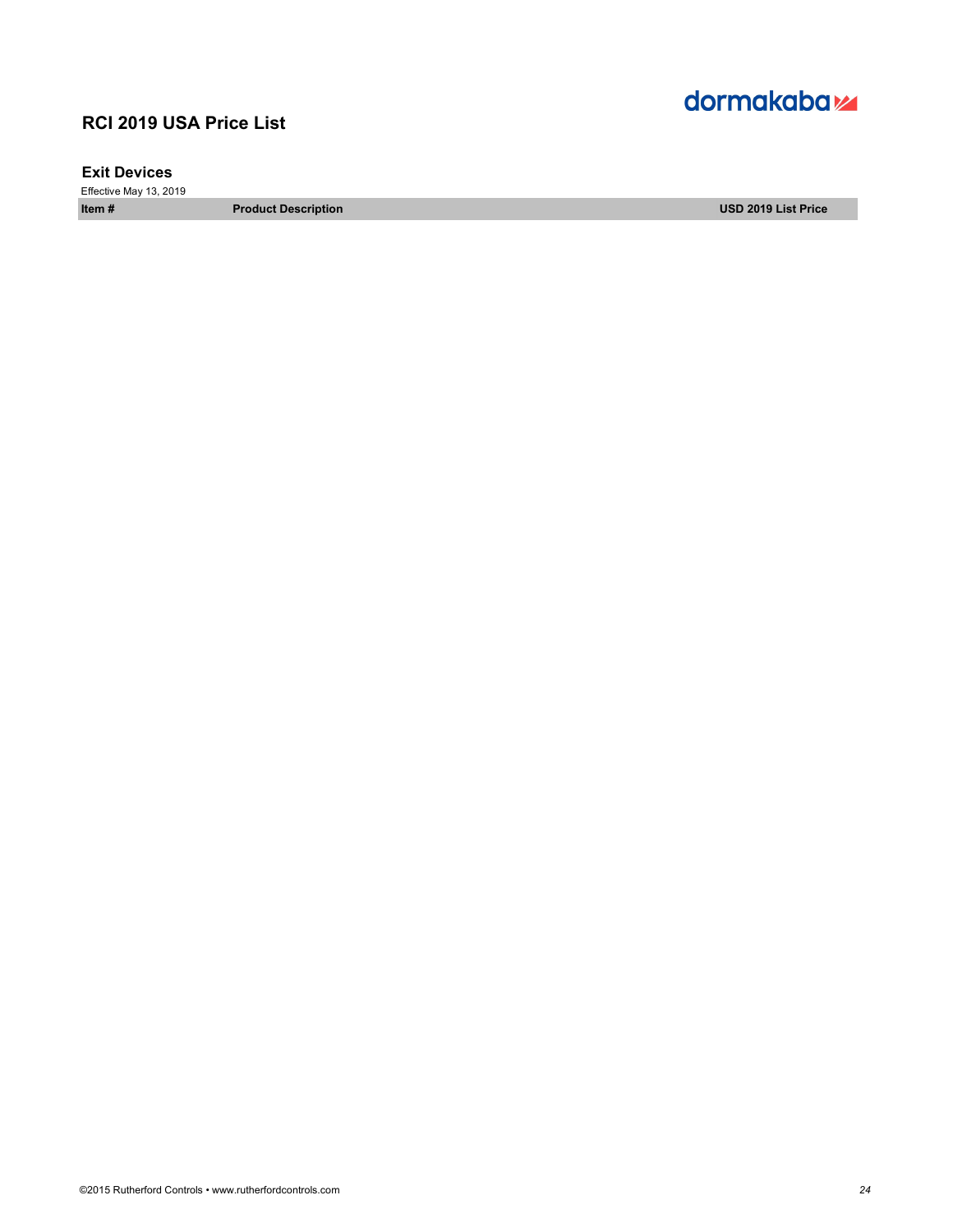

### **Power Supplies**

| Item #                                                | <b>Product Description</b>                                                                  | USD 2019 List Price |
|-------------------------------------------------------|---------------------------------------------------------------------------------------------|---------------------|
|                                                       |                                                                                             |                     |
|                                                       |                                                                                             |                     |
|                                                       |                                                                                             |                     |
| 10 Series - 10-1 Power Supply                         |                                                                                             |                     |
| $10 - 1$                                              | 1.5 Amp Power Supply - 12VDC/1.5 Amps or 24VDC/1 Amp                                        | \$216.00            |
| 10-1-FPD                                              | 1.5 Amp Power Supply w/ Fire Panel Disconnect - 12VDC/1.5 Amps or 24VDC/1 Amp               | \$279.00            |
| 10 Series - 10-3 Power Supply                         |                                                                                             |                     |
| $10-3$                                                | 3 Amp Power Supply - 12VDC/3 Amps or 24VDC/1.5 Amps                                         | \$274.00            |
| 10-3-FPD                                              | 3 Amp Power Supply w/ Fire Panel Disconnect - 12VDC/3 Amps or 24VDC/1.5 Amps                | \$367.00            |
| 10 Series - 10-4 Power Supply                         |                                                                                             |                     |
| $10 - 4$                                              | 4 Amp Power Supply - Field-selectable voltage 4A at 12VDC or 24VDC                          | \$524.00            |
| 10-4-FPD                                              | 4 Amp Power Supply w/ Fire Panel Disconnect - Field-selectable voltage 4A at 12VDC or 24VDC | \$625.00            |
| 10 Series - Power Supplies Options                    |                                                                                             |                     |
| PDD-FT                                                | 1 Output Fire Panel Distribution Board                                                      | \$111.00            |
| PDM-4                                                 | Non-Selectable 4 Output Distribution Board (Fused)                                          | \$80.00             |
| PDM-8                                                 | Non-Selectable 8 Output Distribution Board (Fused)                                          | \$95.00             |
| PDM-8S                                                | Selectable 8 Output Distribution Board                                                      | \$146.00            |
| PDD-FT-1.5                                            | 1 Output Fire Panel Distribution Board For 1.5A Power Supplies                              | \$94.00             |
| PDD-FT-3                                              | Output Fire Panel Distribution Board for 3A Power Supplies                                  | \$132.00            |
| 24-12CONV                                             | Converter Board 24-12VDC                                                                    | \$77.00             |
| 10 Series - Power Supply Accessories - Time Delays    |                                                                                             |                     |
| TD1                                                   | Delayed Unlock - Manual Relock                                                              | \$111.00            |
| TD <sub>2</sub>                                       | Delayed Unlock - Auto Relock                                                                | \$111.00            |
| TD3                                                   | Instant Unlock - Delayed Auto Relock                                                        | \$83.00             |
| TD <sub>4</sub>                                       | 3 Sec Nuisance Delay - Manual Relock                                                        | \$111.00            |
| TD365                                                 | 365 Day Timer                                                                               | \$142.00            |
| 10 Series - Power Supply Accessories - Battery Backup |                                                                                             |                     |
| <b>BB12-4</b>                                         | 4AH Battery Backup (1) 12VDC                                                                | \$32.00             |
| <b>BB12-7</b>                                         | 7AH Battery Backup (1) 12VDC                                                                | \$44.00             |
| <b>BB24-4</b>                                         | 4AH Battery Backup (2) 24VDC                                                                | \$73.00             |
| <b>BB24-7</b>                                         | 7AH Battery Backup (2) 24VDC                                                                | \$86.00             |
| 9310RB                                                | Relay Board 12/24VDC-10 Amp                                                                 | \$61.00             |
| <b>10 Series - Transformers</b>                       |                                                                                             |                     |
| T1001                                                 | Wire-In/UL Transformer                                                                      | \$33.00             |
| T1002                                                 | Plug-In/UL Transformer                                                                      | \$32.00             |
| T1003                                                 | Plug-In/UL Power Supply                                                                     | \$53.00             |
| T1004                                                 | Plug-In/UL Transformer                                                                      | \$39.00             |
| T1005                                                 | Wire-In/UL Transformer                                                                      | \$31.00             |
| T1008                                                 | Plug-In/UL Transformer                                                                      | \$38.00             |
| T1009                                                 | Wire-In/UL Transformer                                                                      | \$38.00             |
| 10 Series - Rectifiers                                |                                                                                             |                     |
| 10R1                                                  | Rectifier - 1 Amp                                                                           | \$5.00              |
| 10R1-6                                                | Rectifier with 6" Leads - 1 Amp                                                             | \$17.00             |
| 10R3                                                  | Rectifier - 3 Amp                                                                           | \$9.00              |
| 10R3-6                                                | Rectifier with 6" Leads - 3 Amp                                                             | \$21.00             |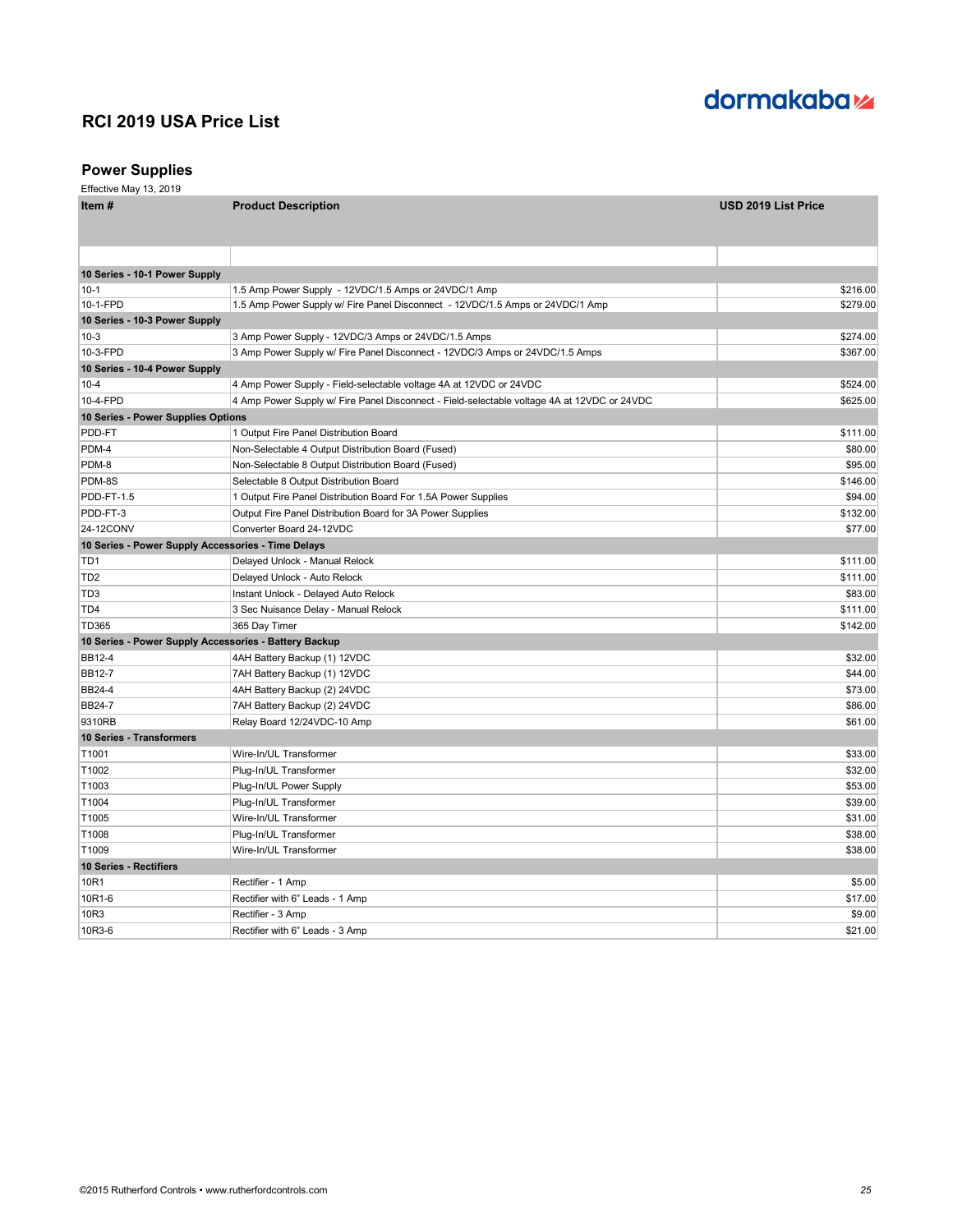

### **Door Controllers & Peripherals**

| ltem #                                                      | <b>Product Description</b>                                     | <b>USD 2019 List Price</b> |
|-------------------------------------------------------------|----------------------------------------------------------------|----------------------------|
|                                                             |                                                                |                            |
|                                                             |                                                                |                            |
|                                                             |                                                                |                            |
| Keyscan LUNA™ Single Door Access Control Smart Kit          |                                                                |                            |
| <b>SDACSKT</b>                                              | Keyscan Single door access control kit                         | \$1,171.00                 |
| Keyscan 13.56MHz Reader Series Keyscan Smartcard BLE Reader |                                                                |                            |
| K-SMART3                                                    | Keyscan Smartcard BLE Reader                                   | \$529.00                   |
| <b>Keyscan K-SECURE Credentials</b>                         |                                                                |                            |
| K-SECURE1K10                                                | Keyscan Ten Pack - 1K ISO Contactless Secure Smartcard         | \$60.00                    |
| <b>K-SECURE 1K</b>                                          | Keyscan Mifare 1K Contactless Secure Smartcard (package of 50) | \$341.00                   |
| BLE-1                                                       | K-SMART3 Programming Card (package of 5 identical cards)       | \$33.00                    |
| K-SF-1K                                                     | Keyscan Smart Fob 1K (package of 50)                           | \$649.00                   |
| Keyscan LUNA Replacement Antenna                            |                                                                |                            |
| <b>SDRA</b>                                                 | Keyscan LUNA SDAC Replacement Antenna                          | \$27.00                    |
| Keyscan LUNA Replacement Plug-in 12VDC Transformer          |                                                                |                            |
| <b>PS1225</b>                                               | Plug-in 12VDC Transformer                                      | \$53.00                    |